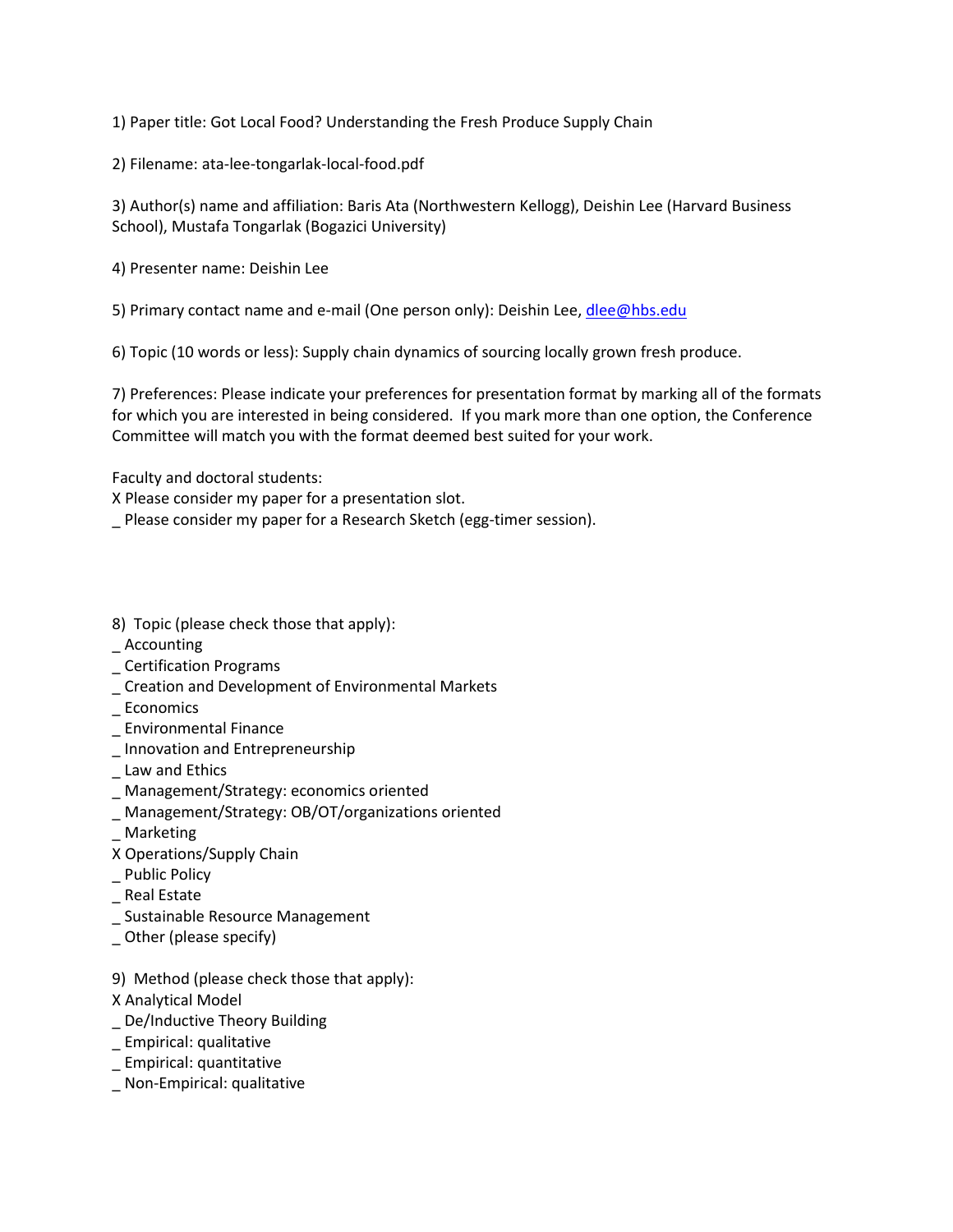\_ Non-Empirical/Conceptual: qualitative

\_ Other (please specify)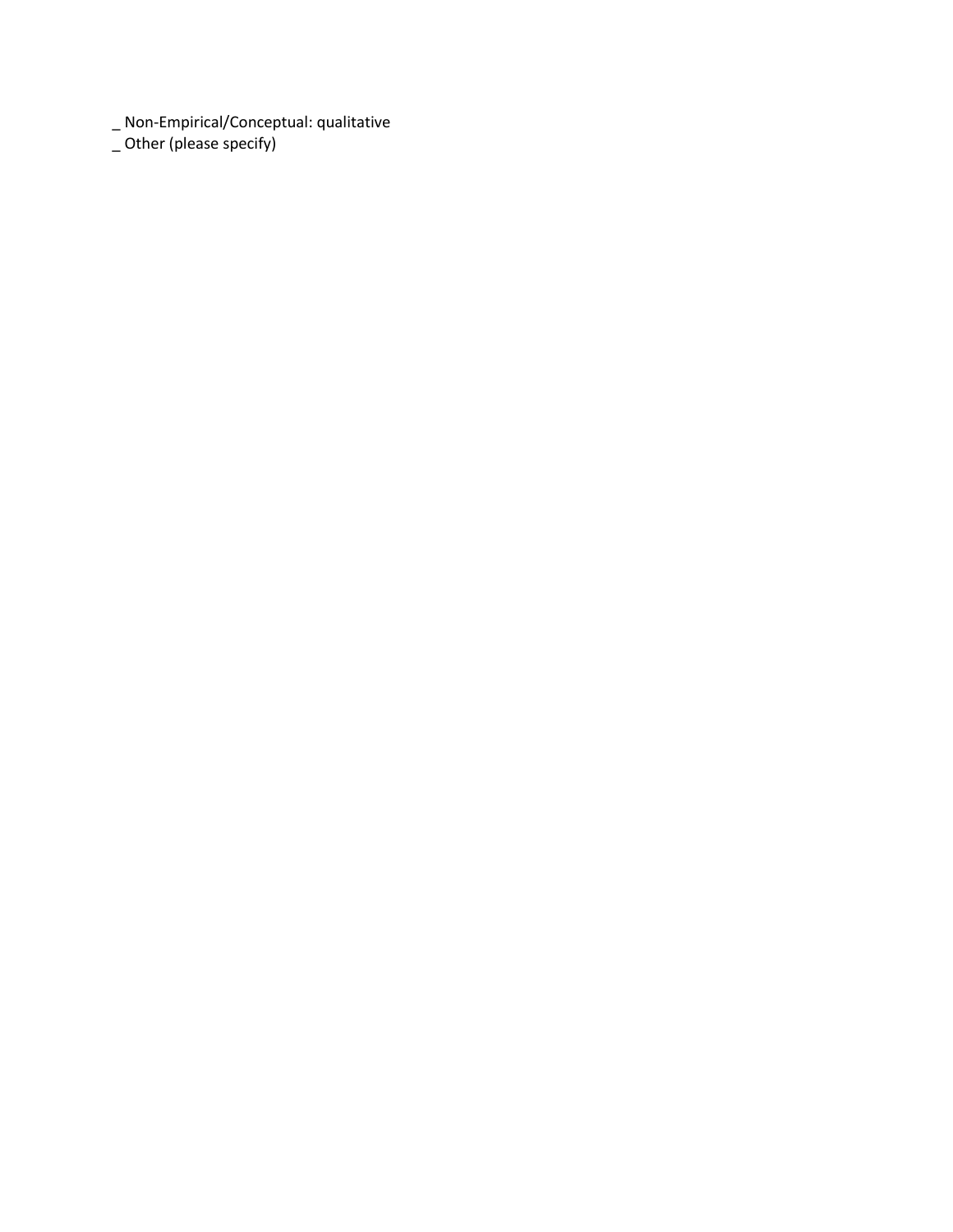# Got Local Food? Understanding the Fresh Produce Supply Chain

Baris Ata, Deishin Lee, and Mustafa H. Tongarlak<sup>1</sup>

December 2012

### Abstract

This paper studies which operational characteristics of the fresh produce supply chain help or hinder the viability of local food. We show how short lead time, constrained capacity, and the way prices are set in the fresh produce market create the local food paradox: the characteristics of local food that are appealing to the retailer induce supply chain dynamics that hurt the local farmer. A distinguishing characteristic of locally sourced fresh produce that has many operational implications is that it is grown closer to the end consumer than produce from the mainstream food supply chain. The local fresh produce supply is also often capacity constrained. Thus, the retailer cannot source only locally grown produce to satisfy demand. We find that the shorter lead time implied by local food proximity and the capacity constraint results in a retail order policy that is disadvantageous for the local farmer. The retailer's optimal order policy effectively uses the mainstream farm to satisfy the stable baseload demand and the local farm to react to demand volatility. However, unlike typical dual sourcing scenarios, the local farmer cannot capture any of the value created by his responsiveness because the produce price is set by the market. We study three mechanisms that can improve conditions for the local farm: coordination, backhauling, and a retail order policy, manager's discretion, that explicitly supports the local farmer. The operational mechanisms, coordination and backhauling, help the local farmer by making local supply more attractive to the retailer, inducing her to order more local produce. Coordination reduces the retailer's mismatch cost whereas backhauling increases the average margin. The manager's discretion order policy helps the local farm at the expense of retail profit. However, we show how combining manager's discretion with backhauling can benefit the retailer and local farmer. We also explore two ways in which sourcing local food can affect the environment: through the impact on food miles and by leveraging extended shelf-life to reduce retail food waste.

# 1 Introduction

The purpose of this paper is to determine which operational characteristics of the food supply chain help or hinder the viability of local food. In particular, we study the fresh produce supply chain. There are many dimensions associated with local food, including: 1) Proximity: food is grown a short distance from the end consumer 2) Quality: food is fresher and tastes better 3) Environment: fewer food miles are associated with local food and more environmentally friendly farming methods are used 4) Society: there are fair working conditions and compensation for farm workers.

In this paper, we focus on the proximity dimension because it is unequivocal and has many operational implications. The mainstream (industrial) food supply is typically concentrated in specific geographic regions. For example, two thirds of the acreage used to grow fresh tomatoes in the United

<sup>1</sup>b-ata@kellogg.northwestern.edu, dlee@hbs.edu, m-tongarlak@kellogg.northwestern.edu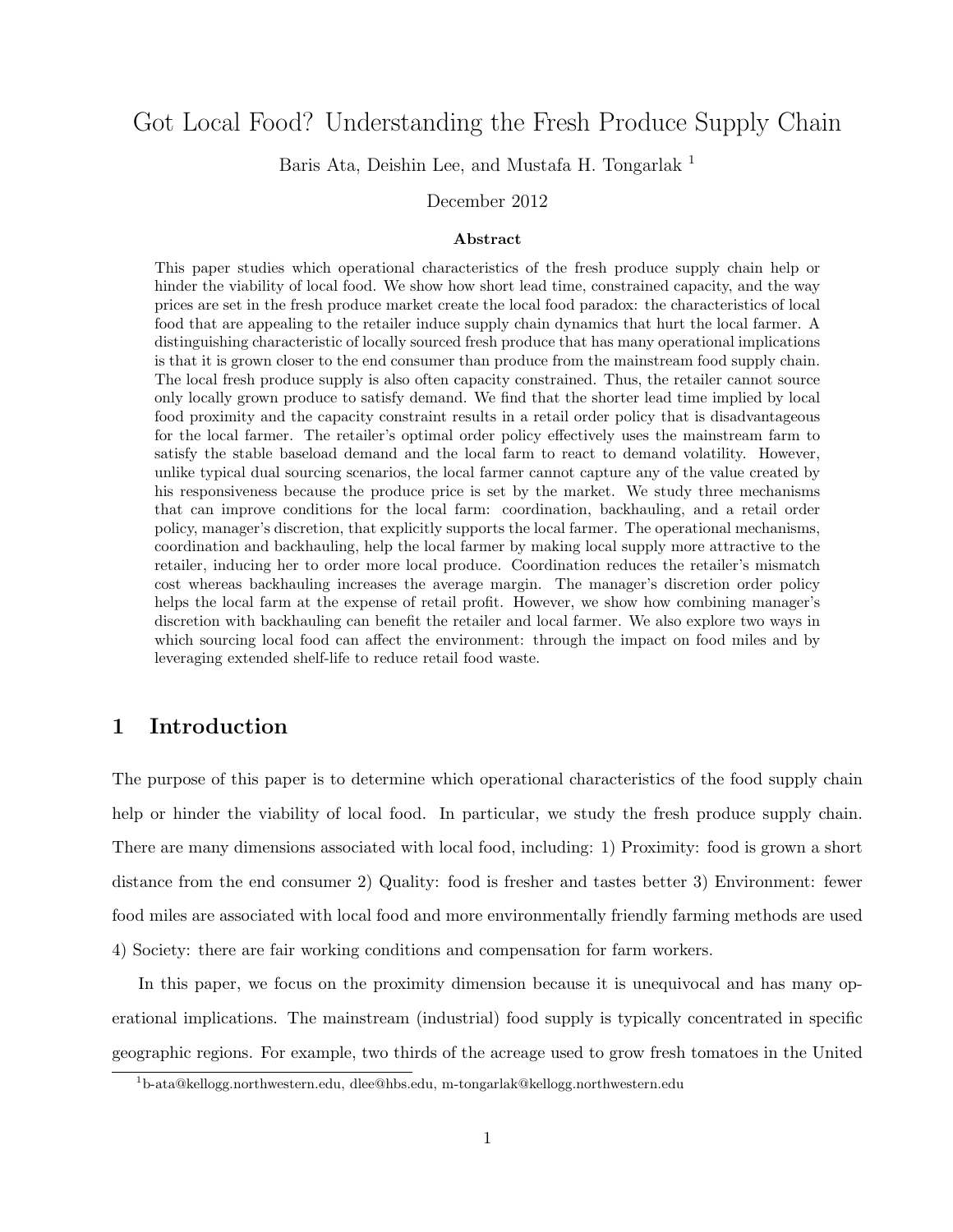States are in California or Florida (USDA 2012), and 60% of spinach is produced in California (AGMRC 2012). Thus, for the majority of consumers, fresh tomatoes from the mainstream supply travel a long distance in order to reach the end consumer. Although there is no precise distance definition for "local" food, common specifications used are "within 400 miles" or "within state." The difference in distance traveled affects the lead time of fresh produce supply. Moreover, mainstream farms are typically located in rural areas allowing farms to be large, whereas local farms are by definition close to urban areas where competition for land has forced farms to be smaller. Thus, the geographic characteristics of the fresh produce supply chain affect lead time and operational scale – two important operational parameters that we analyze in our model.

However, we acknowledge that quality, environment, and society are compelling arguments used by and for those interested in buying and promoting local food. Although every piece of local food is clearly not higher quality, better for the environment, and better for society than mainstream food, there is a general sense that food from local farms are more likely to exhibit these characteristics than mainstream food. In this paper, we do not take a position on whether local food is better than mainstream food. We take as given that there is increasing interest in growing the presence of local food in the food supply chain and investigate mechanisms for doing so.

We approach this by analyzing the operations of the fresh produce supply chain and showing how the structure and operating policies affect the presence of local food in our food supply. Using our understanding of how the fresh produce supply chain works, we identify and quantify the impact of operational changes that would increase the presence of local food in the fresh produce supply chain. The local farm that is the focus of our analysis is a mid-sized farm that grows for the wholesale market. The farm is too big to sell directly to consumers (e.g., through farmer's markets and community supported agriculture channels), but is not big enough to fill the entire demand for a large retail grocer.

Our model analyzes the optimal order policy of a grocery retailer who can order from a mainstream supplier that is located a far distance from the retail store and a local farm that is close. We derive the retailer's optimal order policy under two objective functions: maximizing profit and achieving a target service level. The local farm is capacity constrained and there is local supply uncertainty, but the lead time from the local farm to the retail store is significantly shorter than from the mainstream farm. We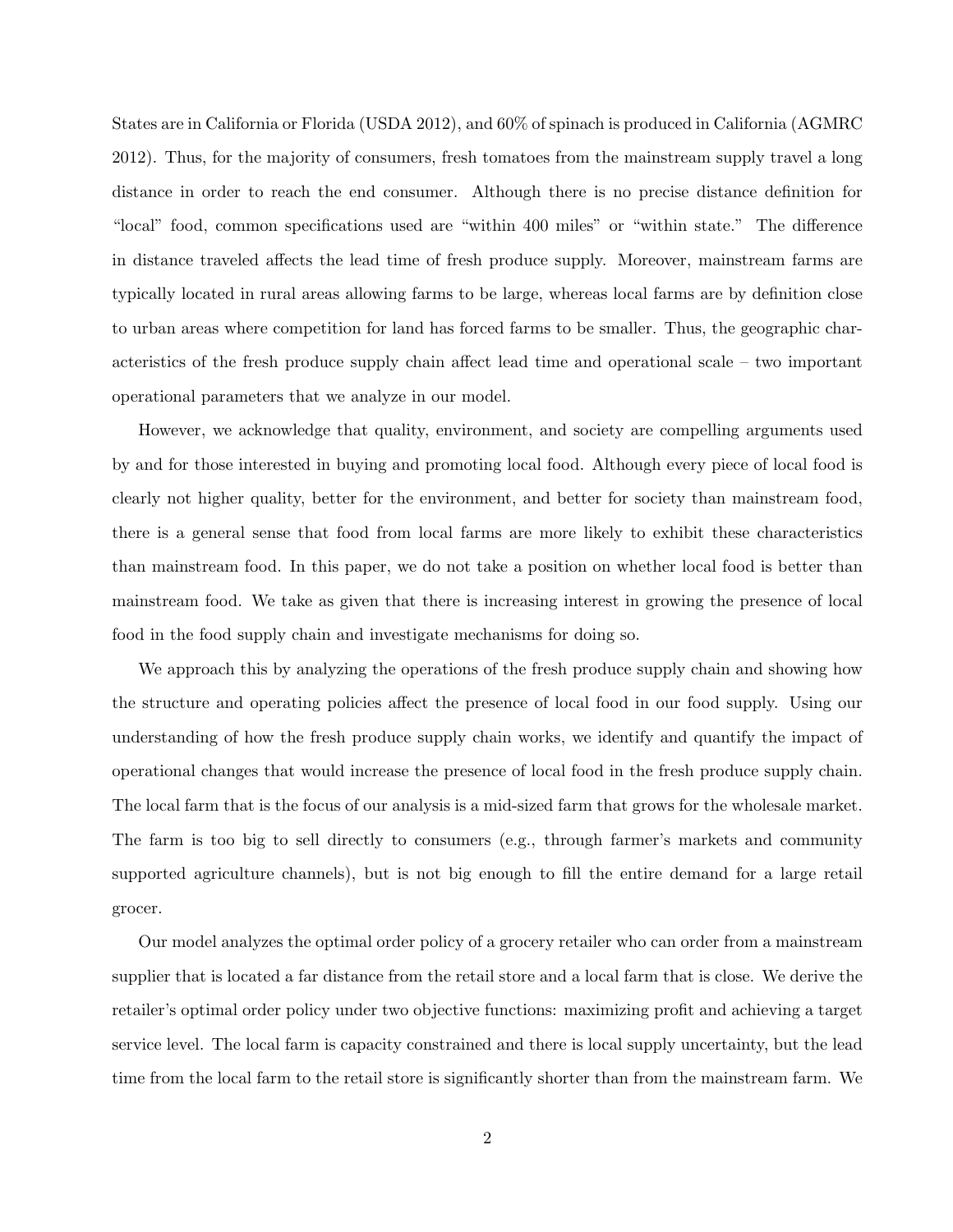find that the retailer's optimal order policy is to order a constant quantity from the mainstream farmer and take advantage of the local farm's short lead time to react to demand volatility. This benefits the retailer by allowing her to reduce her mismatch cost. However, the local farmer sees a volatile order pattern, resulting in high overall risk for his business and also creating operational challenges such as staffing pick and pack lines. Unlike other dual sourcing situations where a highly responsive supplier can charge a premium for its service, fresh produce prices are determined by the market on the day the produce is sold. Thus, the local farmer has a significant disadvantage in the fresh produce supply chain: the pricing convention prevents the farmer from charging a premium for responsiveness. Our results show that there is a *local food paradox*: The proximity of the local food supply to the end consumer allows for shorter leadtime, thus providing an operational advantage for the retailer. However, we show that by exercising this advantage, the retailer places an operational burden on the local farm by using the local supplier to react to demand volatility.

We use our characterization of the fresh produce supply chain dynamics to investigate three mechanisms that could improve operating conditions for the local farmer: 1) coordination, 2) backhauling, and 3) manager's discretion order policy. An organization such as Red Tomato acts as a broker/distributor that aggregates produce from multiple local farms, effectively creating a larger, more reliable local supplier (redtomato.org, Alvarez et al. (2010)). Through coordination, Red Tomato can increase local capacity and decrease local supply uncertainty. This allows the retailer to better utilize the local farm to *reduce mismatch cost*. We show that this results in higher local order quantities, a more stable order pattern, and higher retail profit.

In some cases, the retailer may be able to reduce the transportation cost of locally sourced produce by leveraging backhauling. As trucks return empty from the retail store to the distribution center, they can be diverted to local farms to pick up fresh produce. Our analysis shows that the backhauling mechanism works very differently from coordination. Backhauling decreases the retailer's cost of ordering local produce and thus increases her average margin. The higher the fraction of produce the retailer sources from the local farmer, the higher her average margin. With backhauling, the retailer may actually incur higher mismatch cost by incorporating more uncertain local supply, but the increased mismatch cost is more than offset by higher average margin. Backhauling thus increases the quantity ordered from the local supplier, decreases local order volatility, increases local farm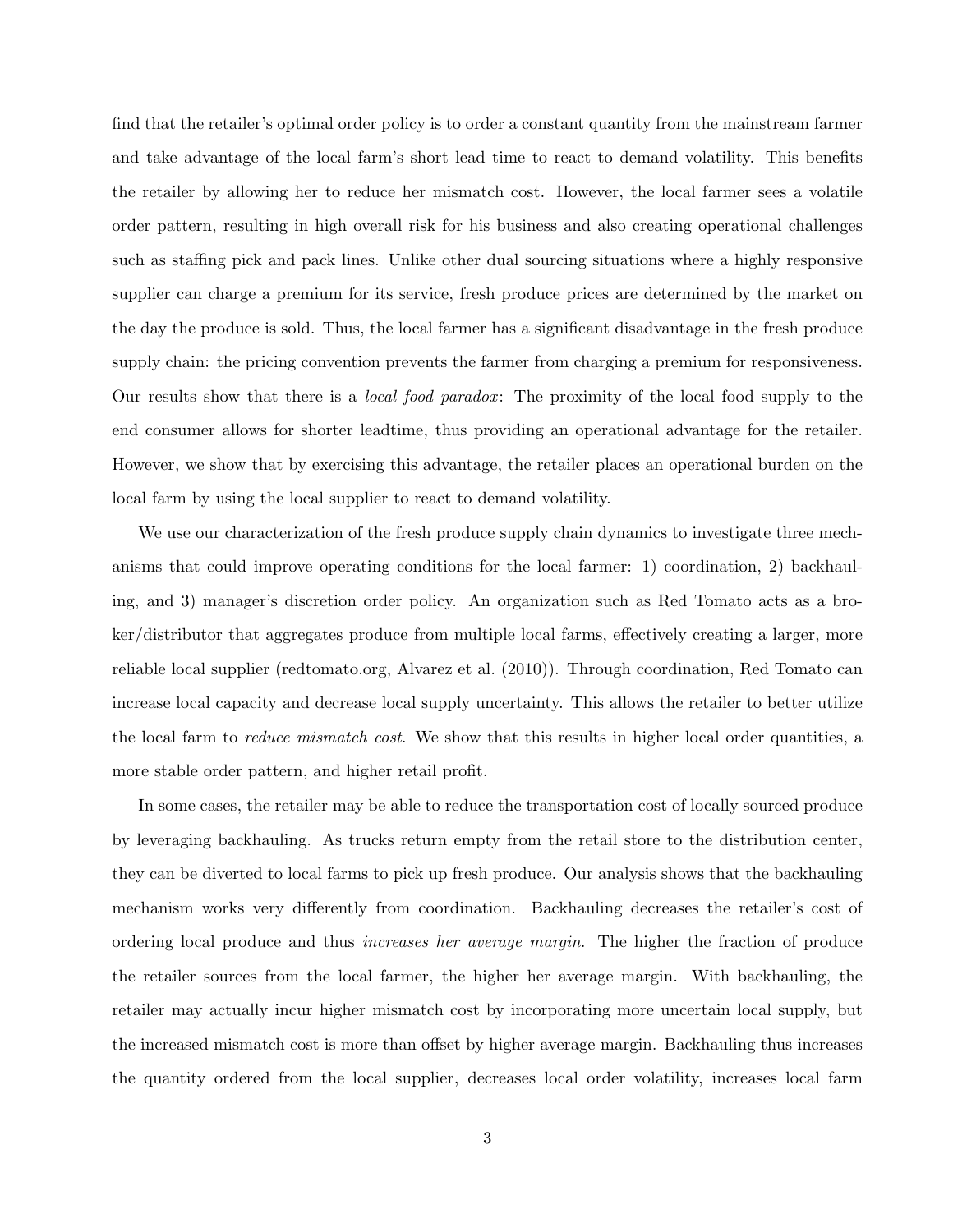utilization, and increases retail profit.

We find, however, that if the retailer's objective is to achieve high service level rather than maximizing profit, coordination and backhauling are ineffective at improving the operating conditions for the local farmer. We investigate an order policy, which we call manager's discretion, that is used by Walmart to support local farms. Under the manager's discretion order policy, the retailer commits to buy everything the local farm produces. This clearly benefits the local farmer, but makes the retailer worse off. Under this order policy, the retailer loses the demand visibility advantage of the local farm's short lead time. Moreover, the retailer must incorporate local supply uncertainty into its safety stock when she orders from the mainstream supplier. Thus, retail profit decreases under manager's discretion. However, we show that if manager's discretion is combined with backhauling, if the unit ordering cost under backhauling is sufficiently low, the retailer can increase profit by sourcing locally and guarantee orders to the local farm. This is, in fact, the combination used by Walmart in its Heritage Agriculture Program.

We also explore how the proximity of local food to the consumer can affect the environmental impact of the food supply chain. The most direct application of our results is the effect on food miles. Although it is imperfect, food miles is often used as a measure of environmental sustainability. Using our results, the increase of local food as a percentage of the total supply can be quantified, and thus can be translated into a decrease in average food miles. Moreover, our results can provide a more nuanced interpretation of food miles by incorporating the effect of supply chain dynamics that change total food miles and food miles per unit of food consumed.

Another potential operational advantage afforded by the proximity of local food is the possibility of extending the shelf life of local food. If handled properly (i.e., if the produce enters the cold chain in a timely manner), produce from local farms can be harvested so that it has longer shelf life than produce from mainstream farms. Essentially, a portion of the transport time can be shifted to extend produce shelf life. This gives the retailer more opportunities to sell the produce and more flexibility in its order policy. We derive two heuristics for the retailer's order policy when local produce has extended shelf life. We show that appropriate handling to extend the shelf life of local food can increase the retailer's profit, improve the operating conditions for the local farm, and can also benefit the environment by reducing retail food waste.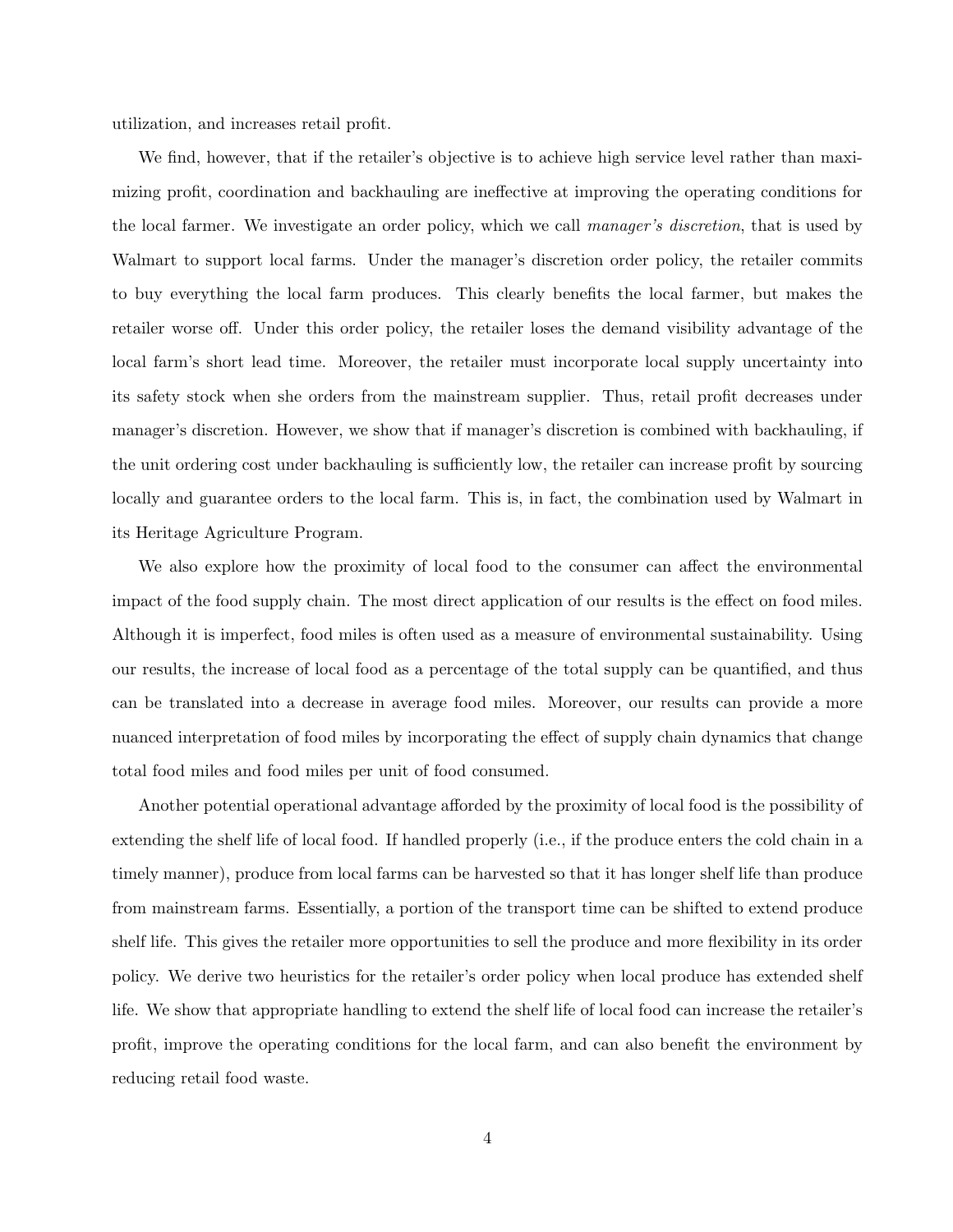Literature Review Our paper uses an operational lens to examine the viability of local food, a topic that has been studied in the food policy and agricultural economics literature (Abatekassa and Peterson (2011), Lerman (2012) provide overviews). Most of the extant work uses qualitative research methods, e.g., case studies, surveys, interviews to understand the factors that affect the viability of local food supply chains. King et al. (2011) provide an overview of issues involved in expanding the presence of local food, including distribution, packing, supply availability, and transportation. In a survey study by Heer and Mann (2010), they find that including different vertical players in the food supply chain is a critical factor for successful local food networks in Germany. A USDA report describes a number of cases studies that compare characteristics of local and mainstream food supply chains for apples, blueberries, leafy greens, beef, and milk (King et al. 2010). In a quantitative study, Nicholson et al. (2011) use a spatially-disaggregated transshipment model to determine the additional supply chain costs required for transportation and processing of dairy products if supply was localized. Our research complements this literature by explicitly analyzing how supply chain dynamics (i.e., inventory management decisions) change when local food is introduced as a sourcing option.

Our work builds on inventory theory; see Zipkin (2000) and Porteus (2002). In particular, it relates to the stream of literature that incorporates forecast updating into inventory control decisions, because the retailer can update her demand forecast between her ordering decisions from the mainstream and local farms. One important trade-off studied in this literature is between the improved demand forecast and the increased cost of ordering as one waits to acquire more information. Wang et al. (2012) studies this tradeoff and provides an overview of this literature; also see Ozer et al. (2007). This trade-off does not exist in our setting, because the local produce is not sold at a premium. In contrast, the key tension in our model is between improving the retailer's demand forecast and ensuring adequate supply, an issue that arises because the local supply is capacitated.

Another key aspect of our formulation is the perishability of fresh produce. Nahmias (2011) provides an overview of the perishable inventory literature; also see Karaesmen et al. (2011). This literature focuses primarily on dynamic models, which relate to our model of the extended shelf life of local produce (see Section 6). Characterization of the state-dependent optimal ordering policy for the two-period shelf life problem is provided by Nahmias and Pierskalla (1973) and Cohen (1976), both of which assume backlogging of unmet demand, and by Nahmias (1975) with a lost sales assumption.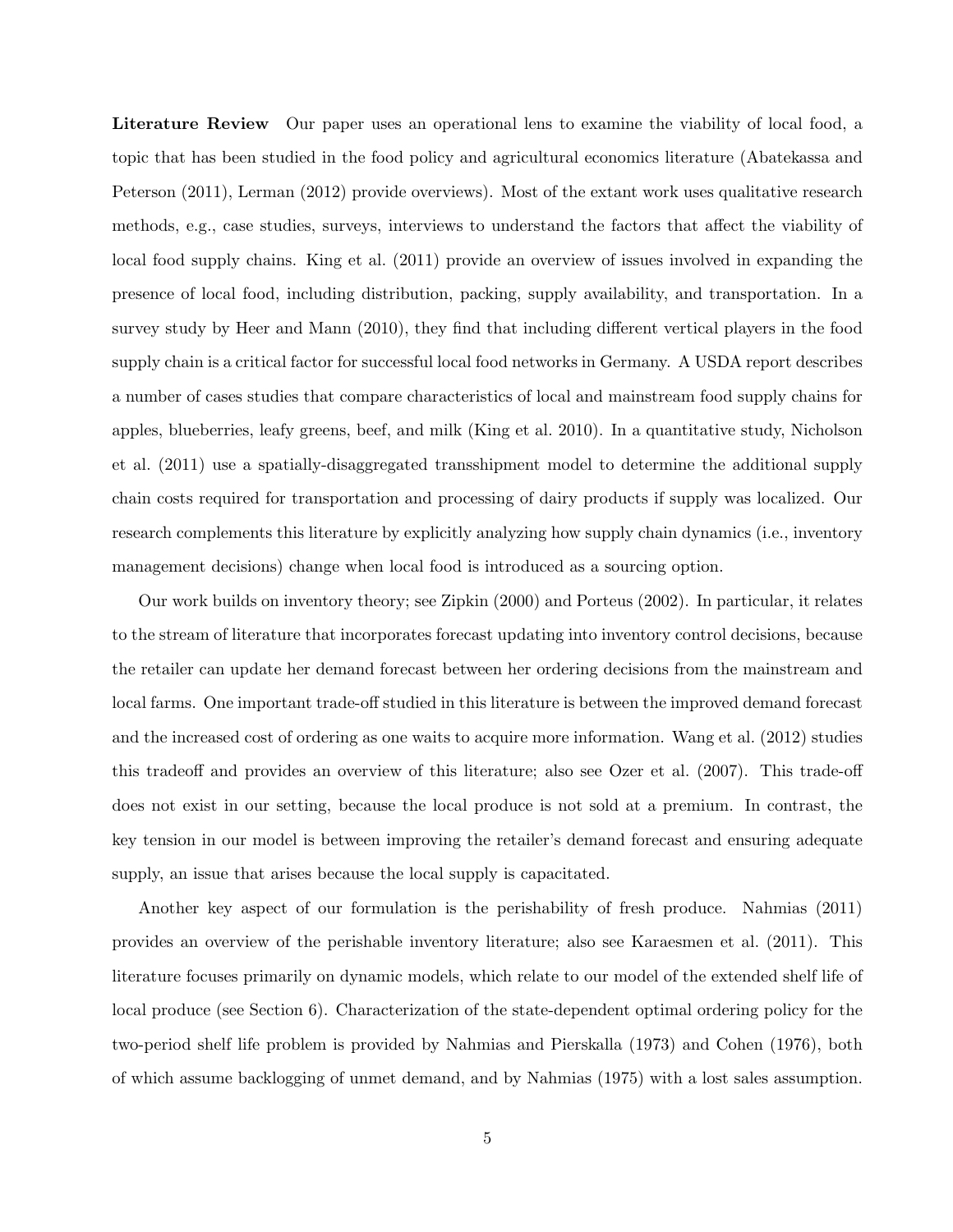These characterizations are implicit and their implementation using dynamic programming is difficult. We provide two simple heuristics to find the optimal ordering policy for the extended shelf life scenario. These heuristics do reasonably well in conveying the potential benefits of the longer shelf life to the retailer and the local farmer.

Lastly, our work relates to the literature on dual sourcing; see for example Johnson (2007), Veeraraghavan and Scheller-Wolf (2008) and Zhang et al. (2012). In dual sourcing, there is typically a low-cost, long leadtime supplier and a high-cost, short leadtime (responsive) supplier. The key notion in the dual sourcing literature is to source the base demand from the low-cost supplier, and source the excess demand from the expensive yet responsive supplier. The underlying tradeoff is different in our model than that in the dual sourcing literature, because the ordering cost is the same for both the local and mainstream suppliers. To be more specific, if the local farm were not capacity constrained, the retailer would only order from the local (responsive) supplier. Hence, the key tension in our model is due to the capacity constraint of the local supplier.

The paper is organized as follows. We present the model in Section 2. In Section 3 we derive the retailer's profit-maximizing order policy and show how coordination, backhauling, and manager's discretion affect the order policy and the operating conditions for the local farm. In Section 4, we derive the retailer's optimal order policy when her objective is to achieve a certain service level. We present a numerical example in Section 5. We discuss the environmental impact of the local food model in Section 6 and conclude in Section 7.

### 2 Model

At the most basic level, the fresh produce supply chain works like many others: the farmer (manufacturer) grows the produce, the retailer buys the produce from the farmer and sells it to the consumer. However, fresh produce is highly perishable, thus, we model the retailer's procurement strategy of a single fresh produce item which has a shelf life of one period.

We consider an infinite horizon problem assuming supply and demand are stationary. The retailer can supply its demand from a local farm or from a distant mainstream farm. We assume the lead time from the mainstream farm is two periods, and one period from the local farm. Adopting the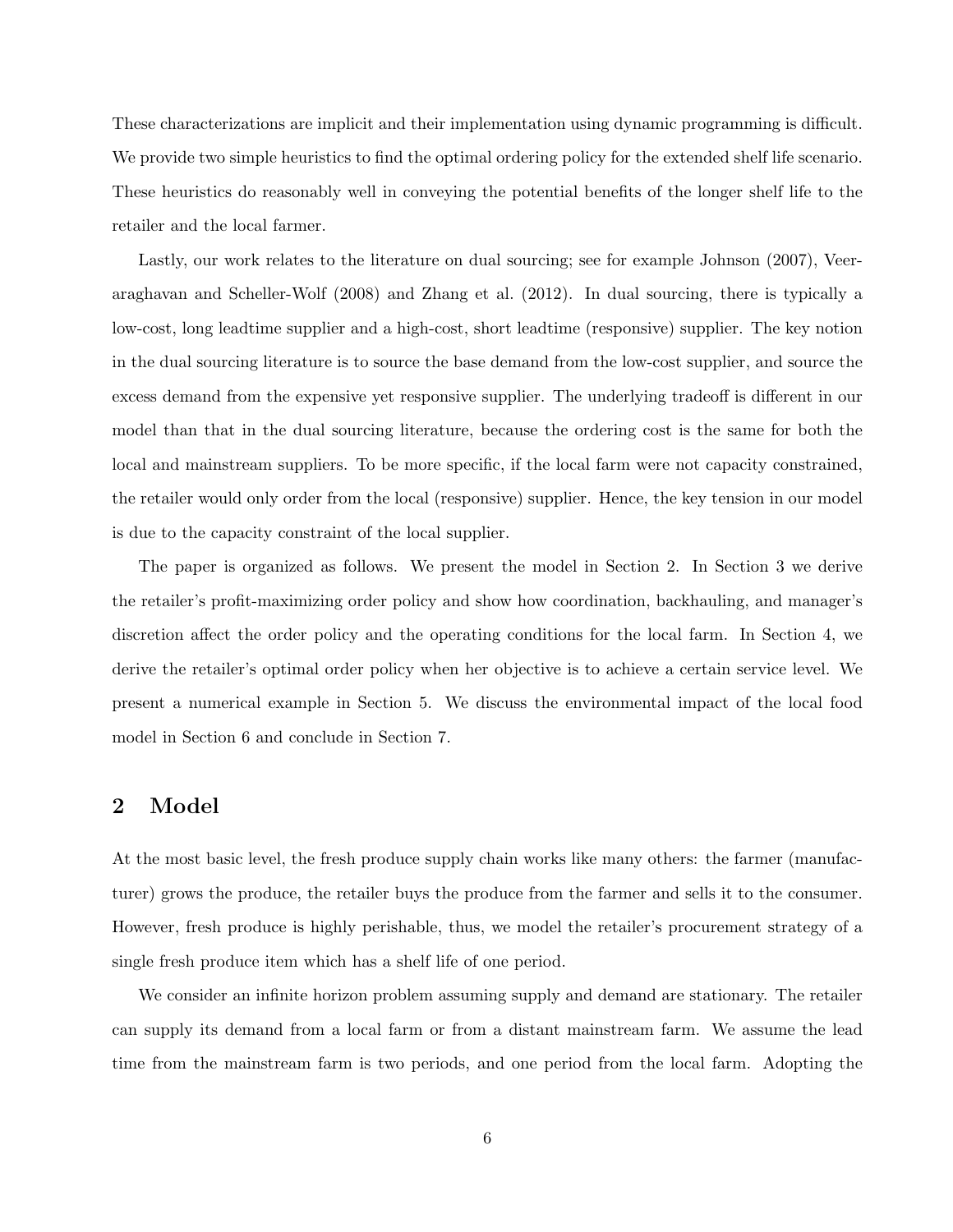terminology of Zipkin (2000), the timing of events is as follows. Define time t as the start of period t. To satisfy the demand in period t, the retailer orders  $y_m$  from the mainstream farm at time  $t-1$  and orders  $y_l$  from the local farm at time t (see Figure 1). Thus,  $y = y_l + y_m$  is the total amount ordered by the retailer to satisfy demand in period  $t$ .

Note that in order to have produce ready for sale in period  $t$  both the mainstream and local farms must plant crops months before period  $t$ . Therefore, the capacities of both sources are committed long before retail orders are received. The mainstream farm represents a supply source from a specialized agricultural region such as Florida, which produces more than two thirds of the tomatoes in the United States. Thus, we assume that the mainstream supplier is arbitrarily large and has enough capacity to satisfy any order from the retailer. Local farms that are close to urban areas are typically constrained by arable land availability (due to land development). For example, in a study of New York State, Peters et al. (2009) show that only 34% of the required food intake by New York residents can be supplied by local sources. Thus, we assume the local farm is capacity constrained. Moreover, local supply in each period is uncertain because the retailer lacks visibility on local supply or harvest yield is unpredictable. At time  $t - 1$ , when the retailer orders from the mainstream farm, the local supply is uncertain. We model the local supply availability as  $\mu + \epsilon_s$ , where  $\mu$  is the mean supply and  $\epsilon_s$  is a normal, mean-zero random variable with variance  $\sigma_s^2$ . Local supply uncertainty is resolved prior to ordering from the local farm. We use  $\tilde{\epsilon}_s$  to denote a realization of  $\epsilon_s$ .

Because excess inventory perishes, it does not carry over from period t to period  $t + 1$ . Therefore, the retailer starts each period with zero inventory and the quantity received at the beginning of each period is what is available for sale in that period. The resulting sales is the minimum of the demand and the inventory on-hand. We denote unit ordering cost and sales revenue for the retailer as  $w$  and  $r$ , respectively. These are the same for produce sourced from local and mainstream farms. Excess demand is lost. This infinite-horizon problem decomposes into a series of independent one-period problems.

Because the leadtime for ordering from the mainstream farm is longer than that from the local farm, the retailer faces higher demand uncertainty at the point she orders from the mainstream farm. We model demand uncertainty as follows. When ordering from the mainstream farm, the retailer's demand forecast is  $\lambda + \epsilon_1 + \epsilon_2$ , where  $\lambda$  is the mean demand, and  $\epsilon_1$  and  $\epsilon_2$  are normal, mean-zero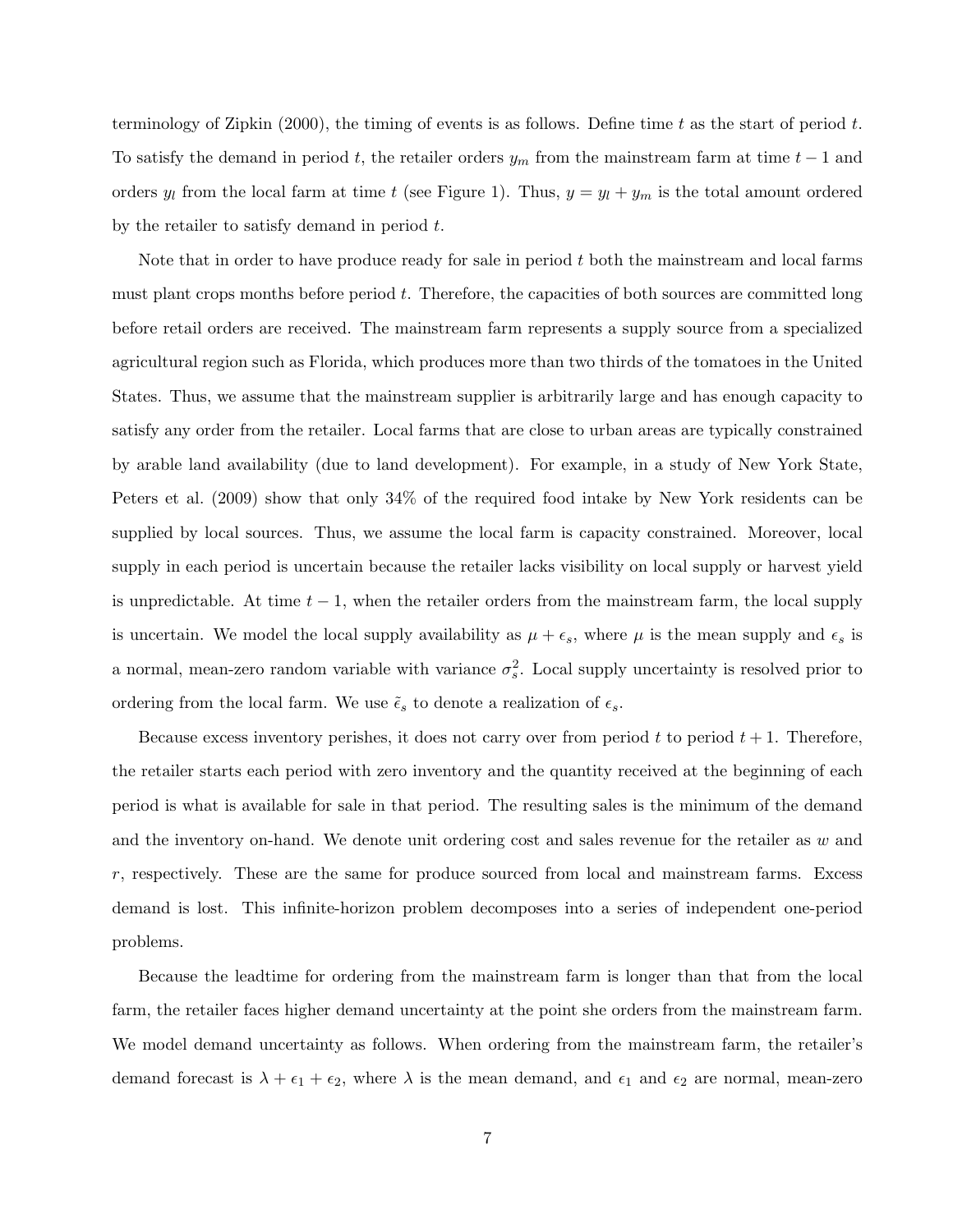

Figure 1: Timing of events.

random variables with variances given by  $\sigma_1^2$  and  $\sigma_2^2$ , respectively. Prior to ordering from the local farm at time t, the retailer updates her demand forecast as follows:  $\lambda + \tilde{\epsilon}_1 + \epsilon_2$ , where  $\tilde{\epsilon}_1$  denotes a realization of  $\epsilon_1$ .

# 3 The Retailer's Profit-Maximizing Order Policy

In this section, we derive the optimal order policy of the retailer when her objective is to maximize profit. We will consider two sourcing policies. We first consider the straightforward case where the retailer only orders from one supplier, the mainstream farm (since the local farm does not have enough capacity to be the sole supplier). We call this the *mainstream only* sourcing policy. Then we will consider the *hybrid sourcing* policy, where the retailer sources from both the mainstream and local farms.

Under the mainstream only policy, maximizing profit is equivalent to minimizing the expected one period overage and underage costs. Thus, the retailer solves the following problem:

$$
\min_{y\geq 0} w \mathbb{E}_{\epsilon_1,\epsilon_2}[(y-\lambda-\epsilon_1-\epsilon_2)^+] + (r-w) \mathbb{E}_{\epsilon_1,\epsilon_2}[(\epsilon_1+\epsilon_2+\lambda-y)^+].
$$
\n(1)

This problem is a straightforward application of the newsvendor problem. The retailer's profitmaximizing order quantity is given by the following lemma.

Lemma 1 Using the mainstream only sourcing policy, the retailer's profit-maximizing order quantity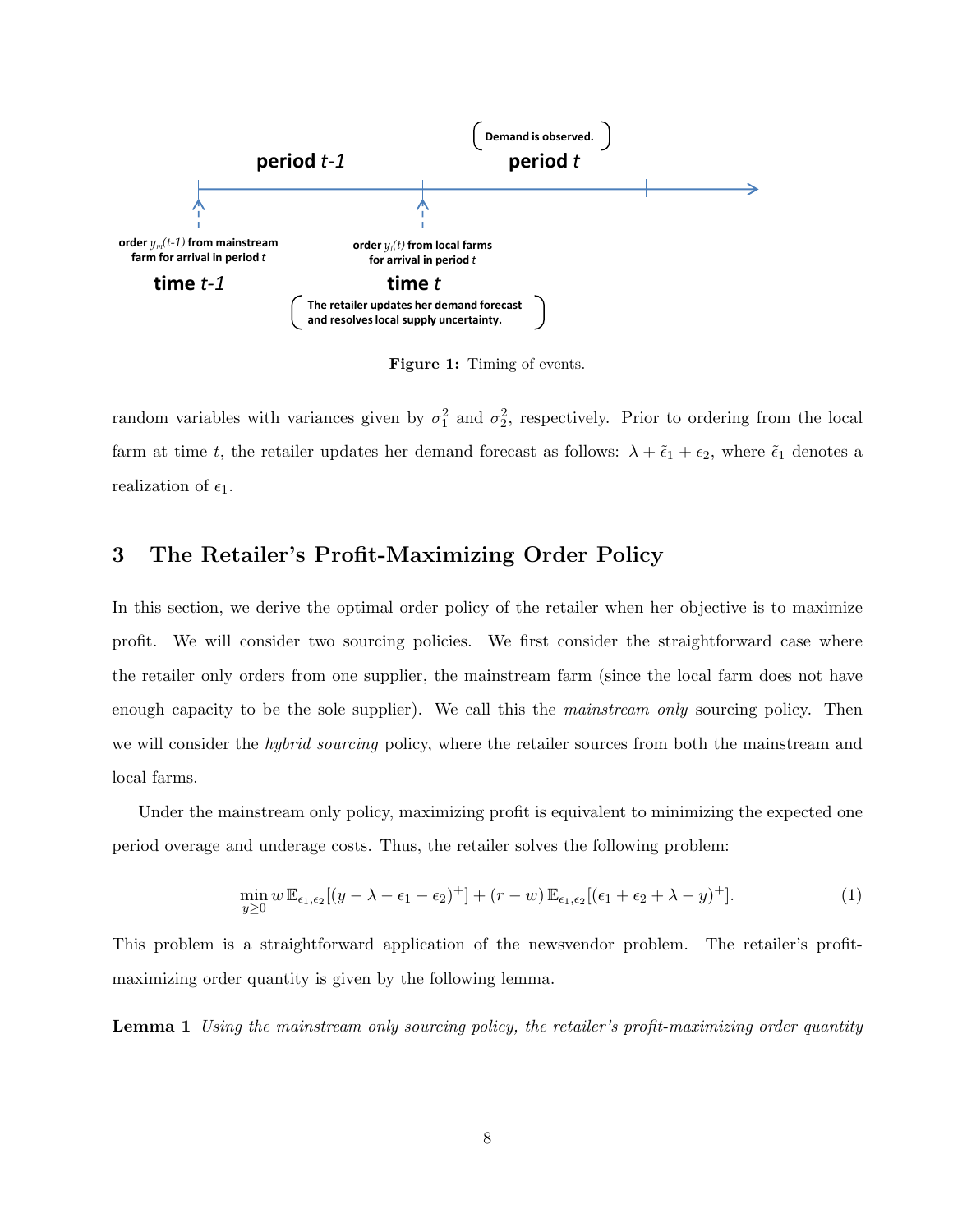is

$$
y^* = \lambda + \sqrt{\sigma_1^2 + \sigma_2^2} \ \Phi^{-1}\left(\frac{r-w}{r}\right),\tag{2}
$$

where  $\Phi(\cdot)$  denotes the cumulative distribution function of the standard normal distribution.

If the retailer can choose to also source from the local farm (hybrid sourcing), she can do at least as well as when she sources only from the mainstream farm. Using backwards induction, we first consider the problem of how much to order from the local farm having ordered  $y_m$  from the mainstream farm. To minimize the expected one period cost of underage and overage, the retailer solves the following problem at time t

$$
\min_{y \ge y_m} w \mathbb{E}_{\epsilon_2}[(y - \lambda - \tilde{\epsilon}_1 - \epsilon_2)^+] + (r - w) \mathbb{E}_{\epsilon_2}[(\lambda + \tilde{\epsilon}_1 + \epsilon_2 - y)^+].
$$
\n(3)

If we ignore the bound on  $y$ , this also is a typical newsvendor problem. The retailer's commitment to receive  $y_m$  units in period t from the mainstream farm constrains the newsvendor solution. That is, if the newsvendor solution is smaller than  $y_m$  for a particular period, the retailer does not order any produce from the local farm. The following proposition provides the optimal profit-maximizing quantity from the local farm,  $y_l^*$ . Note that  $y_l^*$  is the optimal order quantity, but the retailer actually receives  $\min\{y_l^*, \mu + \tilde{\epsilon}_s\}$  from the local farm.

**Proposition 1** The unconstrained objective in Equation (3) is minimized at  $\tilde{y} = \lambda + \tilde{\epsilon}_1 + \sigma_2 \Phi^{-1} \left( \frac{r-w}{r} \right)$  $\frac{-w}{r}$ ). Thus, the retailer's profit-maximizing order quantity from the local farm is  $y_l^* = (\tilde{y} - y_m^*)^+$ , where  $y_m^*$ is the optimal order quantity from the mainstream farm and  $q^+ = \max(q, 0)$ .

Next, we find the profit-maximizing order quantity from the mainstream farm,  $y_m^*$ . In choosing  $y_m^*$ , the retailer includes the capacity limit of the local farm in the optimization problem by constraining y from above by  $y_m + \mu + \epsilon_s$  and solves the following for optimal  $y_m^*$ .

 $\overline{a}$ 

$$
\min_{y_m \ge 0} \mathbb{E}_{\epsilon_1, \epsilon_s} \left[ \min_{y_m + \mu + \epsilon_s \ge y \ge y_m} w \, \mathbb{E}_{\epsilon_2} [(y - \lambda - \epsilon_1 - \epsilon_2)^+] + (r - w) \, \mathbb{E}_{\epsilon_2} [(\lambda + \epsilon_1 + \epsilon_2 - y)^+] \right]. \tag{4}
$$

The minimization between the square brackets in Equation (4) is the retailer's cost of overage plus cost of underage with the expectation taken over  $\epsilon_2$ , the random component left at time t. The outer expectation is taken over  $\epsilon_s$  and  $\epsilon_1$ , both random at time  $t - 1$ . The following proposition offers a characterization of the optimal  $y_m^*$ .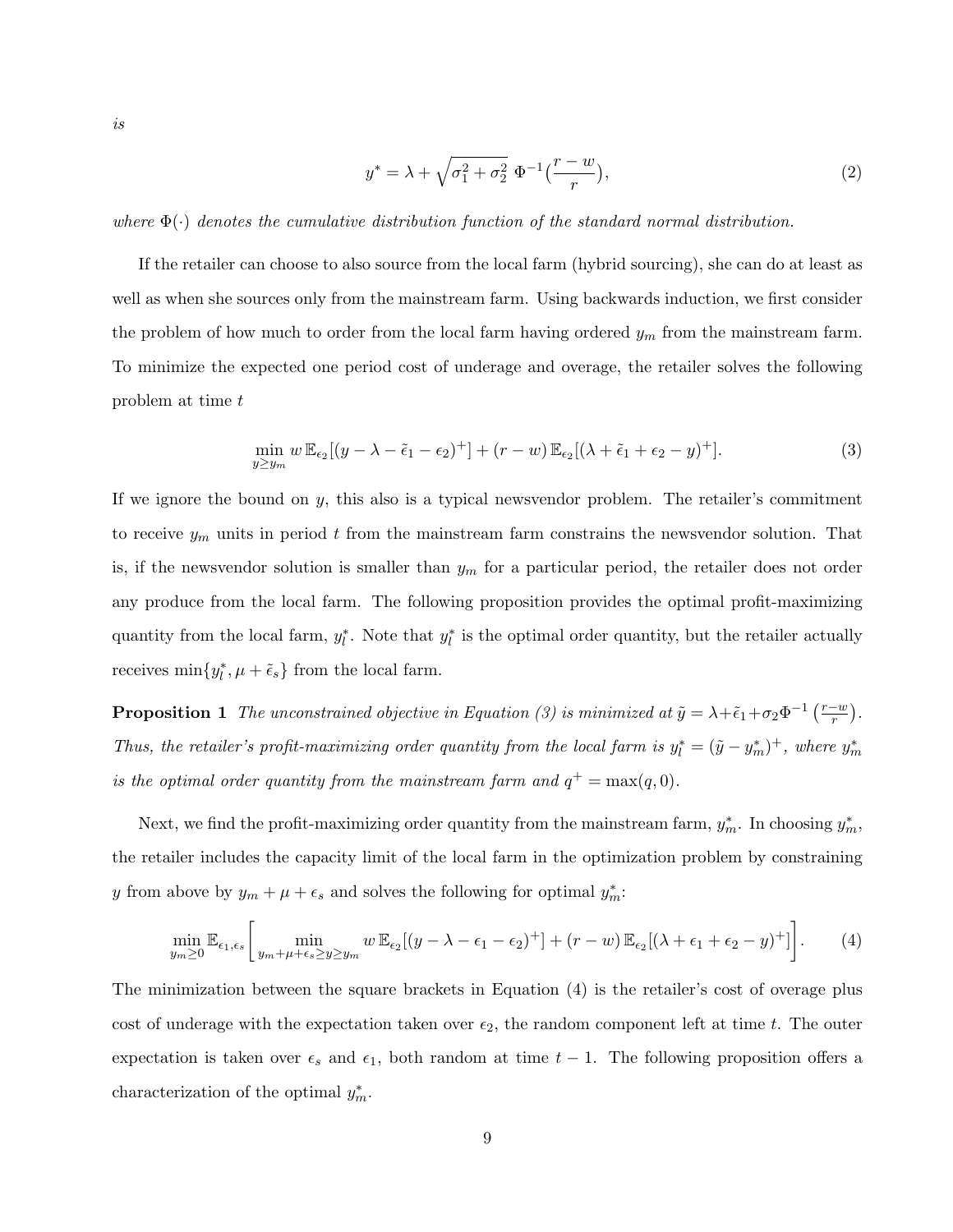**Proposition 2** The optimal order quantity from the mainstream farm  $y_m^*$  solves the following:

$$
\int_{-\infty}^{(y_m - \sigma_2 z^* - \lambda)/\sigma_1} \left[1 - \frac{r}{r - w} \Phi\left(\frac{y_m - \lambda - u\sigma_1}{\sigma_2}\right)\right] \phi(u) du
$$
  
+ 
$$
\Phi\left(\frac{-\mu}{\sigma_s}\right) \int_{(y_m - \sigma_2 z^* - \lambda)/\sigma_1}^{\infty} \left[1 - \frac{r}{r - w} \Phi\left(\frac{y_m - \lambda - u\sigma_1}{\sigma_2}\right)\right] \phi(u) du
$$
  
+ 
$$
\int_{-\mu/\sigma_s}^{\infty} \int_{(y_m + \mu + v\sigma_s - \sigma_2 z^* - \lambda)/\sigma_1}^{\infty} \left[1 - \frac{r}{r - w} \Phi\left(\frac{y_m + \mu + v\sigma_s - \lambda - u\sigma_1}{\sigma_2}\right)\right] \phi(u) du \phi(v) dv = 0, \quad (5)
$$
  
where  $z^* = \Phi^{-1}\left(\frac{r - w}{r}\right).$ 

From Proposition 2, we see that the profit-maximizing mainstream order  $y_m^*$  is determined by the model primitives. Thus, for any given set of parameters,  $y_m^*$  is fixed. However, Proposition 1 shows that the local order  $y_l^*$  depends on the realization of  $\epsilon_1$ . Thus, a major implication of these results is that the retailer's profit-maximizing order strategy is to use local supply to react to demand volatility. By waiting to order from the local farm, the retailer sees a more accurate demand signal, and can adjust her order accordingly. The retailer essentially uses the local farm to capture demand upside. Thus, compared to when she follows the mainstream only sourcing policy, the retailer's average mismatch  $cost$  (overage + underage) decreases if she also sources from the local farm (hybrid sourcing).

However, the retailer's optimal order policy makes operating conditions very difficult at the local farm. The local farm sees a volatile order pattern – the local supply is used only when demand is higher than expected. The retailer reduces her risk of overstocking, but that burden is shifted to the local farmer because the farmer made the decision to plant months ago. The distance and resulting leadtime asymmetry causes the local food paradox: Shorter leadtime is what makes sourcing from local farms appealing to the retailer, but it is also what places local farmers at a disadvantage. The shorter leadtime of the local farm induces the retailer to use local sourcing as a mechanism to reduce overstocking by delaying the ordering of a portion of the supply to when demand is more certain.

### 3.1 Mechanisms that Improve Local Farm Operating Conditions

We now examine three mechanisms used in practice that can mitigate the adverse effects of the retailer's ordering strategy on the local farm: coordination, backhauling, and a retail store order policy which we will call "manager's discretion". In particular, we examine how these mechanisms increase the average amount sold by the local farm (thus better utilizing the capacity of the local farm), and how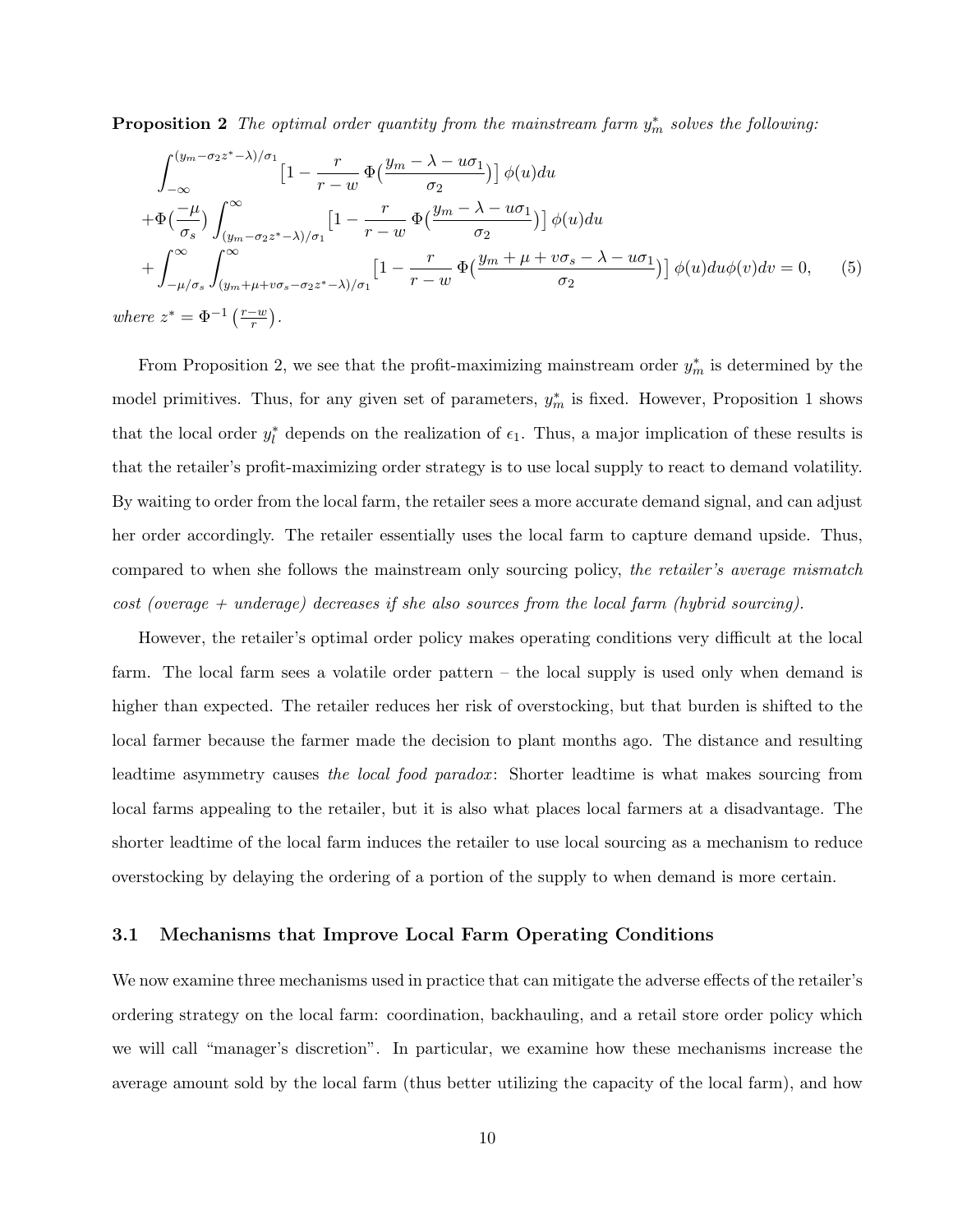this affects the profit of the retailer. We derive analytical results in this section and in Section 5, we use these results in a numerical example to show the magnitude of the impact of each mechanism.

Coordination. The Red Tomato organization (redtomato.org, Alvarez et al. (2010)) acts as an intermediary between local farmers and retailers. Red Tomato facilitates communication between the retailer and local farms. In particular, sharing long-term forecasts enables farms to plant what the retailer anticipates selling. By coordinating the growing plan of local farms, it appears to the retailer that the local supply capacity increases. Moreover, by aggregating several farms, the pooling effect lowers the volatility of local supply. Local supply uncertainty can also be improved by communicating with the retailer what the local supply is several weeks before harvest, e.g., at time  $t-1$ .

The following two propositions show how increasing local capacity and decreasing local supply uncertainty affect the local farmer and the retailer.

**Proposition 3** As average local production capacity  $\mu$  increases,

- 1. the average amount the retailer orders from the local farm increases,
- 2. the average amount sold by the local farm increases,
- 3. the retailer's expected one period cost decreases.

**Proposition 4** As local supply uncertainty  $\sigma_s$  decreases,

- 1. the average amount the retailer orders from the local farm increases,
- 2. the average amount sold by the local farm increases,
- 3. the retailer's optimal expected one period cost decreases.

By increasing local supply and decreasing local supply uncertainty, the retailer is able to manage her mismatch cost more effectively. Recall that the retailer uses the local farm to react to demand volatility. With a larger, more reliable local supply source, the retailer can delay a bigger portion of her order (i.e., order less from the mainstream supplier). Since a bigger portion of the retailer's order is delayed until the local order, the probability that demand materializes increases. Thus, the amount the retailer orders from the local farm increases. Since local supply is more reliable, the probability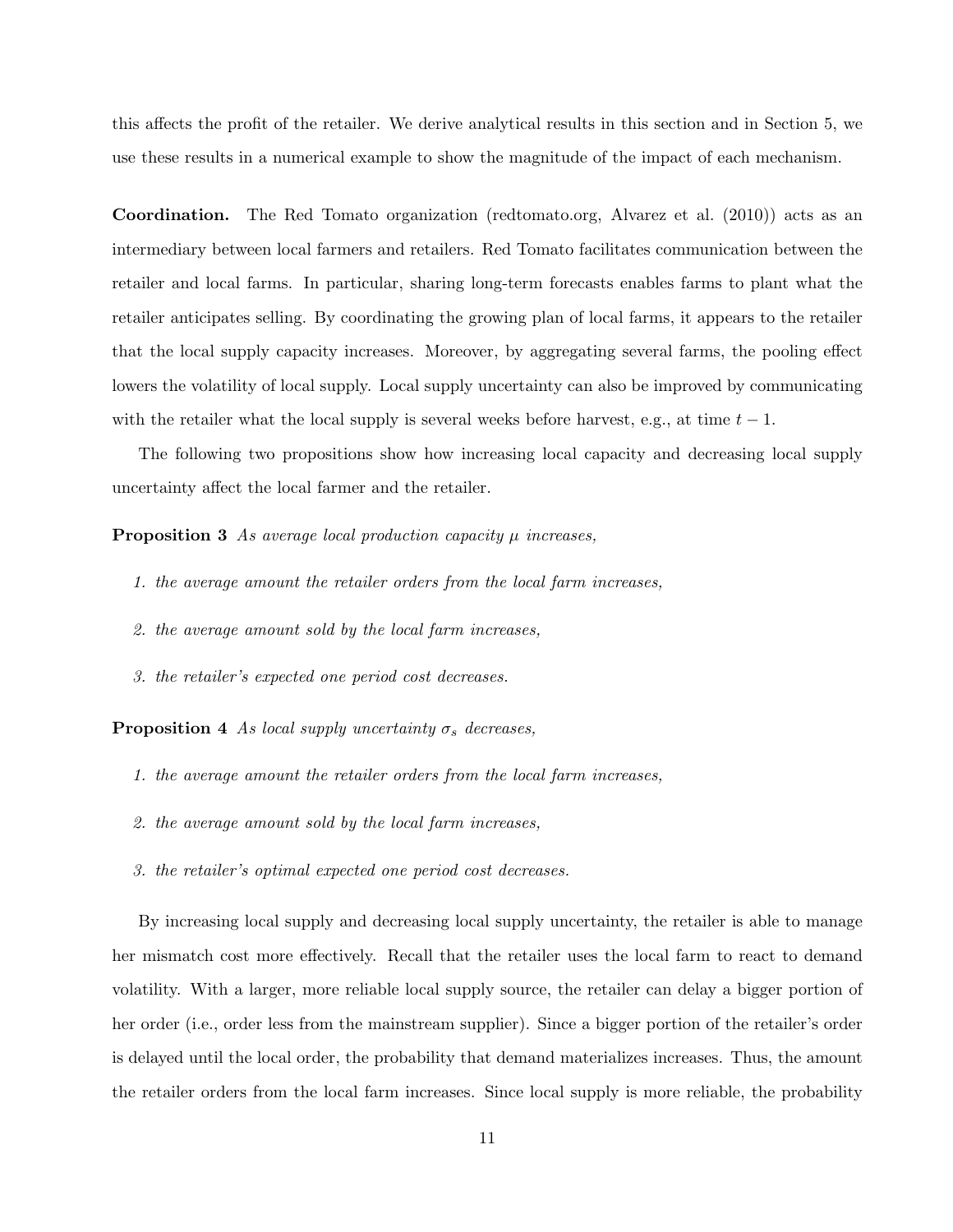that the local farm can fill the order increases. At the same time, the retailer has better demand visibility on a bigger portion of her order so she can manage mismatch costs better.

Propositions 3 and 4 show that the Red Tomato model can benefit both the retailer and local farmer. As the amount of local supply increases or the local supply uncertainty decreases, the retailer purchases more from the local farm. Moreover, our numerical analysis in Section 5 shows that the local farmer sees a more stable order pattern from the retailer. The predictability afforded by increased supply and higher order stability lowers the overall risk for the local farmer and allows him to better manage staffing (pick and pack lines) and transportation. In essence, through coordination and forecast visibility, an organization such as Red Tomato can pool the resources from multiple local farms, making them appear like a large, reliable and hence more attractive supplier to the retailer.

Backhauling. An operational lever that could reduce the logistical cost of sourcing from the local farm is backhauling. For example, Walmart's local food program (Heritage Agriculture) leverages its ability to backhaul local produce from farms that are located between its distribution centers (DC's) and stores. The retailer regularly sends loaded trucks from her DC's to her stores. On the way back from the stores, the trucks are empty. Using this truck capacity to transport produce from farms to the DC significantly reduces the logistics cost of sourcing from the local farm.

Let b be the reduced unit ordering cost under backhauling from the local farm. At time  $t - 1$ , the retailer solves the following optimization problem to determine the optimal quantity to order from the mainstream farm,  $y_m$ :

$$
\min_{y_m \ge 0} (w - b) y_m + \mathbb{E}_{\epsilon_1, \epsilon_s} \left[ \min_{y_m + \mu + \epsilon_s \ge y \ge y_m} b \mathbb{E}_{\epsilon_2} [(y - \lambda - \epsilon_1 - \epsilon_2)^+] + (r - b) \mathbb{E}_{\epsilon_2} [(\lambda + \epsilon_1 + \epsilon_2 - y)^+] \right].
$$
 (6)

Equation (6) is analogous to Equation (4), except that in the inner minimization, the retailer's unit ordering cost is b instead of w. There is also an additional  $(w - b) y_m$  term in the outer minimization which accounts for the additional cost of the units ordered from the mainstream farm.

The following proposition presents the retailer's profit-maximizing order quantity from the mainstream farm.

**Proposition 5** The retailer's profit-maximizing order quantity from the mainstream farm  $y_m^*$  solves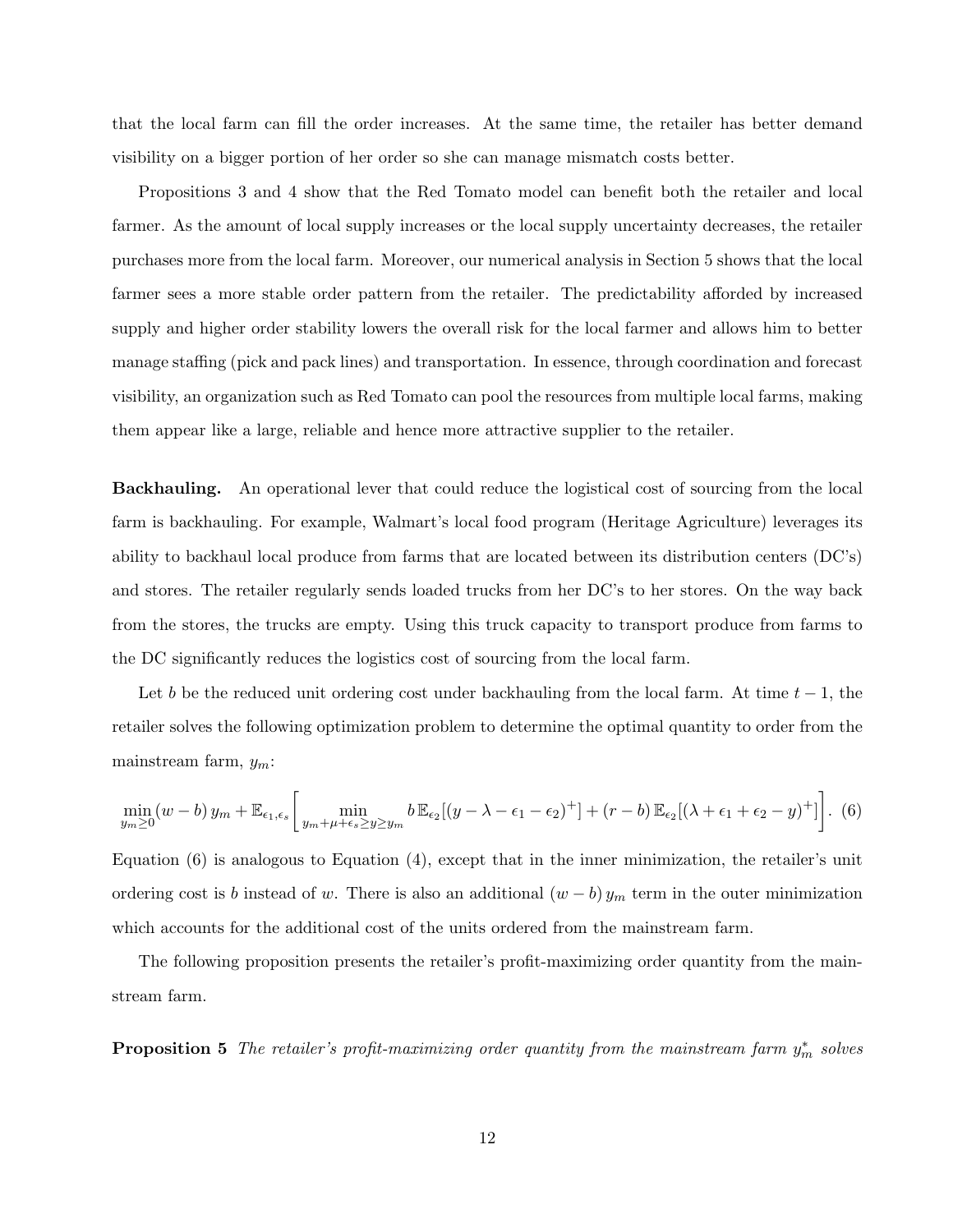the following

$$
\left(\frac{w-b}{w-r}\right) \int_{-\mu/\sigma_s}^{\infty} \int_{(y_m-\sigma_2z-\lambda)/\sigma_1}^{(y_m+\mu+\nu\sigma_s-\sigma_2z-\lambda)/\sigma_1} \phi(u)du\phi(v)dv
$$
\n
$$
\int_{-\infty}^{(y_m-\sigma_2z-\lambda)/\sigma_1} \left[1-\frac{r}{r-w}\Phi\left(\frac{y_m-\lambda-u\sigma_1}{\sigma_2}\right)\right] \phi(u)du
$$
\n
$$
+\Phi\left(\frac{-\mu}{\sigma_s}\right) \int_{(y_m-\sigma_2z-\lambda)/\sigma_1}^{\infty} \left[1-\frac{r}{r-w}\Phi\left(\frac{y_m-\lambda-u\sigma_1}{\sigma_2}\right)\right] \phi(u)du
$$
\n
$$
+\int_{-\mu/\sigma_s}^{\infty} \int_{(y_m+\mu+\nu\sigma_s-\sigma_2z-\lambda)/\sigma_1}^{\infty} \left[1-\frac{r}{r-w}\Phi\left(\frac{y_m+\mu+\nu\sigma_s-\lambda-u\sigma_1}{\sigma_2}\right)\right] \phi(u)du\phi(v)dv = 0, \quad (7)
$$
\nwhere  $z = \Phi^{-1}\left(\frac{r-b}{r}\right)$ .

The retailer's profit-maximizing local order is similar to what is presented in Proposition 1. The only change is due to the reduction of the cost of sourcing from local farms from  $w$  to  $b$ .

Based on the mainstream order presented implicitly in Proposition 5, we can show the effect of backhauling on the local farmer.

### Proposition 6 As the unit ordering cost under backhauling b decreases,

- 1. the average amount the retailer orders from the local farm increases,
- 2. the profit-maximizing order quantity from the mainstream farm  $y_m^*$  decreases,
- 3. the average amount sold by the local farm increases,
- 4. the retailer's optimal expected one period cost decreases.

The backhauling mechanism works differently than coordination to improve conditions for the local farmer. Instead of allowing the retailer to better manage mismatch cost, backhauling increases the per unit margin of the retailer. Without backhauling, a local tomato is the same as a mainstream tomato. With backhauling, the retailer's margin on local tomatoes is higher. Therefore, the retailer prefers to sell more local tomatoes. Thus, as shown in Proposition 6, she orders less from mainstream and more from local. However, our numerical analysis in Section 5 shows that the retailer stocks out more because there is local supply uncertainty. Therefore, with backhauling, the retailer's mismatch cost can actually increase, but her average margin on each unit sold increases, allowing her to increase profit.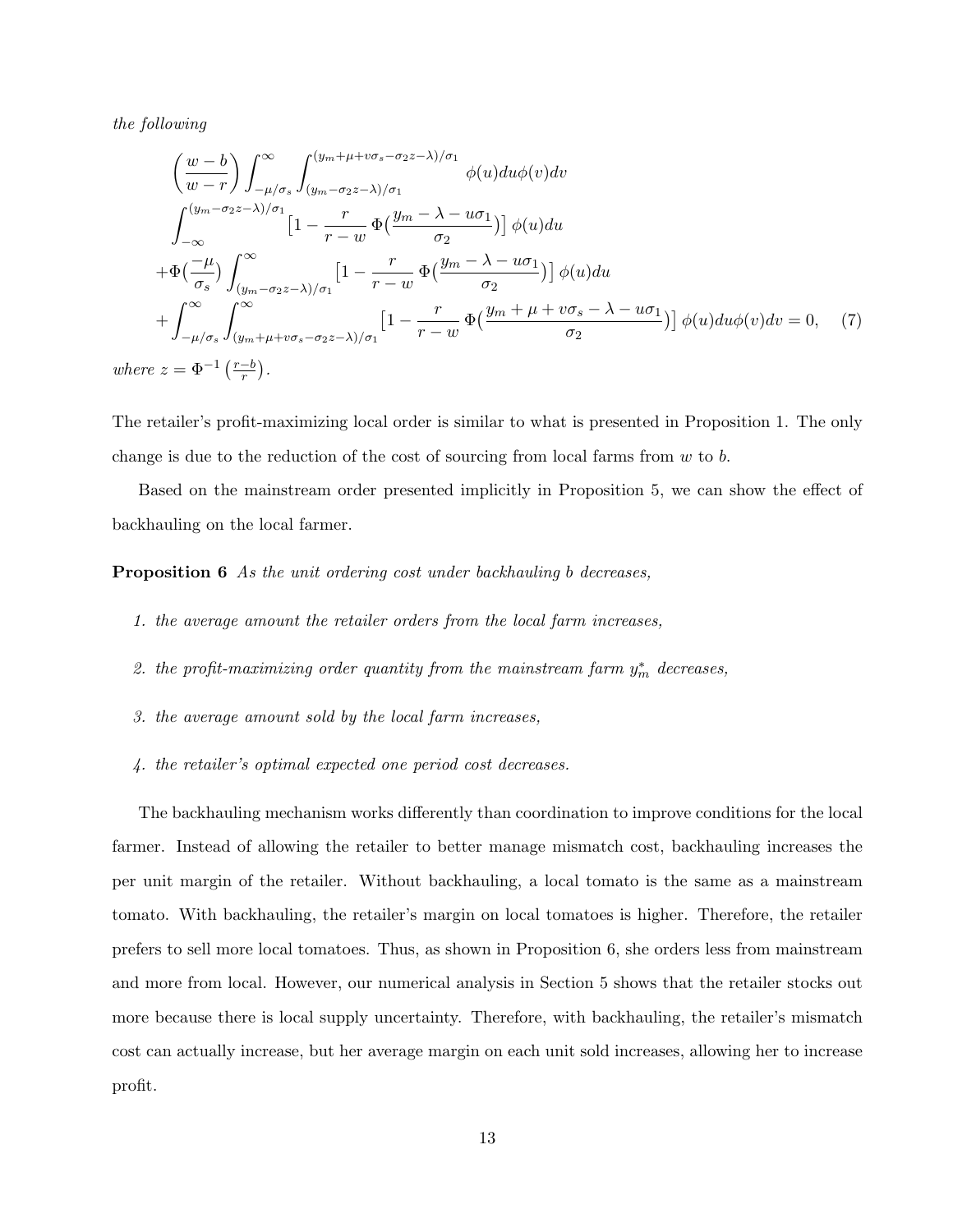**Manager's Discretion.** Unlike coordination and backhauling, which are operational levers, manager's discretion is an order policy that the retailer can choose to follow in order to support local farmers. A number of successful grocery chains have local sourcing policies, including Whole Foods, Walmart, Wegmans, and Thrifty Foods. We consider an extreme case where the retailer exercises manager's discretion and commits to buy everything the local supplier produces. This is an agreement that Walmart has with some farmers in its Heritage Agriculture Program. Although she buys everything the local farm produces, the retailer must still order from the mainstream supplier because she knows that there probably will not be enough local supply to satisfy demand. In this section, we derive the impact of that policy on the retailer's profit.

Taking into account the supply of local produce that will be available in period  $t$ , the retailer orders the following from the mainstream farm:

Proposition 7 Using manager's discretion, the retailer maximizes profit by ordering the following quantity from the mainstream farm:

$$
y_m^* = \lambda - \mu + \sqrt{\sigma_1^2 + \sigma_2^2 + \sigma_S^2} \ \Phi^{-1}(\frac{r - w}{r}). \tag{8}
$$

Inspection of Equation (8) shows that for the same service level outcome, i.e.,  $\frac{r-w}{r}$ , the retailer carries more safety stock under manager's discretion than under the mainstream only order policy (Lemma 1, Equation (2)). This results in the following corollary.

Corollary 1 Using manager's discretion, the retailer's profit decreases compared to the mainstream only or hybrid sourcing (without manager's discretion) order policies.

By committing to buy whatever the local farm produces, the retailer loses the operational advantage of deciding her local order based on a clearer demand signal. Moreover, she must account for local supply uncertainty when she orders from the mainstream farm, thus increasing the amount of safety stock she carries. Clearly, manager's discretion is good for the local farmer (guaranteed sales), but the retailer is worse off than even if she orders from mainstream only.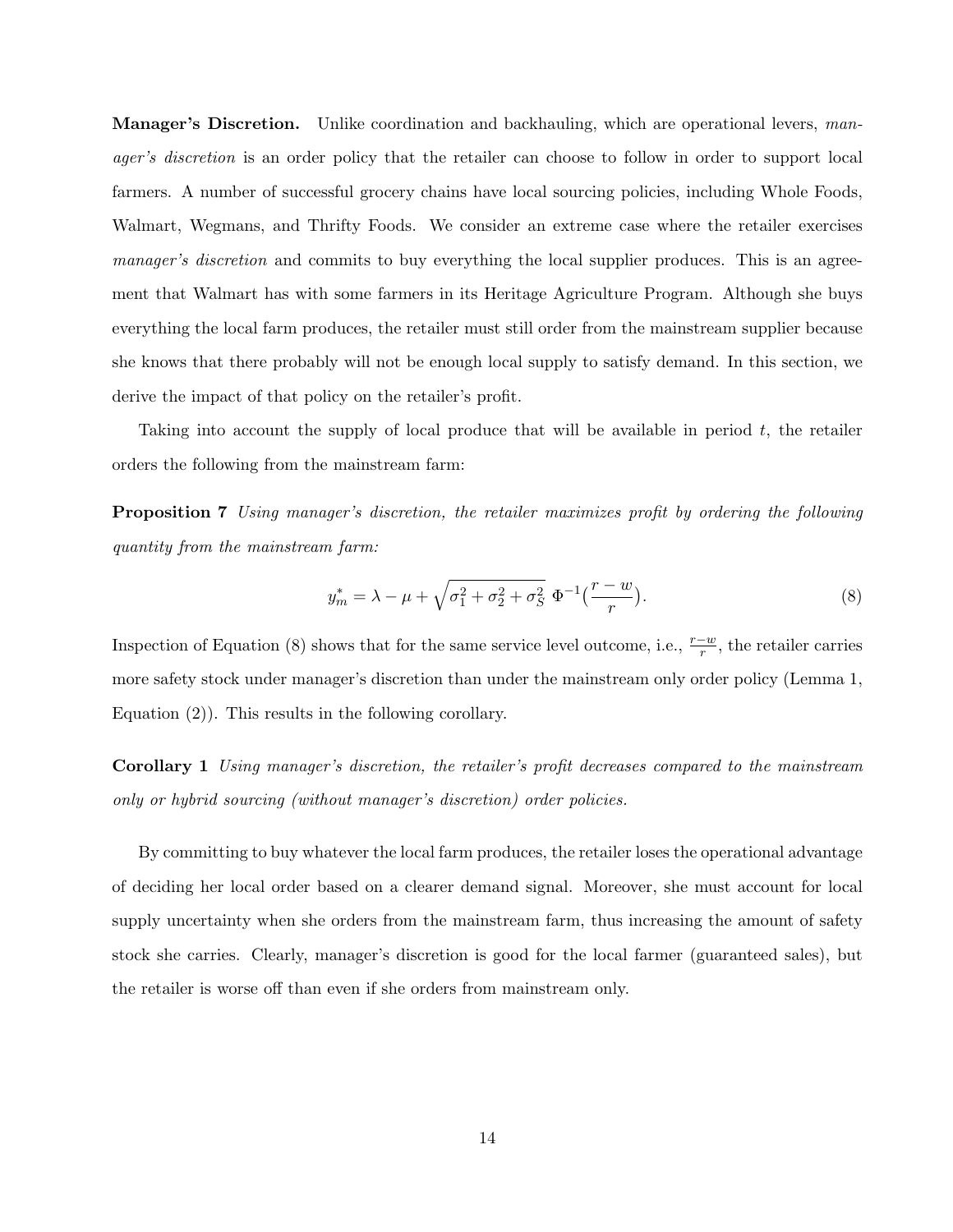### 4 Target Service Level

In the grocery retailing business, a more common objective is to maintain a certain service level rather than to maximize profit. In particular, for staple produce items such as tomatoes or bananas, it is important for the retailer to maintain high service levels because consumers have come to expect these items to be in-stock. Therefore, in this section, we consider the problem where the retailer optimizes her profit subject to a service level constraint. We focus on type 1 service level, the probability of being in stock. The desired service level is denoted by  $\rho$ .

Using the mainstream only sourcing policy, the retailer's optimal order can be obtained by

$$
\hat{y} = \lambda + \sqrt{\sigma_1^2 + \sigma_2^2} \, \Phi^{-1} \left( \max \{ \rho, \frac{r - w}{r} \} \right). \tag{9}
$$

In the hybrid sourcing case, the retailer's optimal order policy follows from a constrained optimization problem. To state the retailer's problem, let  $y = (y_m, y_l)$  denote her order policy with the understanding that  $y_m$  and  $y_l$  are chosen sequentially. In particular, the local order quantity  $y_l$  is chosen after observing  $\tilde{\epsilon}_1$  and  $\tilde{\epsilon}_s$ . Also denote the retailer's cost under the order policy y by  $C(y)$ :

$$
C(\mathbf{y}) = \mathbb{E}_{\epsilon_1,\epsilon_s,\epsilon_2} \left[ w(y_m + \min(y_l, (\mu + \epsilon_s)^+) - \lambda - \epsilon_1 - \epsilon_2)^+ + (r - w)(\lambda + \epsilon_1 + \epsilon_2 - y_m - \min(y_l, (\mu + \epsilon_s)^+))^+ \right].
$$
\n(10)

Similarly, denote the service level under order policy  $\mathbf{y}$  by  $S(\mathbf{y})$ :

$$
S(\mathbf{y}) = \mathbb{P}(\lambda + \epsilon_1 + \epsilon_2 \le y_m + \min(y_l, (\mu + \epsilon_s)^+)).
$$
\n(11)

Then the retailer's problem is to choose **y** (with  $y_m, y_l \ge 0$ ) so as to

$$
\text{Min } C(\mathbf{y}) \quad \text{subject to} \quad S(\mathbf{y}) \ge \rho. \tag{12}
$$

To solve this problem, we consider the following relaxed problem in which the constraint is replaced by a penalty term in the objective: For  $q > 0$ , choose y to

$$
\text{Min } C(\mathbf{y}) - q S(\mathbf{y}).\tag{13}
$$

Letting<sup>2</sup> **y**(q) = argmin{ $C(y) - q S(y)$ }, the following lemma shows that higher penalties lead to

 ${}^{2}$ It is straightforward to argue that the objective is strictly convex, and hence, the optimal solution is unique, and that  $y(q)$  is well defined.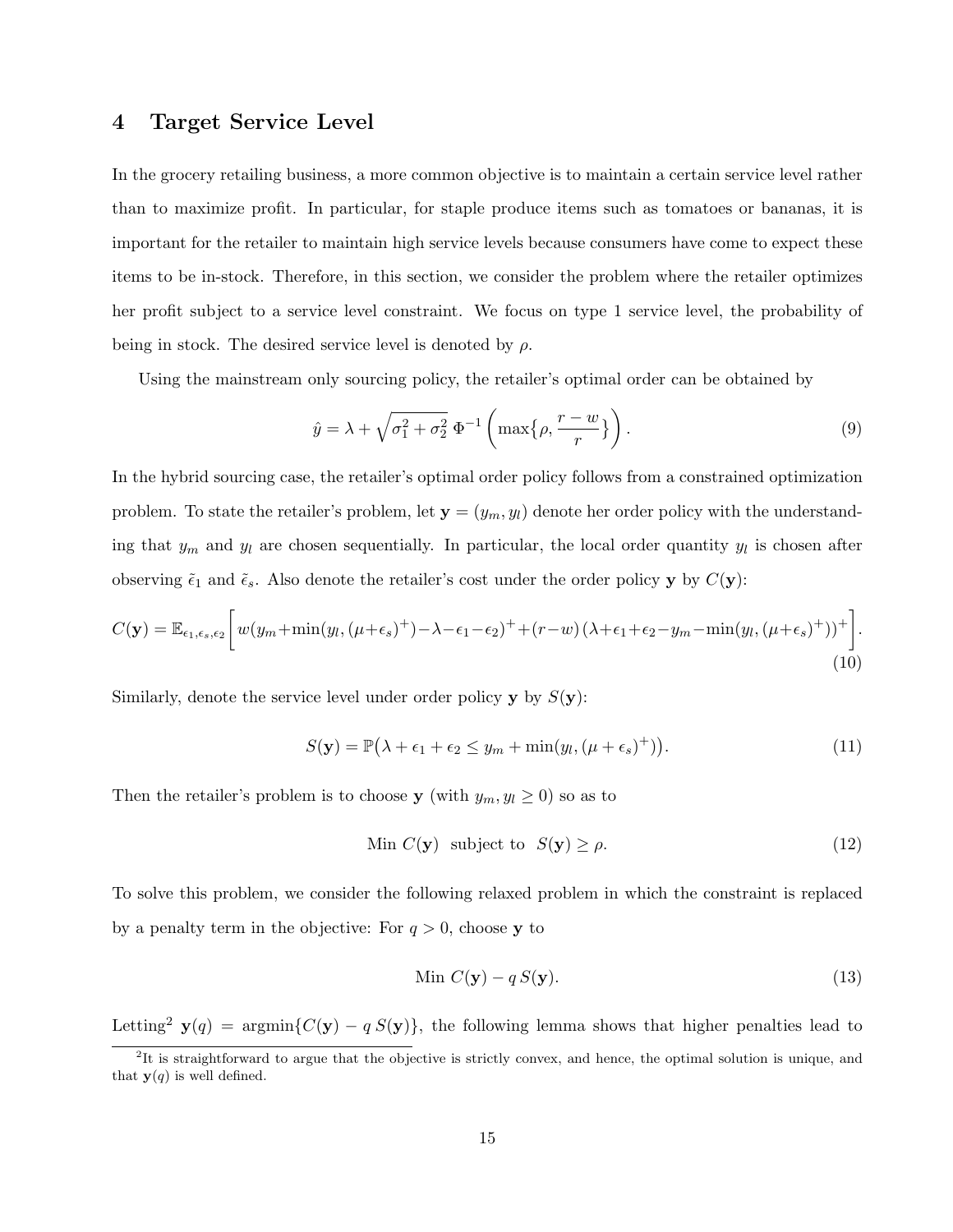higher service levels.

### **Lemma 2** As q increases,  $S(y(q))$  increases too.

To facilitate the solution to the retailer's problem (12), define

$$
\underline{\rho} = S(\mathbf{y}(0)) \text{ and } \overline{\rho} = \lim_{q \to \infty} S(\mathbf{y}(q)). \tag{14}
$$

Then for  $\rho \in (\rho, \overline{\rho})$ , let  $q(\rho)$  be such that<sup>3</sup>  $S(\mathbf{y}(q(\rho))) = \rho$ . The following proposition provides a solution to the retailer's problem (12).

**Proposition 8** The order policy  $y(q(\rho))$  is an optimal solution for (12) and constitutes an optimal order policy for the retailer.

Next, we characterize the optimal order quantity  $y(q(\rho))$  further. Note that the probability  $S(y)$  of being in stock can be written as follows:

$$
S(\mathbf{y}) = \mathbb{E}_{\epsilon_1, \epsilon_s} \left[ \mathbb{P} \left( \lambda + \epsilon_1 + \epsilon_2 \le y_m + \min(y_l, (\mu + \epsilon_s)^+) \right) \right]
$$
  
= 
$$
\mathbb{E}_{\epsilon_1, \epsilon_s} \left[ \Phi \left( \frac{\min(y_l, (\mu + \epsilon_s)^+) + y_m - \lambda - \epsilon_1}{\sigma_2} \right) \right].
$$
 (15)

The formulation (13) can be rewritten as follows:

$$
\min_{y_m \ge 0} \mathbb{E}_{\epsilon_1, \epsilon_s} \left[ \min_{\mu + \epsilon_s \ge y_l \ge 0} w \mathbb{E}_{\epsilon_2} [(y_m + y_l - \lambda - \epsilon_1 - \epsilon_2)^+] + (r - w) \mathbb{E}_{\epsilon_2} [(\lambda + \epsilon_1 + \epsilon_2 - y_m - y_l)^+] - q \Phi \left( \frac{y_l + y_m - \lambda - \epsilon_1}{\sigma_2} \right) \right].
$$
\n(16)

Then we consider the inner optimization (or, the second period) problem given  $y_m, \tilde{\epsilon}_s, \tilde{\epsilon}_1$ :

$$
\min_{\mu+\tilde{\epsilon}_s \ge y_l \ge 0} w \mathbb{E}_{\epsilon_2}[(y_m + y_l - \lambda - \tilde{\epsilon}_1 - \epsilon_2)^+] + (r - w) \mathbb{E}_{\epsilon_2}[(\lambda + \tilde{\epsilon}_1 + \epsilon_2 - y_m - y_l)^+] - q\Phi\left(\frac{y_l + y_m - \lambda - \tilde{\epsilon}_1}{\sigma_2}\right).
$$
\n(17)

Let  $z(q)$  denote the unique solution of the following equation:

$$
\frac{r-w}{r} = \Phi(z) - \frac{q}{\sigma_2 r} \phi(z). \tag{18}
$$

The following proposition characterizes the optimal solution to (17).

<sup>&</sup>lt;sup>3</sup>It is clear from Lemma 2 that  $S(y(\cdot))$  is invertible and that  $q(\rho)$  is well defined.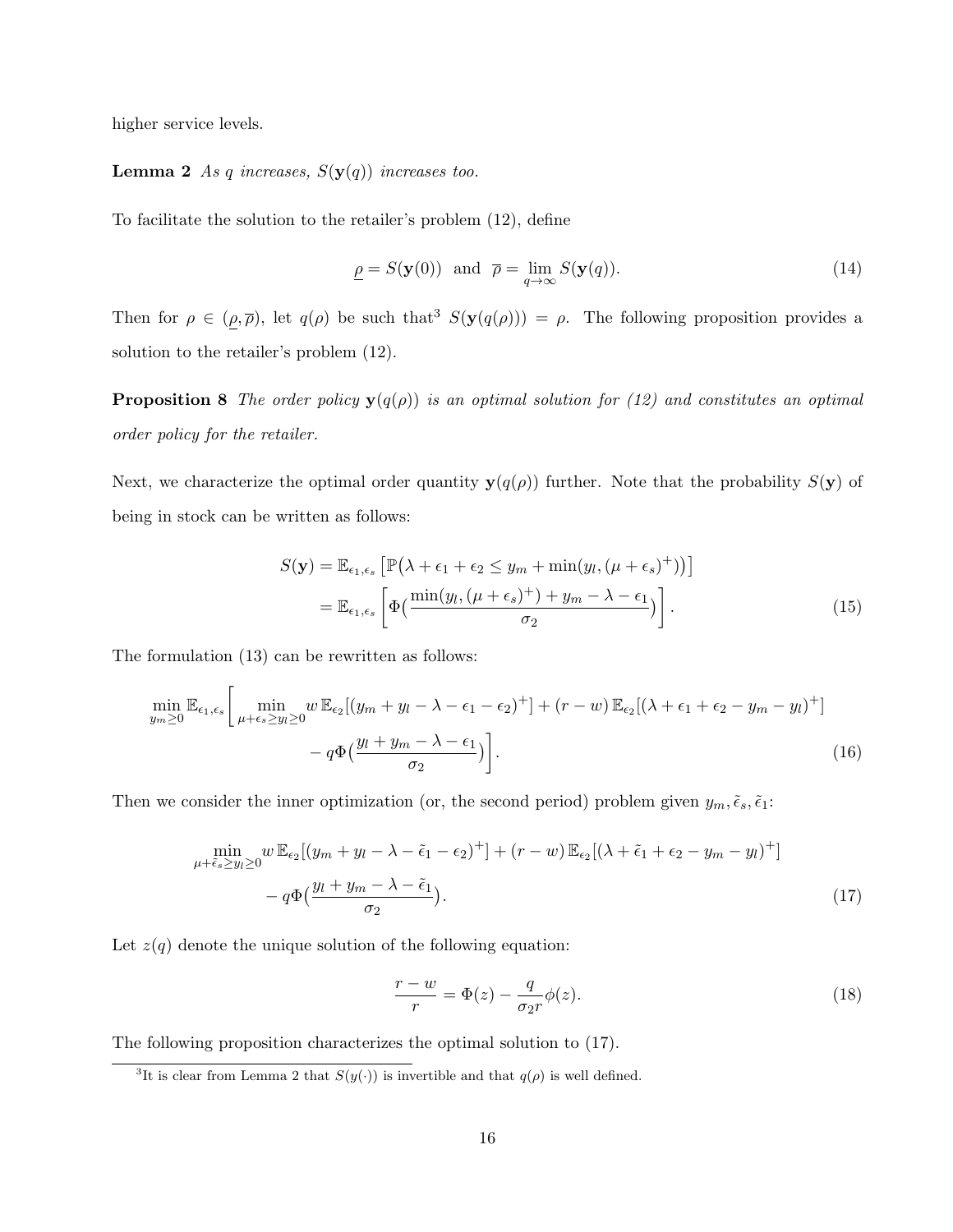**Proposition 9** Let  $y = \lambda + \tilde{\epsilon}_1 + \sigma_2 z(q(\rho))$ . Then the retailer's profit maximizing order quantity from the local farm is  $y_l = (y - y_m)^+$ .

Note that the unconstrained order quantity  $y = \lambda + \tilde{\epsilon}_1 + \sigma_2 z(q(\rho))$  can be interpreted as the order quantity in a simple newsvendor setting with the optimal service level  $\hat{\rho}$ :

$$
y = \lambda + \tilde{\epsilon}_1 + \sigma_2 \Phi^{-1}(\hat{\rho}), \tag{19}
$$

where  $\hat{\rho} = \Phi(z(q(\rho)))$ . Therefore, when ordering from the local farmer the retailer strives to achieve a service level  $\hat{\rho}$ , which does not depend on the realizations of  $\epsilon_1$  and  $\epsilon_s$  (though the quantity delivered from the local farm depends on both). This observation simplifies the numerical solution of the retailer's problem (12). Namely, it suffices to search over  $y_m$  and  $\hat{\rho}$ . For each such pair, one computes the cost  $C(\mathbf{y})$  and the service level  $S(\mathbf{y})$ . Then restricting attention to those pairs  $(y_m, \hat{\rho})$  such that  $S(\mathbf{y}) = \rho$ , the pair with the lowest cost gives the optimal order policy for the retailer.

Lastly, observe that whenever the service level constraint binds, i.e.,  $q > 0$ ,  $\hat{\rho} > (r - w)/r$ , which follows from (18). This merely means that the retailer seeks to achieve a service level higher than the optimal service level in the simple newsvendor model. Interestingly, we also observe that  $\hat{\rho} > \rho$ . Otherwise, if  $\hat{\rho} \leq \rho$ , because of the capacity constraint and the resulting truncation of local orders, we would have  $S(\mathbf{y}) < \rho$ , violating the service level constraint. In other words, recognizing the local capacity constraint, the retailer seeks a higher service level  $\hat{\rho}$  in the second stage problem than the required service level ρ. This enables her to achieve the service level ρ on average.

In Section 5, we apply these findings in a numerical example to show how coordination and backhauling affect retail profit and local farm operating conditions when the retailer's objective is to achieve a target service level. If the retailer implements hybrid sourcing with the manager's discretion order policy, following the same logic as the mainstream only optimal quantity in Equation (9), she orders the following quantity from the mainstream farm:

$$
\hat{y}_m = \lambda - \mu + \sqrt{\sigma_1^2 + \sigma_2^2 + \sigma_s^2} \, \Phi^{-1} \left( \max \left\{ \rho, \frac{r - w}{r} \right\} \right). \tag{20}
$$

Comparing Equations (9) and (20), we see that as in Section 3 (profit-maximization), the retailer carries more safety stock when she implements manager's discretion, and as a result her profit using hybrid sourcing with manager's discretion is lower than her profit when she sources from mainstream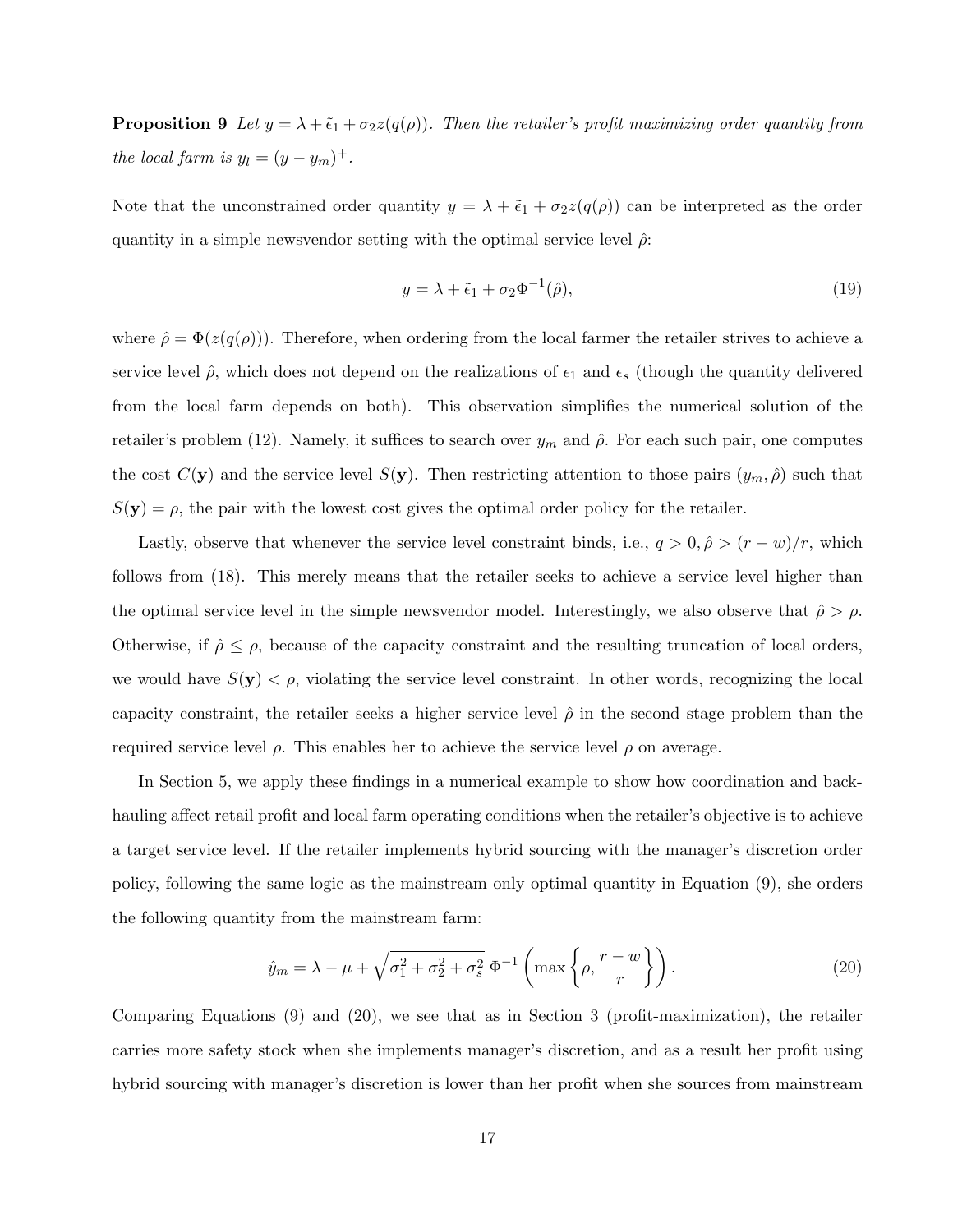only.

Combining manager's discretion and an operational mechanism. The manager's discretion order policy is clearly the most effective mechanism for improving local farm operating conditions, however, it comes at the expense of retail profit. The question is whether combining manager's discretion and an operational mechanism (coordination or backhauling) can guarantee local farm order stability and increase retail profit above the mainstream only policy?

The combination of manager's discretion with coordination will at best increase the retailer's profit to the same level as sourcing from mainstream only. This is because under manager's discretion, coordination can only reduce supply uncertainty - demand visibility is irrelevant because the retailer has already committed to buying everything from the local farm. Thus, coordination can at best make local supply deterministic, which makes local supply simply an extension of the mainstream supply. However, if backhauling were possible and it reduced the ordering cost of local produce enough, the retailer could more than compensate for the profit decrease resulting from committing to the manager's discretion order policy.

**Proposition 10** Suppose the retailer's objective is to achieve service level  $\rho$  and she implements manager's discretion. The retailer's profit increases as the unit ordering cost under backhauling b decreases. If backhauling reduces the unit ordering cost enough, the retailer's profit is higher than her profit under mainstream only and under hybrid sourcing.

Implementing manager's discretion with low enough ordering cost under backhauling makes sourcing locally not only viable, but more profitable than sourcing from mainstream only. Backhauling and manager's discretion are complementary mechanisms: backhauling reduces the cost of local food and manager's discretion increases the percentage of local food purchased by the retailer. Thus, as ordering cost decreases, the retailer's average margin increases. This is the winning combination used by Walmart in its Heritage Agriculture program.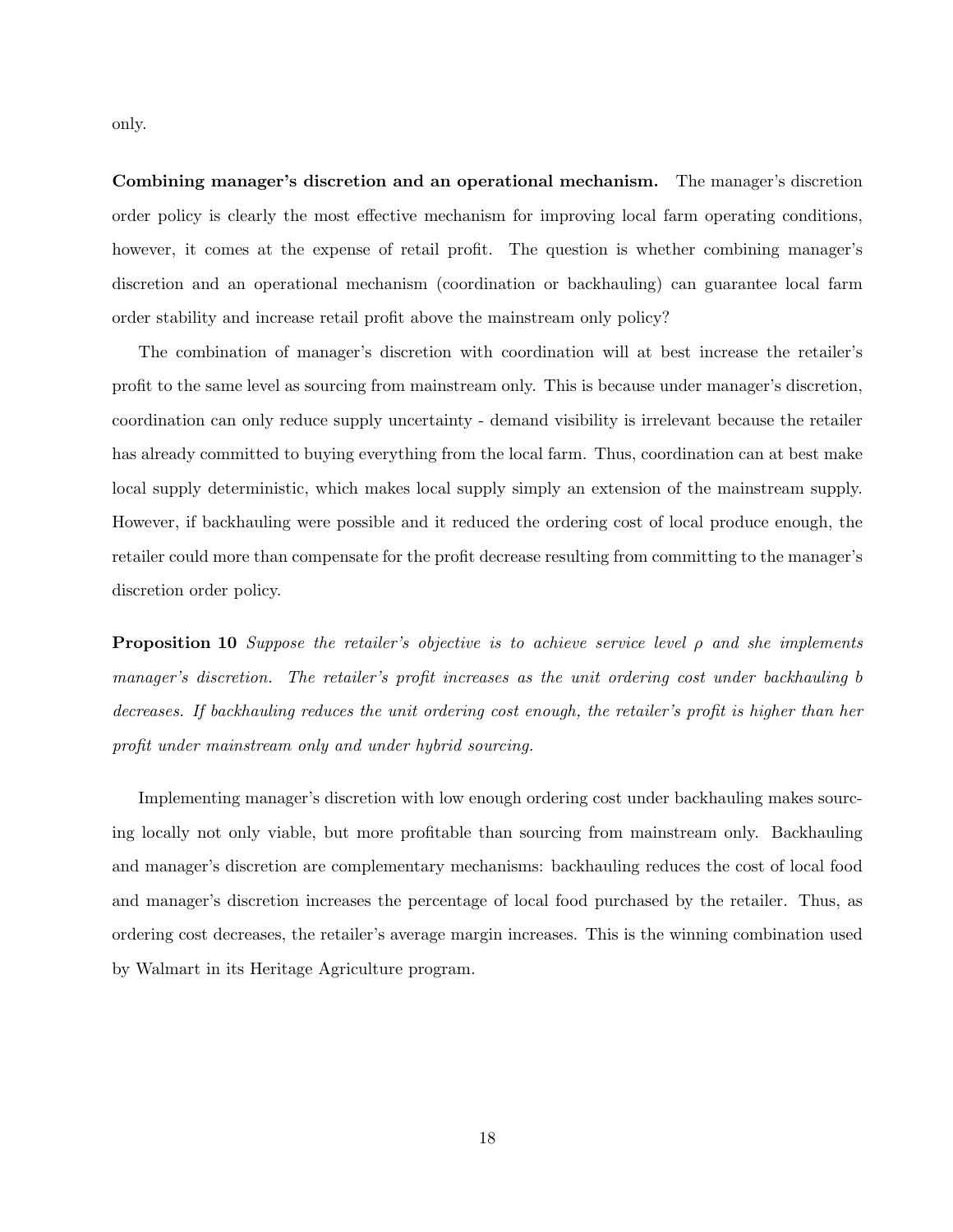|                                 | ргоне шахниі засюп |                    | target service level 0.99 |                    |  |
|---------------------------------|--------------------|--------------------|---------------------------|--------------------|--|
|                                 | mainstream<br>only | hybrid<br>sourcing | mainstream<br>only        | hybrid<br>sourcing |  |
| mainstream order, $y_m^*$       | 1983               | 1898               | 2465                      | 2336               |  |
| avg local order                 |                    | 120                |                           | 47                 |  |
| avg retail service level        | 0.46               | 0.47               | 0.99                      | 0.99               |  |
| avg retail profit $(\$)$        | 1281.12            | 1307.60            | 1026.80                   | 1100.05            |  |
| avg retail mismatch cost $(\$)$ | 118.88             | 92.40              | 373.20                    | 299.95             |  |
| avg retail overage cost $(\$)$  | 57.16              | 43.85              | 372.74                    | 299.46             |  |
| avg retail underage cost $(\$)$ | 61.73              | 48.54              | 0.46                      | 0.49               |  |
| avg local farm utilization      |                    | 0.49               |                           | 0.24               |  |
| coeff. var. local farm util     |                    | 0.85               |                           | 1.53               |  |
| avg local farm service level    |                    | 0.72               |                           | 0.90               |  |

profit maximization target service level 0.99

Table 1: Retail performance and local farm operating conditions under mainstream only and hybrid sourcing policies when the retailer's objective is to maximize profit or target service level of 0.99.

### 5 Numerical Example

We now use the analytical results derived in Sections 3 and 4 in a numerical example to illustrate the magnitude of the local food paradox and the impact of coordination, backhauling, and manager's discretion. We consider the example of stocking tomatoes at a retail grocery store, using parameter values that are consistent with an average suburban retail store. The average weekly demand for tomatoes is  $\lambda = 2000$  pounds, and the uncertainty around the demand is captured in  $\epsilon_1 \sim N(0, 160)$ and  $\epsilon_2 \sim N(0, 120)$ . We assume that the local supply is approximately 10% of demand, 200 pounds per week, but there is uncertainty that is captured by  $\epsilon_s \sim N(0, 100)$ . The retail price of tomatoes is \$1.50 per pound and the retailer's unit cost is \$0.80 per pound. The numerical results presented below are obtained using our analytical derivations for the retailer's mainstream and local orders, and monte carlo simulations for the outcome variables.

We first compare the results for the mainstream only and hybrid sourcing policies under the two objective functions, profit maximization and target service level (for high service level of 0.99). Looking at the two left columns of results for profit maximization in Table 1, we see that by using hybrid sourcing, the retailer increases profit by reducing her mismatch costs (mainstream only: profit  $= $1281.12$  and mismatch cost  $= $118.88$ , hybrid sourcing: profit  $= $1307.60$  and mismatch cost  $=$ \$92.40). She is able to match demand better (lower mismatch cost) because the reduced leadtime of the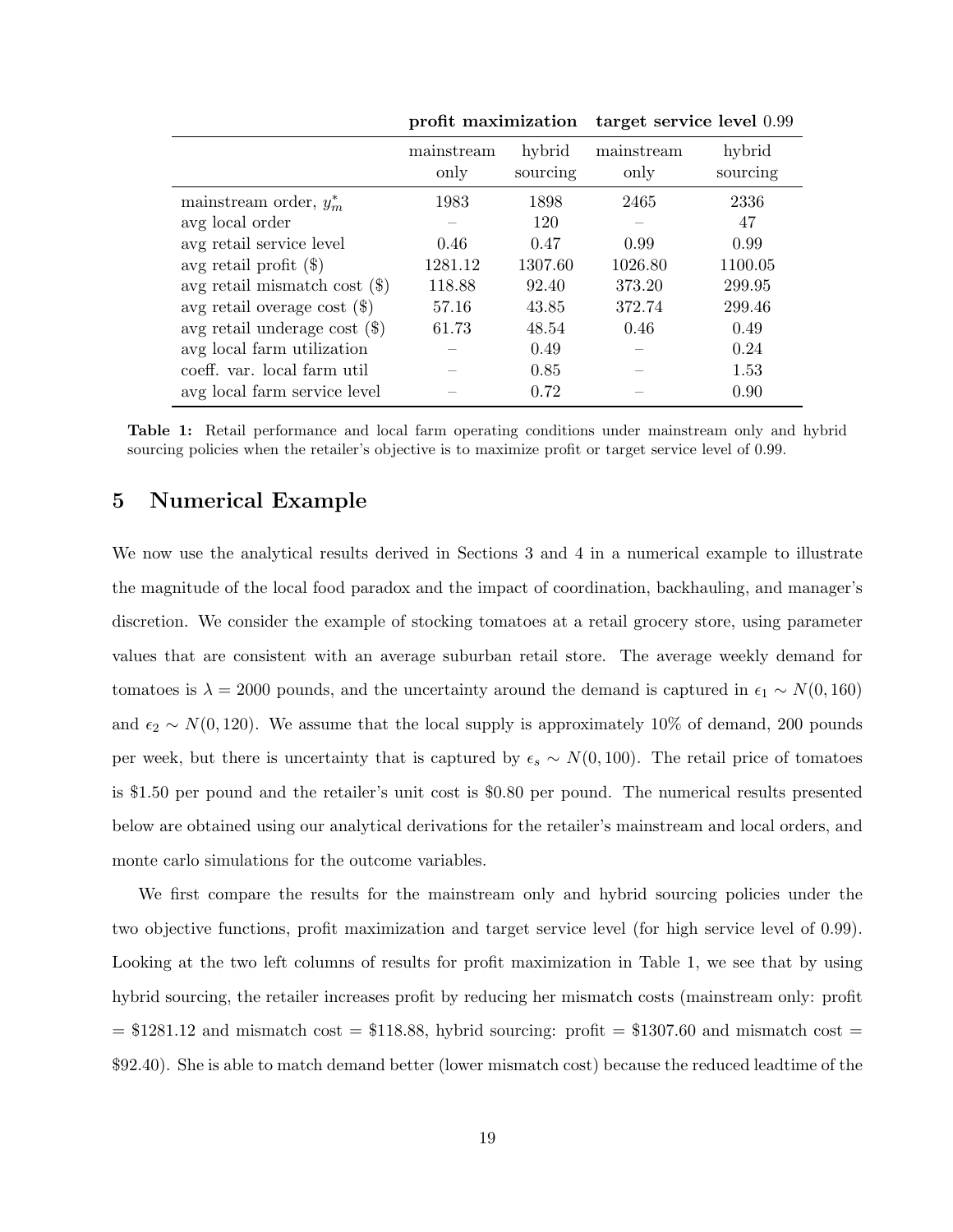local supplier enables better demand visibility. However, notice that the average local farm utilization is only 0.49, moreover, the coefficient of variation (CV) of utilization is 0.85. This is the manifestation of the local food paradox: the retailer uses the local supplier to react to demand volatility and as the result, the local farm sees a volatile order pattern. The local farm's utilization is low because he only receives orders when there is a higher than expected demand.

The effects of the local food paradox are exacerbated if the retailer's objective is to achieve a high service level (see Table 1, right two columns for service level objective). Because the retailer's objective is to achieve a high service level, she relies much more on the higher capacity, more reliable mainstream farm (profit maximization:  $y_m^* = 1898$ , target service level:  $y_m^* = 2336$ ). The resulting average local order under hybrid sourcing decreases to 47 units from 120 units under profit maximization, and the coefficient of variation increases to 1.53 from 0.86. To achieve a service level of 0.99, the retailer incurs high overage cost (approximately \$300 compared to \$44 under profit maximization) and almost no underage cost (less than \$1), therefore, the impact of hybrid sourcing is primarily to reduce the retailer's overage cost. Basically, the local farm is used for the few unlikely occasions when demand is extremely high.

We now examine how coordination, backhauling, and manager's discretion affect the retailer's profit and the local farm's operating conditions. We will focus on the case where the retailer's objective is to achieve a high service level of 0.99. This is to be consistent with what we have observed in practice: that retail grocers strive for high service level because consumers have come to expect it.

Coordination. Table 2 shows the impact of coordinating multiple local farms. As the number of farms increases, local supply capacity increases from 200 units (1 farm) to 2000 units (10 farms) and the coefficient of variation of local supply decreases from 0.5 (1 farm) to 0.16 (10 farms). The good news is that coordination makes the retailer and the local farm better off. Retail profit increases from \$1100.06 (1 farm) to \$1176.05 (10 farms), local farm utilization increases from 0.23 (1 farm) to 0.28 (10 farms), and the coefficient of variation of local farm utilization decreases from 1.53 (1 farm) to 0.35 (10 farms).

The bad news is that local farm utilization remains quite low, even when average local supply is equal to average demand. This is the persistence of the local food paradox. As local supply capacity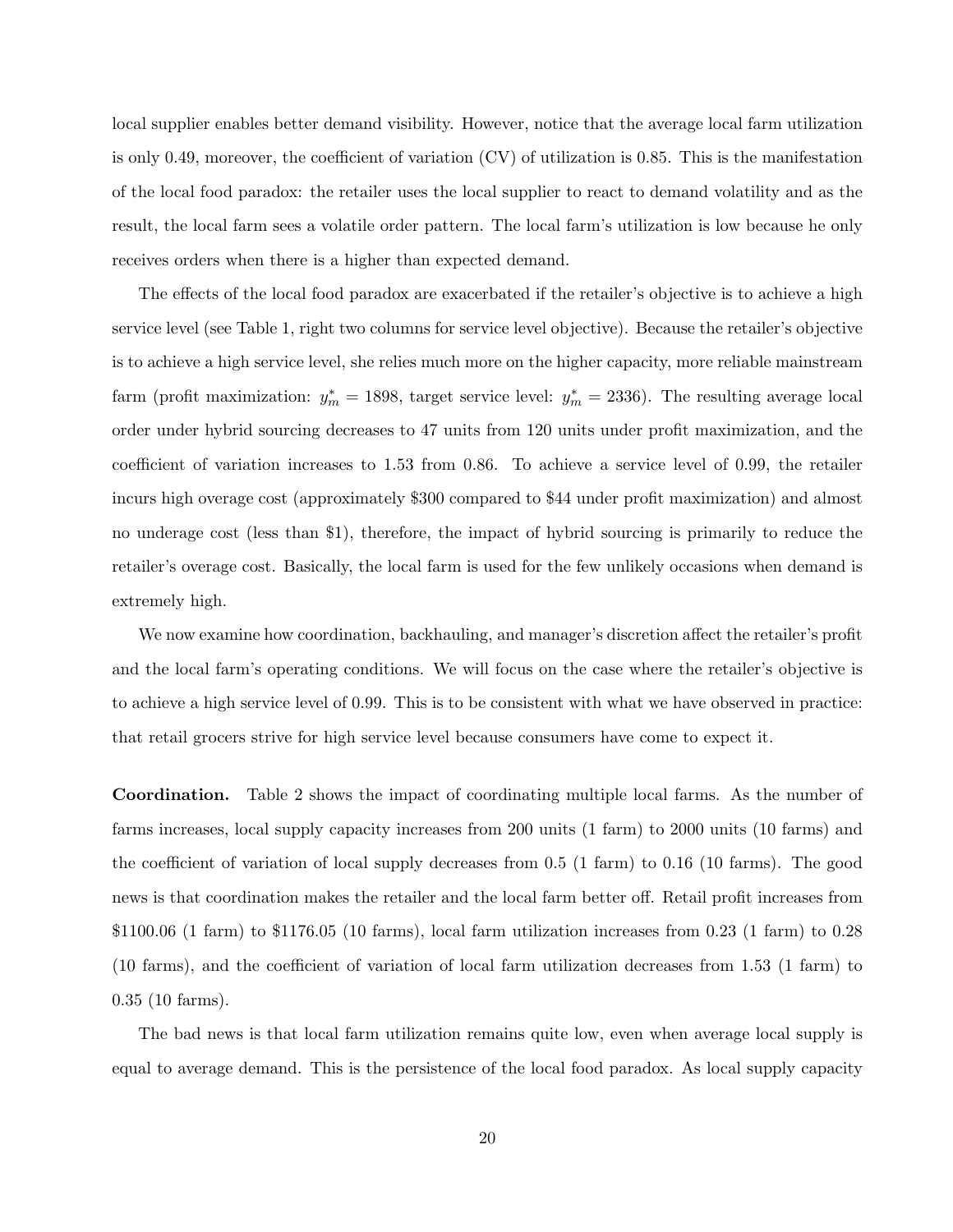| local supply capacity $(\mu, \sigma_S)$ | 1 farm<br>(200, 100) | 2 farms<br>(400, 141) | 3 farms<br>(600, 173) | 5 farms<br>(1000, 224) | 10 farms<br>(2000, 316) |
|-----------------------------------------|----------------------|-----------------------|-----------------------|------------------------|-------------------------|
| mainstream order, $y_m^*$               | 2336                 | 2228                  | 2136                  | 1986                   | 1740                    |
| avg local order                         | 47                   | 100                   | 164                   | 296                    | 539                     |
| avg retail service level                | 0.99                 | 0.99                  | 0.99                  | 0.99                   | 0.99                    |
| avg retail profit $(\$)$                | 1100.06              | 1140.65               | 1161.22               | 1173.97                | 1176.05                 |
| avg retail mismatch cost $(\$)$         | 299.94               | 259.35                | 238.78                | 226.03                 | 223.95                  |
| avg retail overage cost $(\$)$          | 299.49               | 258.93                | 238.41                | 225.72                 | 223.66                  |
| avg retail underage cost $(\$)$         | 0.45                 | 0.42                  | 0.37                  | 0.31                   | 0.28                    |
| avg local farm utilization              | 0.23                 | 0.27                  | 0.29                  | 0.31                   | 0.28                    |
| coeff. var. local farm util             | 1.53                 | 1.15                  | 0.89                  | 0.60                   | 0.35                    |
| avg local farm service level            | 0.90                 | 0.94                  | 0.97                  | 0.99                   | 1.00                    |

#### target service level 0.99

Table 2: The impact of coordinating multiple local farms on retail performance and local farm operating conditions.

increases and local supply uncertainty decreases, the distinction between local and mainstream supplies boils down to leadtime. The retailer will take advantage of the short local leadtime by using local supply to react to demand volatility. For each additional local unit, the benefit to the retailer decreases because the demand uncertainty associated with each additional local unit decreases. However, the supply uncertainty increases for each additional unit. Therefore, there is a threshold local quantity where the retailer's benefit from sourcing local is outweighed by the cost. When the retailer's objective is to achieve a high service level, this threshold quantity is even lower because the retailer faces the addition constraint that the local supply uncertainty be low enough to achieve the target service level. Thus, coordination helps to improve the operating conditions for the local farm, but the impact is limited.

Backhauling. Implementing backhauling when the retailer's objective is to achieve service level 0.99 is more helpful to the local farmer than coordination. In Table 3, we see that with backhauling, utilization increases from 0.24 to 0.41. However, the retailer cannot rely on the local farmer as much as it would like because local supply uncertainty would prevent the retailer from achieving its target service level, thus local farm utilization remains low.

In contrast, when the retailer maximizes profit, backhauling increases local farm utilization to a very high level. In Table 3 (bottom half), as unit ordering cost under backhauling decreases, local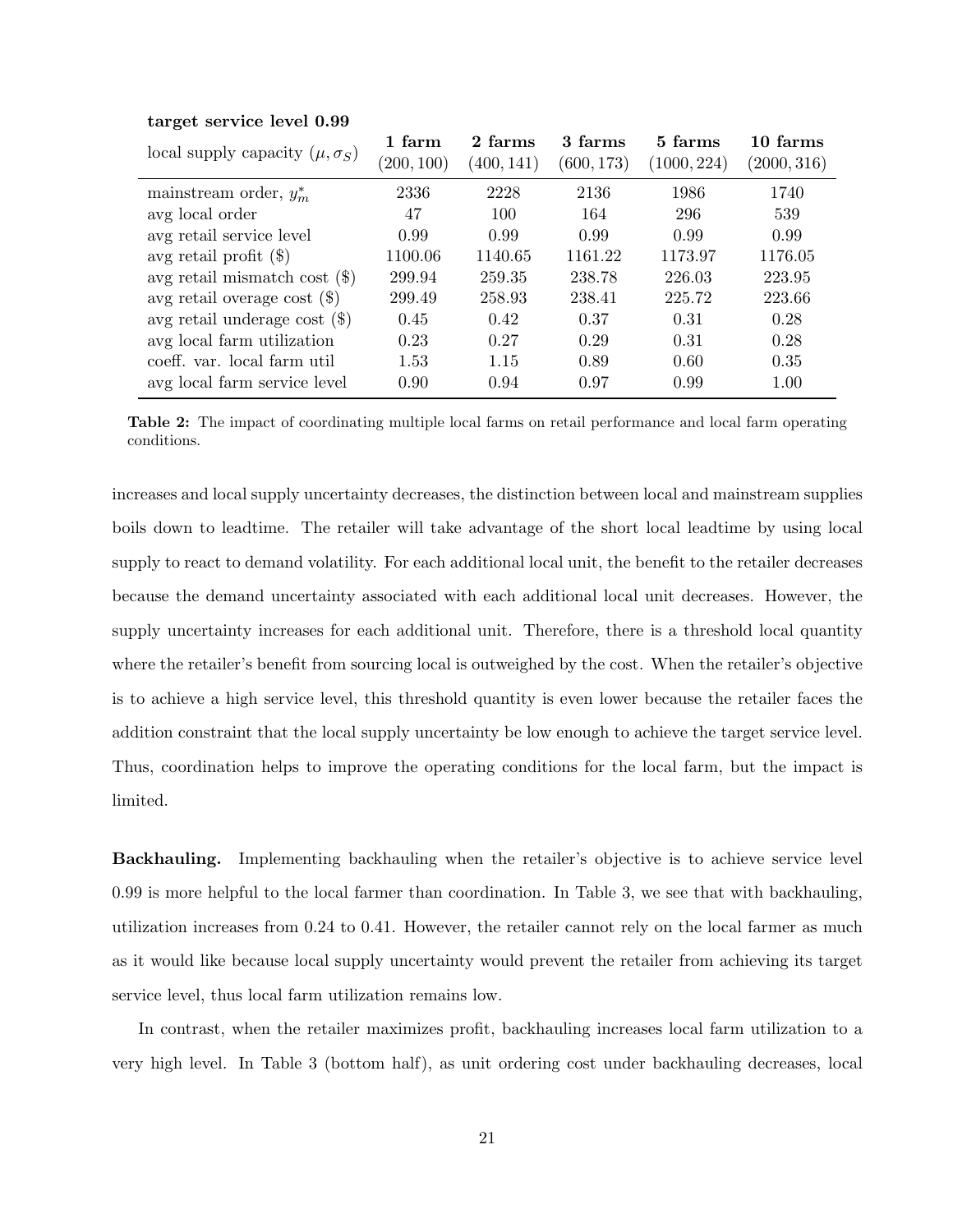| backhaul cost                   | no backhaul | $b = $0.7$ | $b = $0.5$            | $b = $0.3$ | $b = $0.1$ |
|---------------------------------|-------------|------------|-----------------------|------------|------------|
| mainstream order, $y_m^*$       | 2336        | 2333       | 2325                  | 2322       | 2317       |
| avg local order                 | 47          | 50         | 61                    | 69         | 95         |
| avg retail profit $(\$)$        | 1100.05     | 1102.17    | 1105.97               | 1114.15    | 1123.13    |
| avg retail mismatch cost $(\$)$ | 299.95      | 301.38     | 306.83                | 309.33     | 320.02     |
| avg local farm utilization      | 0.24        | 0.25       | 0.29                  | 0.32       | 0.41       |
| coeff. var. local farm util     | 1.53        | 1.48       | 1.31                  | 1.23       | 1.00       |
| profit maximization             |             |            |                       |            |            |
|                                 |             |            |                       |            |            |
| backhaul cost                   | no backhaul |            | $b = $0.7$ $b = $0.5$ | $b = $0.3$ | $b = $0.1$ |
| mainstream order, $y_m^*$       | 1898        | 1875       | 1832                  | 1802       | 1785       |
| avg local order                 | 120         | 153        | 226                   | 301        | 395        |
| avg retail service level        | 0.47        | 0.47       | 0.47                  | 0.47       | 0.47       |
| avg retail profit               | 1307.60     | 1317.18    | 1342.13               | 1372.99    | 1408.28    |
| avg retail mismatch cost        | 92.40       | 93.71      | 100.93                | 111.32     | 122.48     |
| avg local farm utilization      | 0.48        | 0.59       | 0.75                  | 0.87       | 0.95       |

#### target service level 0.99

Table 3: The impact of backhauling on retail performance and local farm operating conditions.

farm utilization increases considerably (from 0.48 to 0.95) and the coefficient of variation decreases considerably (from 0.86 to 0.17). The retailer also benefits from backhauling – her profit increases as unit ordering cost under backhauling b decreases, however, note that the retailer's mismatch cost increases as backhaul cost decreases. The backhaul mechanism works through the retailer's margin, which in turn affects her profit. Thus as the margin increases (i.e., the unit ordering cost  $b$  decreases), the retailer uses a higher fraction of local supply to fill demand. Increased margin means that the retailer carries more safety stock, therefore, overage cost increases. Local supply is also uncertain so underage cost increases. Thus, overall mismatch cost increases. Although profit maximization is not an appropriate objective for staple produce items, these insights can be applicable for specialty produce items (e.g., eggplant, pomegranate). Maintaining a high service level may not be necessary and thus the objective of the retailer's stocking policy could be more closely aligned with profit maximization.

Manager's discretion. By definition, manager's discretion increases the local farm's utilization to 1 and completely eliminates order volatility. This clearly benefits the local farmer, but retail profit decreases considerably. A retailer who follows the manager's discretion order policy while striving to achieve service level 0.99 will decrease profit to \$982.06. The retail profit under mainstream only and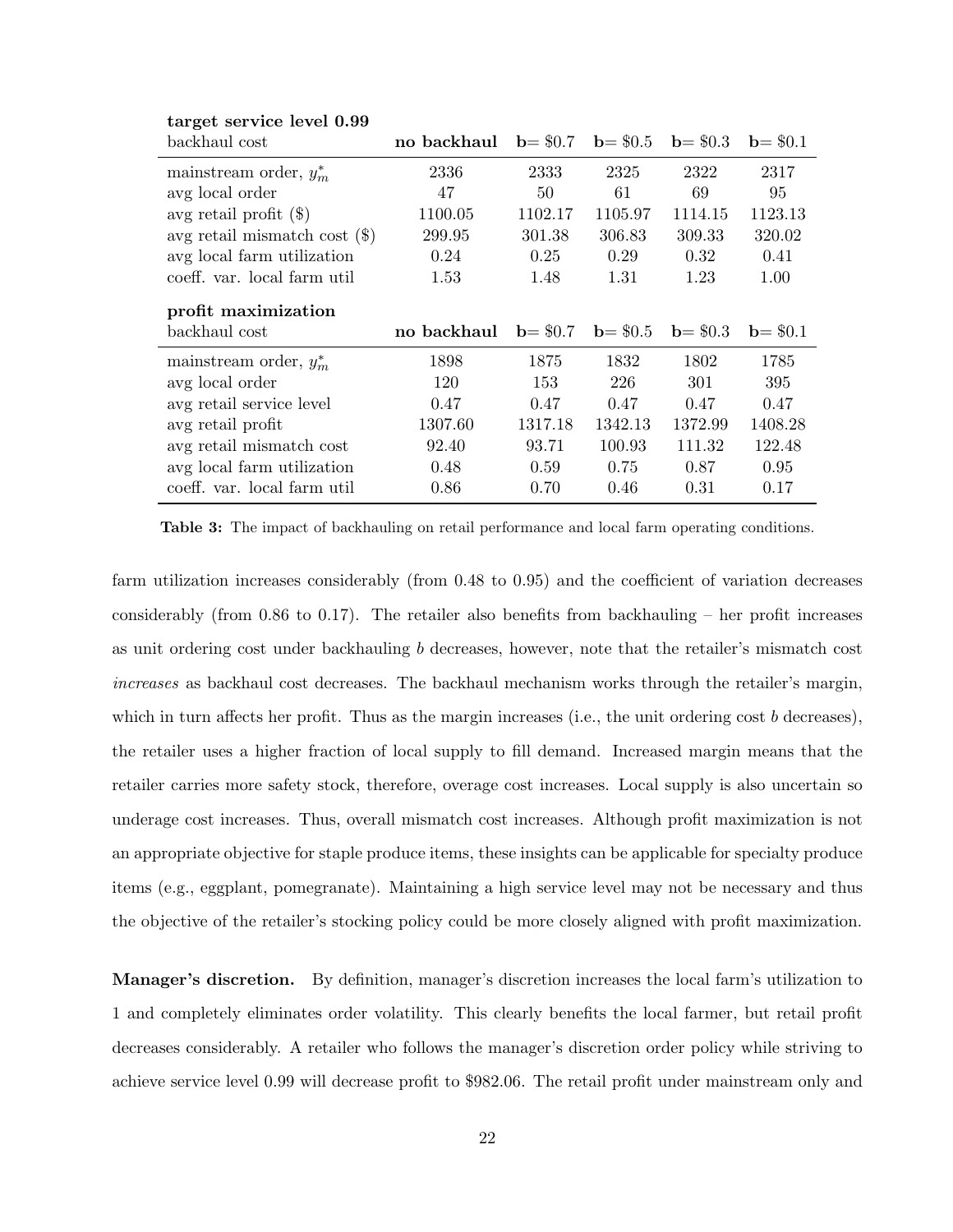| $\frac{1}{2}$ $\frac{1}{2}$ $\frac{1}{2}$ $\frac{1}{2}$ $\frac{1}{2}$ $\frac{1}{2}$ $\frac{1}{2}$ $\frac{1}{2}$ $\frac{1}{2}$ $\frac{1}{2}$ $\frac{1}{2}$ $\frac{1}{2}$ |                        |         |            |            |            |            |
|-------------------------------------------------------------------------------------------------------------------------------------------------------------------------|------------------------|---------|------------|------------|------------|------------|
| manager's discretion                                                                                                                                                    | $\mathbf{n}\mathbf{o}$ | yes     | <b>ves</b> | yes        | <b>ves</b> | yes        |
| backhauling                                                                                                                                                             | $\mathbf{n}\mathbf{o}$ | no      | $b = $0.7$ | $b = $0.5$ | $b = $0.3$ | $b = $0.1$ |
| mainstream order, $y_m^*$                                                                                                                                               | 2336                   | 2320    | 2320       | 2320       | 2320       | 2320       |
| avg local order                                                                                                                                                         | 47                     | 201     | 201        | 201        | 201        | 201        |
| avg retail profit $(\$)$                                                                                                                                                | 1100.05                | 982.06  | 1002.15    | 1042.32    | 1082.49    | 1122.66    |
| avg retail revenue $(\$)$                                                                                                                                               | 2999.04                | 2998.89 | 2998.89    | 2998.89    | 2998.89    | 2998.89    |
| avg retail cost $(\$)$                                                                                                                                                  | 1898.98                | 2016.83 | 1996.74    | 1956.57    | 1916.40    | 1876.24    |
| avg retail mismatch cost $(\$)$                                                                                                                                         | 299.94                 | 417.94  | 413.50     | 404.63     | 395.77     | 386.90     |
|                                                                                                                                                                         |                        |         |            |            |            |            |

### target service level 0.99

Table 4: The impact of backhauling and manager's discretion combination on retail performance.

hybrid sourcing without manager's discretion are \$1026.80 and \$1100.05, respectively. This decrease in profit results from an increase in mismatch cost to \$417.94 (vs. \$373.20 for mainstream only and \$299.94 for hybrid sourcing without manager's discretion).

Combining manager's discretion and backhauling. Table 4 shows that as the unit ordering cost under backhauling b decreases, the retailer can actually make more profit than sourcing from mainstream only. In fact, manager's discretion with backhauling can result in higher profit than even hybrid sourcing without manager's discretion and backhauling. In this scenario, the fact that backhauling only affects retail profit, not optimal order quantities, is advantageous.

### 6 Impact on the Environment: Food Miles and Food Waste

In this section, we explore two ways the proximity of local food to the consumer can affect environmental sustainability. An obvious area is the impact on food miles. Conceptualized by Tim Lang, food miles is the distance that food is transported from the time of production to consumption (Paxton 1994, Pirog and Benjamin 2005) – lower food miles is presumed to be better for the environment. Food miles has been criticized as being too simple to capture the complexities of environmental sustainability. For example, Weber and Matthews (2008) show that transportation contributes only 11% of life-cycle greenhouse gas emissions, with the majority coming from the production of food. Others argue for a more holistic assessment of the food supply chain that includes factors such as the livelihood of farmers in developing countries (Chi et al. 2009, Coley et al. 2009). Nevertheless, food miles remains a popular metric for environmental sustainability, primarily because of its simplicity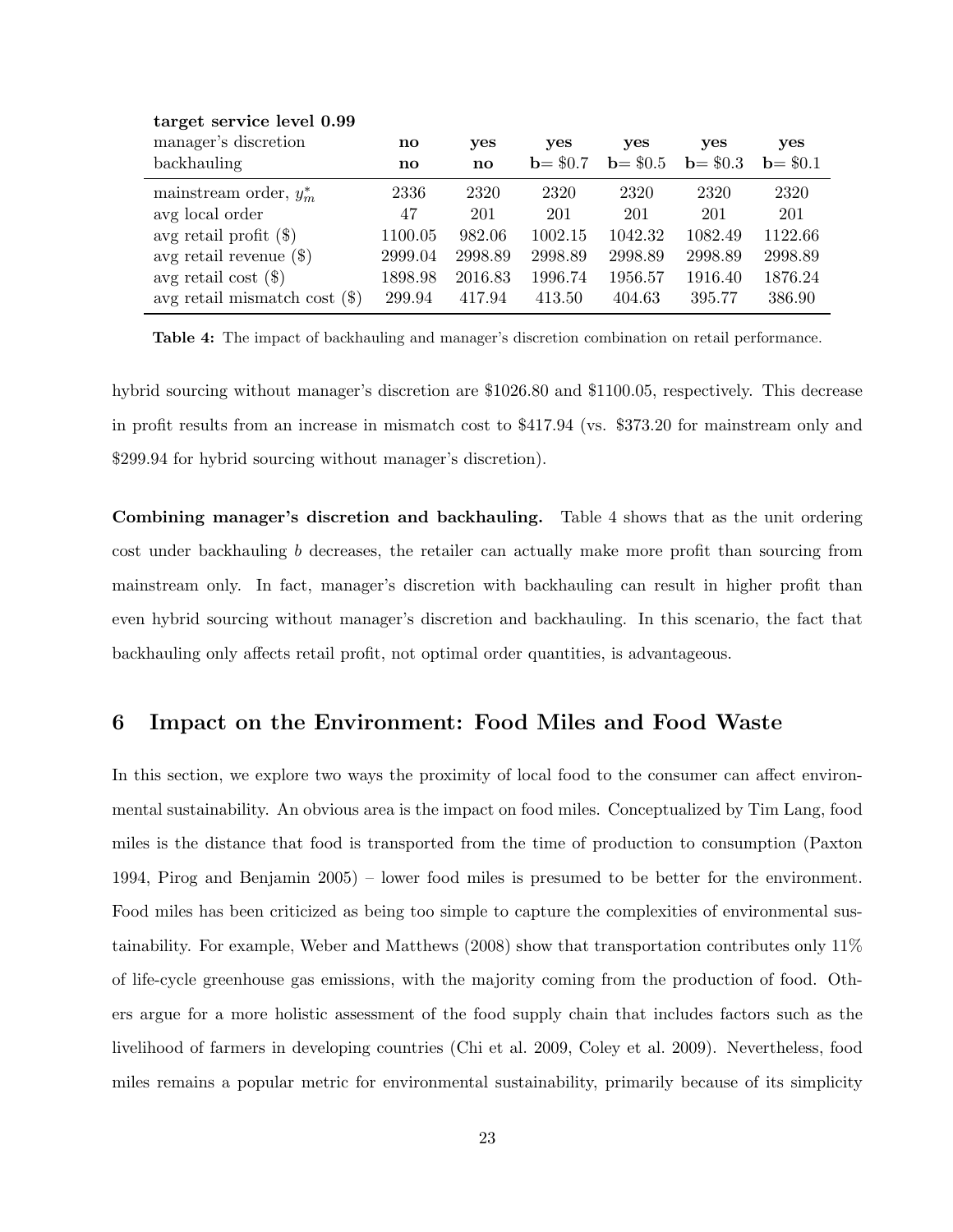and accessibility.

As mentioned in the introduction, we do not take a position on whether local food is better along any dimension. What our model does is quantify the increase in the percentage of produce sourced locally as a result of the hybrid sourcing policy, and coordination, backhauling, and manager's discretion mechanisms. The first-order effect on food miles is simply that hybrid sourcing lowers average food miles of a produce item by incorporating a local supplier. Moreover, coordination, backhauling, and manager's discretion all increase the percentage of local food, further reducing the average food miles. However, what our analysis also shows is that the *total* amount of produce ordered changes, thus changing total food miles. We can also show the expected sales to the consumer. Therefore, a metric such as the average food mile per unit of produce consumed could be calculated. Thus, our results can add more nuance to the food miles metric by incorporating supply chain dynamics.

Extended Shelf Life. Another potential environmental benefit of local food is the reduction of food waste at the retailer. Because local food spends less time in transport, if handled correctly (i.e., proper and timely refrigeration), the available shelf life of local fresh produce could be longer than mainstream fresh produce. We develop two order heuristics for the retailer and show that leveraging extended shelf life of local food can reduce retail waste, increase retail profit, and improve local farm operating conditions. We continue with the setting introduced in Section 2, however, we assume that the shelf life of local produce is two periods. Based on common retail grocery operating practices, we assume that the produce is sold on a first-in-first-out basis.

The combination of perishability, different leadtimes and shelf lives for local and mainstream fresh produce, and the local supplier capacity constraint make the exact analysis of the extended shelf life scenario intractable. Therefore, in what follows we will make several simplifications and approximations to motivate heuristic solutions for the retail order policy. First, defining  $x(t)$  as the on-hand inventory at time  $t$  prior to ordering from the local farm, we assume for simplicity that  $x(t) \leq D(t)$  for all t. This merely ensures that demand is high enough to avoid any wastage of produce. Second, we assume that the local farmer is uncapacitated. Under this assumption, without loss of optimality, the retailer orders only from the local farmer. Therefore, in essence, the problem reduces to a single echelon inventory problem with a single non-perishable product ordered from an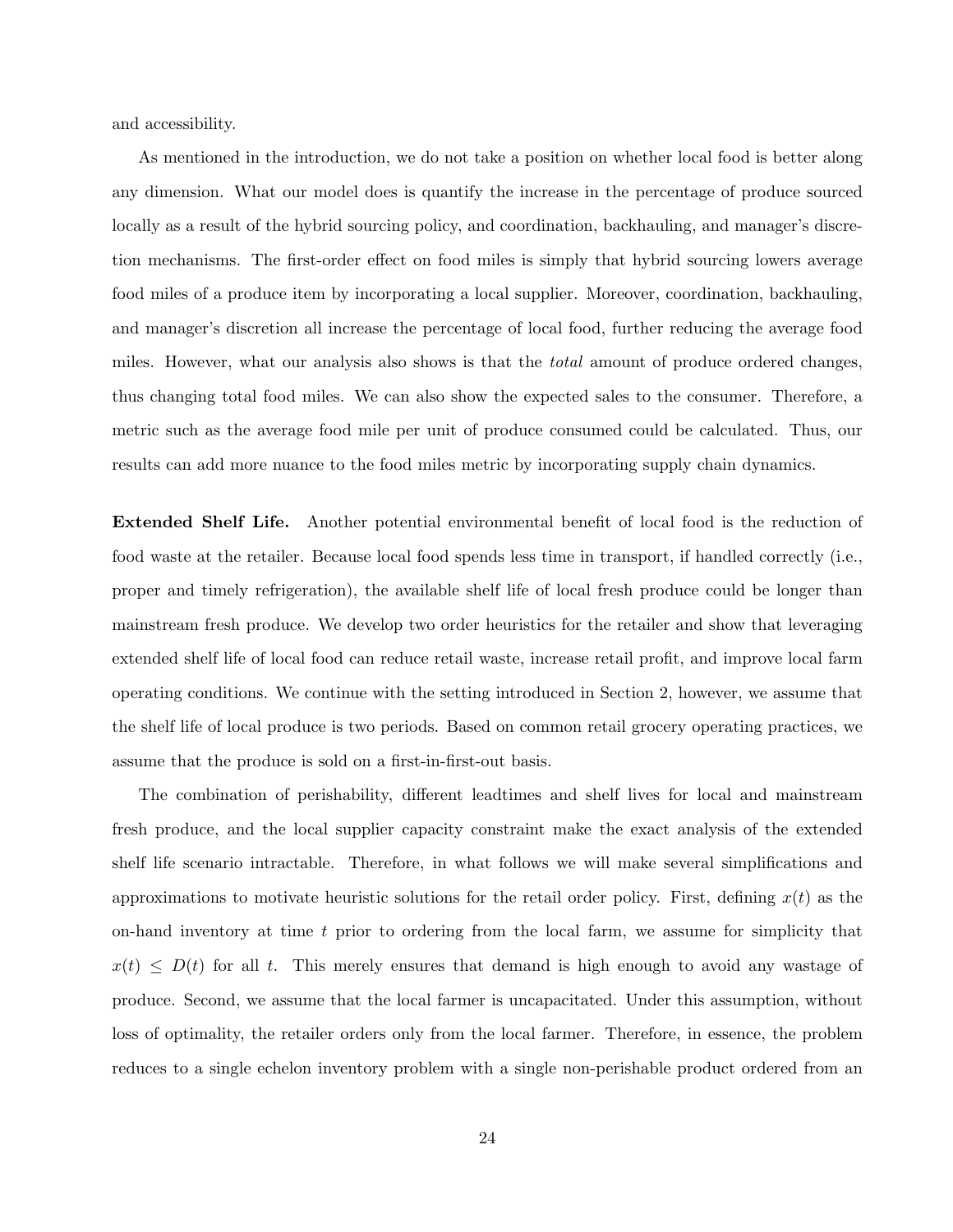uncapacitated supplier under lost sales. The lost sales penalty is  $p > 0$  per unit, and the holding cost rate is  $h > 0$ .

Denote the retailer's demand forecast for period  $t$  when ordering from the mainstream farm by  $D(t)$ . Letting  $D(t)$  denote the demand forecast (conditional expectation of  $D(t)$ ) at time t, i.e.,  $\tilde{D}(t) = \lambda + \tilde{\epsilon}_1 + \epsilon_2$ , the on-hand inventory at time  $t + 1$  before ordering from the local farm is given by  $x(t + 1) = [y(t) - \tilde{D}(t)]^+$ , where  $y(t)$  is the inventory in period t after the shipment from the local farm arrives but before the demand is realized.

An order policy of the retailer for the entire planning horizon is denoted by  $\pi$ . At the start of period t, the retailer chooses the amount to order from the local farm,  $y(t) - x(t)$ , to minimize total expected discounted costs under policy  $\pi$  at time t, given by

$$
C_t(x|\pi) = \sum_{t=0}^{\infty} \alpha^t \mathbb{E} \big[ w(y(t) - x(t)) + L(y(t)) |x(t) \big], \tag{21}
$$

where the expectation is over all possible demand sequences,  $\alpha$  is the discount factor and  $L(y)$  =  $p\mathbb{E}_{\epsilon_2}[(\tilde{D}-y)^+] + h\mathbb{E}_{\epsilon_2}[(y-\tilde{D})^+]$  is the mismatch cost. A straightforward manipulation of (21) (provided in Appendix C) yields

$$
C_t(x|\pi) = -wx(t) + \sum_{t=0}^{\infty} \alpha^t \mathbb{E}[L^+(y(t))],
$$
\n(22)

where  $L^+(y) = L(y) + wy - \alpha w \mathbb{E}_{\epsilon_2}[(y-\tilde{D})^+]$ . Then, it follows from the analysis of Section 3.3 of Heyman and Sobel (2004) that a myopic policy is optimal (see also pp. 374–387 of Zipkin (2000) for an alternative derivation). Moreover, the cost function  $L^+(y)$  serves as the current period's cost. Then, defining  $y^+$  = inf argmin<sub>y</sub>  $\mathbb{E}[L^+(y)]$ , the optimal ordering policy from the local farm is a base-stock policy with the base-stock level of  $\tilde{y} = y^+$  provided  $y(t) \geq x(t)$ . The base-stock level<sup>4</sup> is characterized in Section 9.4.6 of Zipkin (2000) as  $\tilde{y} = \lambda + \tilde{\epsilon}_1 + \sigma_2 \Phi^{-1} \left( \frac{p - w}{p + h - \alpha w} \right)$ .

Motivated by this characterization, we develop two heuristics, both of which use a base-stock policy when ordering from the local farm. The base-stock level is given by  $\tilde{y} = \hat{y} + \tilde{\epsilon}_1$ , where  $\hat{y}$  is a constant term to be determined and  $\tilde{\epsilon}_1$  is the forecast update prior to ordering from the local farm.

The two heuristics differ in the policy for orders from the mainstream farm. In the first heuristic, the retailer orders a constant amount  $y_m$  from the mainstream farm at every period regardless of the

 $4Zipkin$  (2000) also argues that a base-stock policy is also optimal (with a different base-stock level) when the supply is capacitated; see pp. 409–410.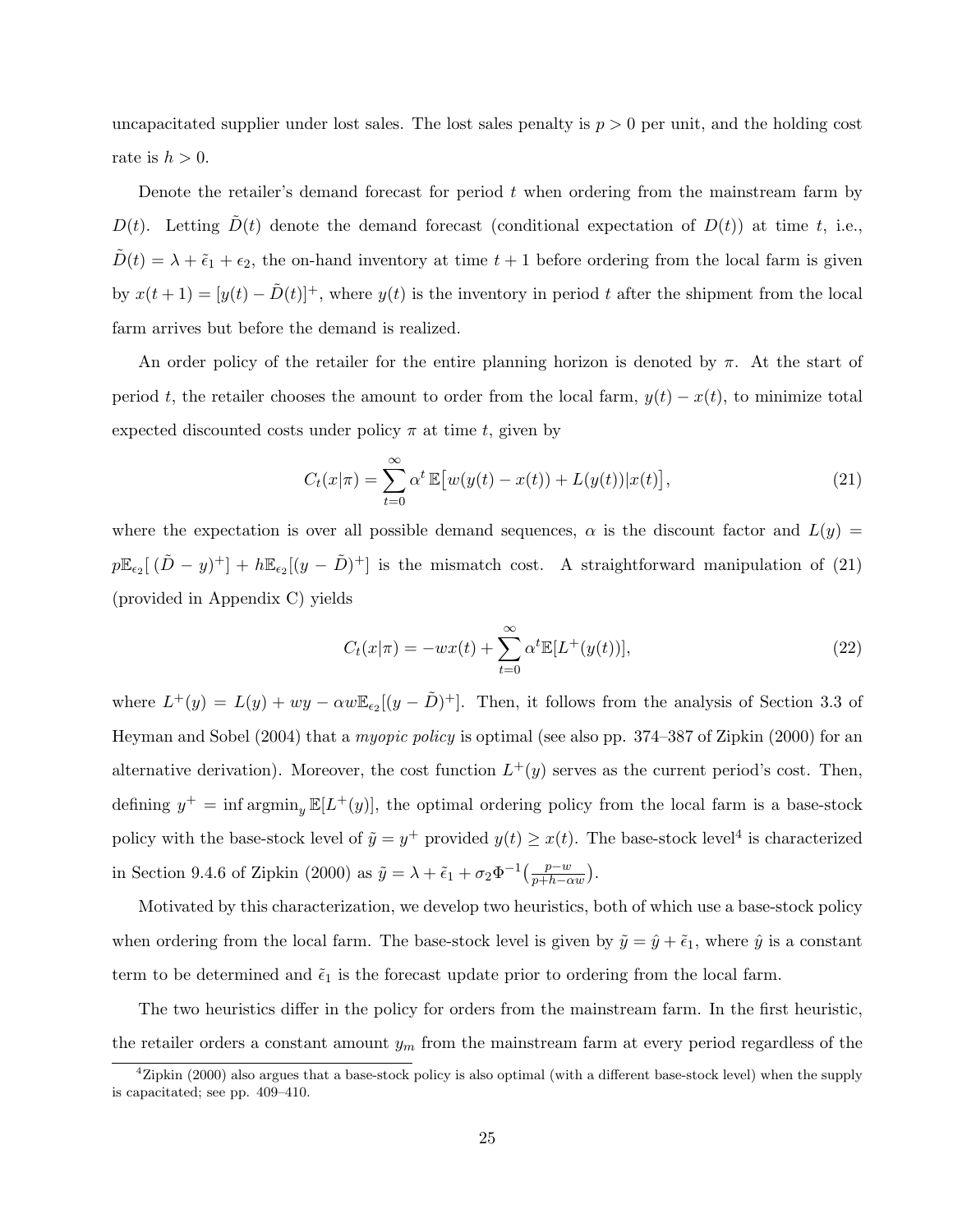| extended shelf life             | $\mathbf{n}\mathbf{o}$ | heuristic 1             | heuristic 2 |
|---------------------------------|------------------------|-------------------------|-------------|
| avg mainstream order            | 2336                   | 2285                    | 2157        |
| avg local order                 | 47                     | 139                     | 263         |
| avg retail profit $(\$)$        | 1100.05                | 1113.82                 | 1140.35     |
| avg retail mismatch cost $(\$)$ | 299.95                 | 286.21                  | 259.67      |
| avg retail overage cost $(\$)$  | 299.46                 | 285.30                  | 258.80      |
| avg retail underage cost $(\$)$ | 0.49                   | 0.52                    | 0.51        |
| avg local farm utilization      | 0.24                   | 0.34                    | 0.65        |
| profit maximization             |                        |                         |             |
| extended shelf life             | $\mathbf{no}$          | heuristic 1 heuristic 2 |             |
| avg mainstream order            | 1898                   | 1798                    | 1784        |
| avg local order                 | 120                    | 277                     | 808         |
| avg retail service level        | 0.47                   | 0.62                    | 0.65        |
| avg retail profit $(\$)$        | 1307.60                | 1325.06                 | 1328.02     |
| avg retail mismatch cost $(\$)$ | 92.40                  | 74.96                   | 72.00       |
| avg retail overage cost $(\$)$  | 43.85                  | 34.06                   | 33.57       |
| avg retail underage cost $(\$)$ | 48.54                  | 40.86                   | 38.39       |

target service level 0.99

Table 5: The impact of extended shelf life order heuristics on retail performance and local farm operating conditions when the retailer's objective is to maximize profit or target service level of 0.99. Expected discounted profit and costs are calculated for the heuristics and then multiplied by (1 - discount factor) to derive average per period profit and cost.

state. Therefore, we search over  $\hat{y}$  and  $y_m$  to select the  $(\hat{y}, y_m)$  pair which results in the lowest total expected discounted cost of the original dynamic programming problem. In the second heuristic, the retailer uses her knowledge of  $x(t)$ ,  $y(t)$  and  $\tilde{D}(t)$  in choosing  $y_m(t)$ , the amount ordered from the mainstream farm at time t. The retailer's objective is to choose  $y_m(t)$  to bring  $x(t+1)$ , the inventory at time  $t + 1$  prior to ordering from the local farm, to a predetermined inventory level. That is, we need to specify a second target inventory level in this heuristic for mainstream orders, denote it by  $\hat{y}_m$ . Then, we search over  $(\hat{y}, \hat{y}_m)$  pairs to find the pair with the lowest total expected discounted cost.

Numerical Example: Extended Shelf Life. Continuing with the parameters from the numerical example in Section 5, we illustrate the performance of the two extended shelf life heuristics under target service level and profit maximization objectives. In Table 5, we see that both extended shelf life heuristics perform better than hybrid sourcing without extended shelf life on retail profit, local farm utilization, and retail service level (under the profit maximization objective). Extended shelf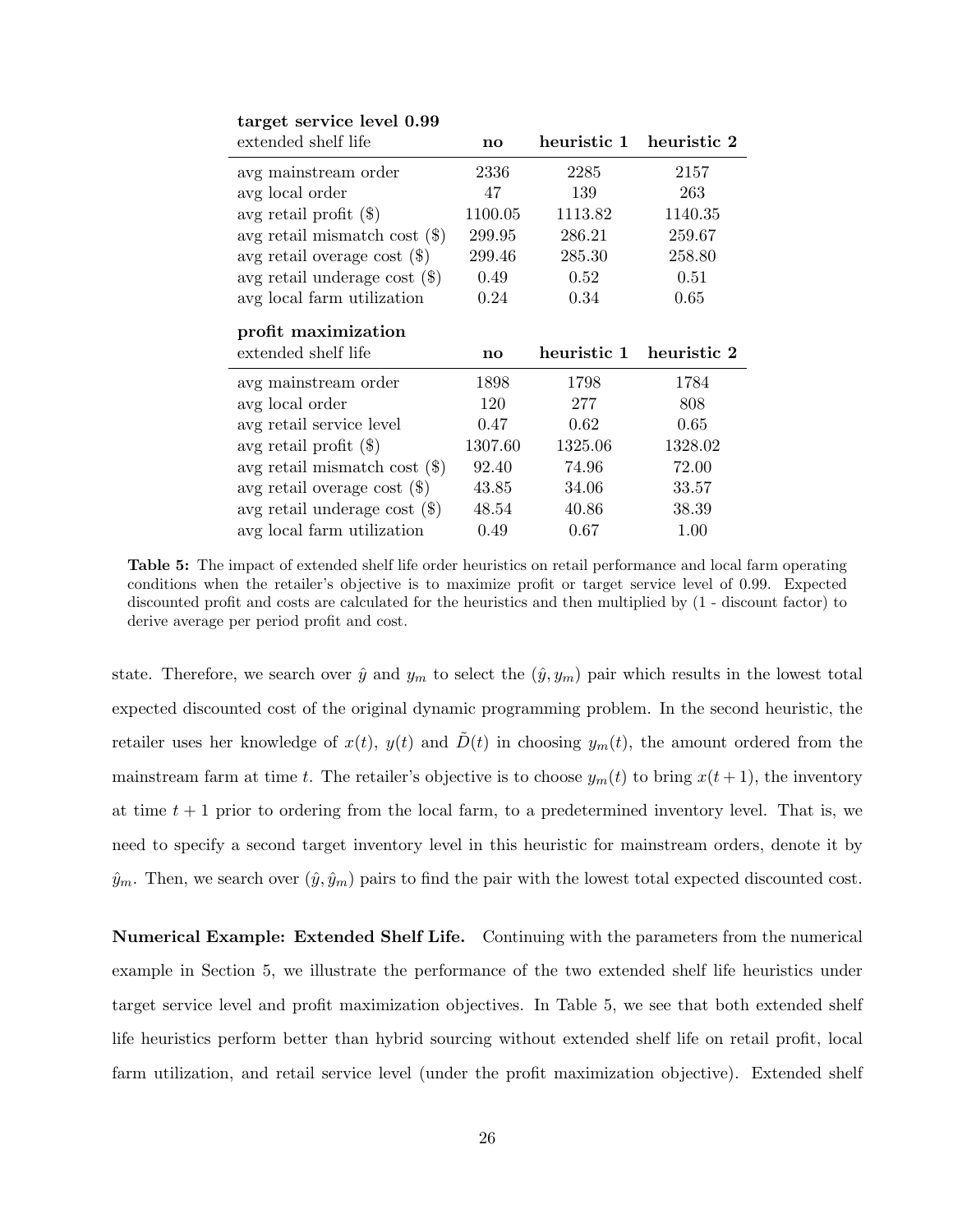life increases the probability of selling a given local unit, thus the expected margin on a local unit increases. Similar to the backhaul mechanism, the retailer takes advantage of this increased margin by ordering more from the local supplier and reducing the amount ordered from the mainstream supplier. Moreover, by simply changing the order policy (without any other operational changes), the retailer's cost of overage decreases, i.e., the risk of incurring overage cost on a unit of local produce decreases, thus reducing food waste.

Focusing on the profit maximization objective (bottom half of Table 5), we see that heuristic 2 out-performs heuristic 1 (i.e., retail profit and local farm utilization are higher, and retail overage is lower under heuristic 2). In the first heuristic, the mainstream order remains constant over time, but in heuristic 2, both the mainstream and local orders can change every period. Notice that in heuristic 2, the local order increases dramatically (to 808 units) so that the local farm is fully utilized (but obviously the local farm cannot always fill the retailer's order). Because the expected margin of a local unit is higher than a mainstream unit, and the mainstream order can change every period, the retailer orders everything it can from the local farm and uses the mainstream supplier to make up the difference. Essentially, the retailer starts to use the mainstream supplier to react to demand volatility! Ordering a higher percentage of (local) units that have higher probability of being sold increases retail profit, increases local farm utilization, and decreases food waste. This effect is dampened in the target service level case (top half of Table 5) because the service level constraint and local farm uncertainty forces the retailer to continue relying on the mainstream supplier.

# 7 Conclusion

In this paper, we studied how the geographic constraints of the fresh produce supply chain resulted in the local food paradox. The proximity of local suppliers to the end consumers allows the retailer to react better to demand volatility. However, the resulting local order volatility increases the risk and makes operating conditions very difficult for the local farm.

We studied three mechanisms that are used in practice to incorporate local food into the retailer's sourcing policy: coordination, backhauling, and manager's discretion. Coordination and backhauling benefit both the retailer and the local farm. Coordination increases the effective capacity and decreases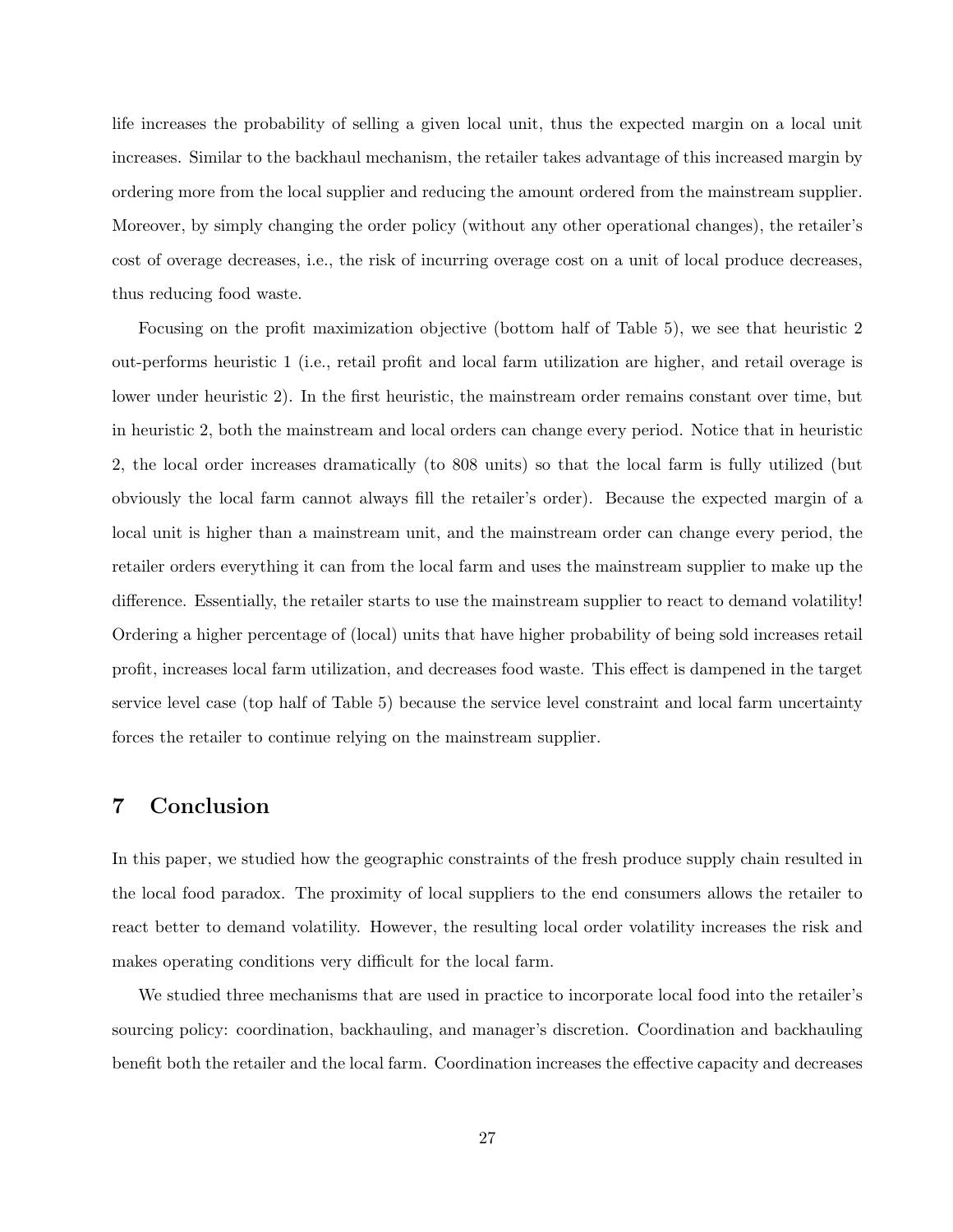the supply uncertainty of the local farm, allowing the retailer to respond better to demand volatility thus lowering mismatch cost. Backhauling increases the retailer's margin on local produce. Thus, both mechanisms induce the retailer to order more from the local farm. Manager's discretion is obviously the most effective mechanism for improving operating conditions for the local farm, but profit suffers when the retailer commits to buying everything the local farm produces.

The effectiveness of these mechanisms also depend on the retailer's objective function. If the retailer's objective is to maintain a high service level, i.e., consistently in stock, the retailer has to rely even more on the mainstream supplier who is large and reliable, and only order from the local supplier in the very unlikely even that demand is extremely high. In this case, the effectiveness of the coordination mechanism is reduced because high service level forces the mismatch cost to be high. Backhauling is very effective when the retailer's objective is to maximize profit because it increases retail margin, but like coordination, it effect is dampened when the retailer's objective is to achieve a high service level.

However, we show that combining manager's discretion and backhauling can be a very effective way to incorporate local food into the retailer's sourcing strategy when she targets a high service level. We show that manager's discretion and backhauling are complementary mechanisms. The combination eliminates the local farm's risk of not selling its produce and for sufficiently low backhaul cost, increases the retailer's profit.

Local sourcing can also affect the environmental footprint of the food supply chain. Our results for the optimal order policy can be used to calculate the change in food miles when hybrid sourcing is implemented and potentially enrich the food miles metric by incorporating supply chain dynamics. We also show that upgrading local food transportation and handling processes to the same standards as the mainstream supply can reduce food waste by increasing local food shelf life. Moreover, the ordering heuristic we develop suggests that efforts to leverage extended shelf life can benefit the retailer and local farm.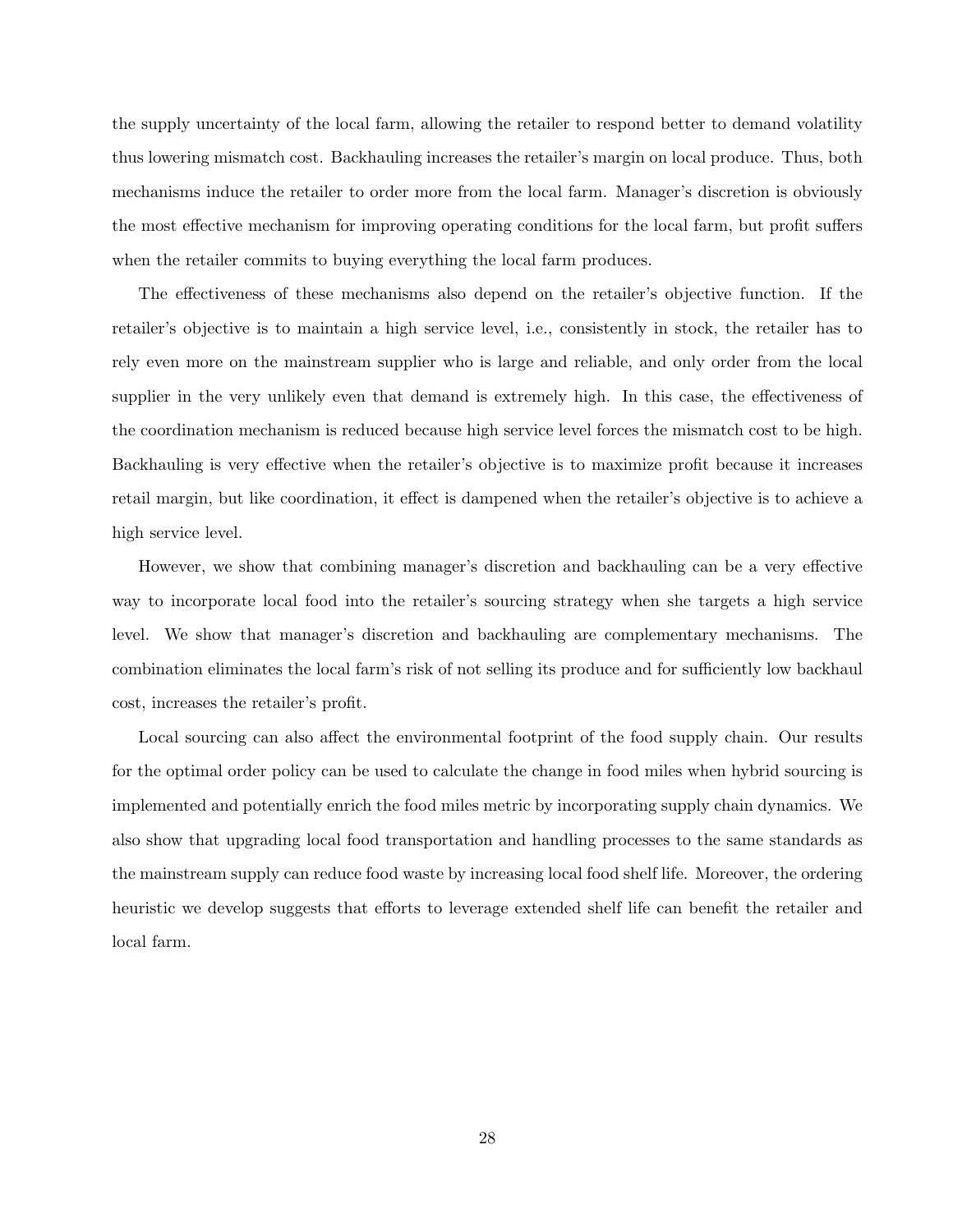# References

- Abatekassa, G. and H. C. Peterson (2011). Market access for local food through the conventional food supply chain. International Food and Agribusiness Management Review  $14(1)$ , 63–82.
- AGMRC (2012). Spinach profile. Agricultural marketing resource center. http://www.agmrc.org/commodities\_products/vegetables/spinach-profile, accessed on October 25, 2012.
- Alvarez, J. B., M. Shelman, and L. Winig (2010, May 26). Red tomato: Keeping it local. Case 9-510-023, Harvard Business School.
- Chi, K. R., J. MacGregor, and R. King (2009, December). Fair miles: Recharting the food miles map. Big ideas in development, International Institute for Environment and Development.
- Clark, C. E. (1961). The greatest of a finite set of random variables. Operations Research 9, 145–162.
- Cohen, M. A. (1976). Analysis of single critical number ordering policies for perishable inventories. Operations Research 24(4), 726–741.
- Coley, D., M. Howard, and M. Winter (2009, April). Local food, food miles and carbon emissions: A comparison of farm shop and mass distribution approaches. Food Policy 34, 150–155.
- Heer, I. and S. Mann (2010). Acting under spatial restrictions: success factors of german local foodmarketing networks. British Food Journal 112, 285–293.
- Heyman, D. P. and M. J. Sobel (2004). Stochastic Models in Operations Research, Volume 2. Dover Publications, New York.
- Johnson, M. E. (2007). Dual sourcing strategies: Operational hedging and outsourcing to reducing risk in low-cost countries. In H. G. Lee and C.-Y. Lee (Eds.), Building Supply Chain Excellence in Emerging Economies, Volume 98 of International Series in Operations Research & Management Science, pp. 113–133. Springer US.
- Karaesmen, I. Z., A. Scheller-Wolf, and B. Deniz (2011). Managing perishable and aging inventories: Review and future research directions. In K. G. Kempf, P. Keskinocak, and R. Uzsoy (Eds.), Planning Production and Inventories in the Extended Enterprise, Volume 151 of International Series in Operations Research  $\mathcal{B}$  Management Science, pp. 393–436. Springer US.
- King, R. P., M. I. Gomez, and G. DiGiacomo (2011). Can local food go mainstream? Choices 25.
- King, R. P., M. S. Hand, G. DiGiacomo, K. Clancy, M. I. Gomez, S. D. Hardesty, L. Lev, and E. W. McLaughlin (2010, June). Comparing the structure, size, and performance of local and mainstream food supply chains. Economic Research Report Number 99, United States Department of Agriculture.
- Lerman, T. (2012, May 31). A review of scholarly literature on values-based supply chains. Technical report, Sustainable Agriculture Research and Education Program, Agricultural Sustainability Institute, University of California, Davis.
- Nahmias, S. (1975). Optimal ordering policies for perishable inventory-ii. Operations Research 23, 735–749.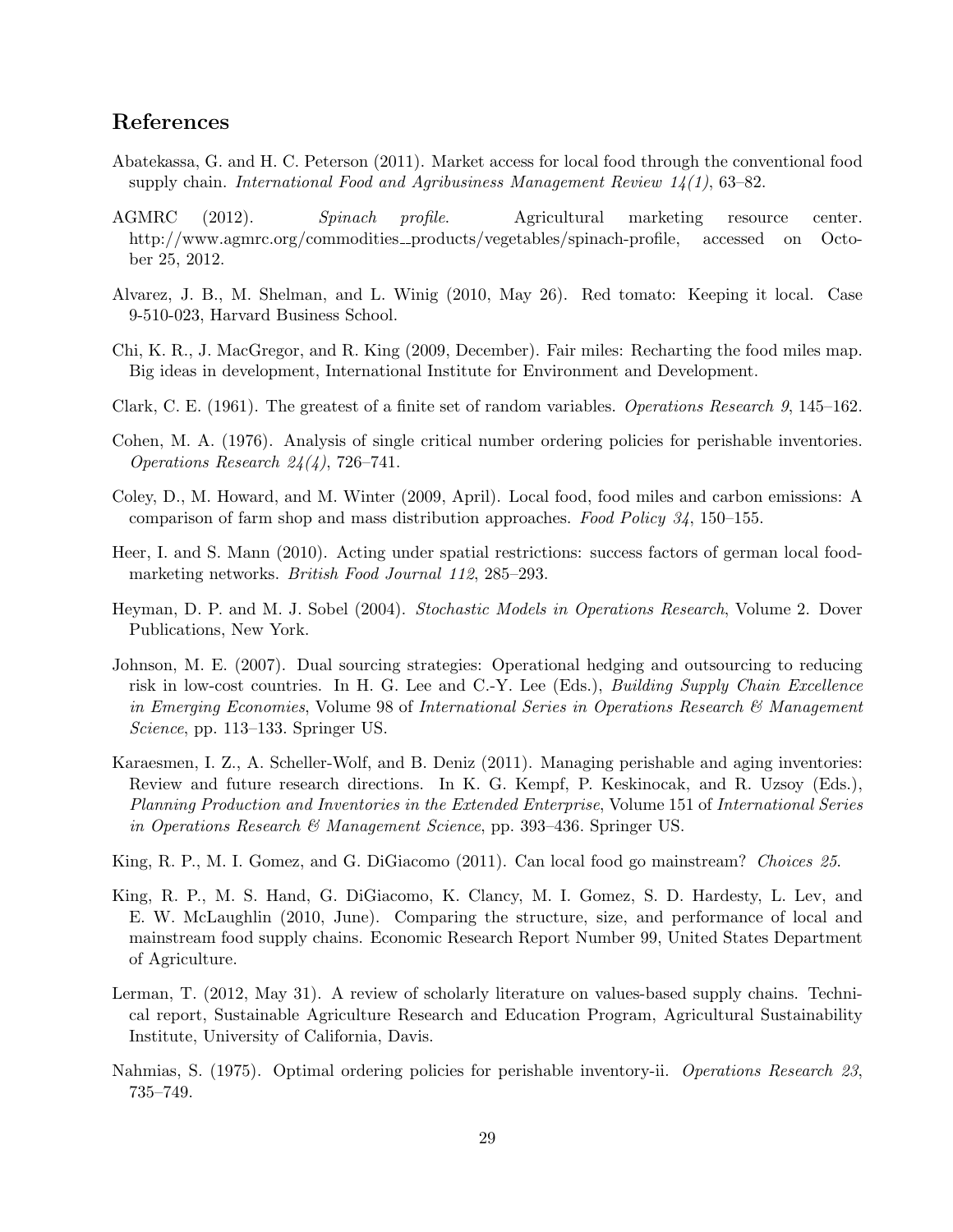Nahmias, S. (2011). Perishable Inventory Systems. Springer US.

- Nahmias, S. and W. P. Pierskalla (1973). Optimal ordering policies for a product that perishes in two periods subject to stochastic demand. Naval Research Logistics Quarterly 20, 207–229.
- Nicholson, C. F., M. I. Gomez, and O. H. Gao (2011). The costs of increased localization for a multiple-product food supply chain: Dairy in the united states. Food Policy 36, 300–310.
- Ozer, O., O. Uncu, and W. Wei (2007). Selling to the newsvendor with a forecast update: Analysis of a dual purchase contract. European Journal of Operational Research  $182(3)$ ,  $1150 - 1176$ .
- Paxton, A. (1994). The food miles report: The dangers of long distance food transport. Technical report, SAFE Alliance.
- Peters, C. J., N. L. Bills, A. J. Lembo, J. L. Wilkins, and G. W. Fick (2009). Mapping potential foodsheds in new york state: A spatial model for evaluating the capacity to localize food production. Renewable Agriculture and Food Systems 24, 72–84.
- Pirog, R. and A. Benjamin (2005, March). Calculating food miles for a multiple ingredient food product. Technical report, Leopold Center.
- Porteus, E. L. (2002). Foundations of Stochastic Inventory theory. Stanford University Press, Stanford, California.
- USDA (2012). Vegetables & Pulses: Tomatoes. United States Department of Agriculture. http://www.ers.usda.gov/topics/crops/vegetables-pulses/tomatoes.aspx, accessed on October 25, 2012.
- Veeraraghavan, S. and A. Scheller-Wolf (2008). Now or later: A simple policy for effective dual sourcing in capacitated systems. Operations Research  $56(4)$ , 850–864.
- Wang, T., A. Atasu, and M. Kurtulus (2012). A multiordering nevwsvendor model with dynamic forecast evolution. Manufacturing  $\mathcal C$  Service Operations Manugement 14(3), 472–484.
- Weber, C. L. and H. S. Matthews (2008). Food-miles and the relative climate impacts of food choices in the united states. Environmental Science and Technology 42, 3508–3513.
- Zhang, W., Z. Hua, and S. Benjaafar (2012). Optimal inventory control with dual-sourcing, heterogeneous ordering costs and order size constraints. Production and Operations Management  $21(3)$ , 564–575.
- Zipkin, P. H. (2000). Foundations of Inventory Management.

### A Proofs of the Results in Section 3

Derivations of Equations (3) and (4) For period t arrivals, the retailer orders at time  $t-1$  from the mainstream farm and at time t from the local farm. For generality, consider the scenario in which ordering costs from the local farm and the mainstream farm are different, denoted respectively by  $w_l$ and  $w_m$ ; and sales revenue is r regardless of the source of produce.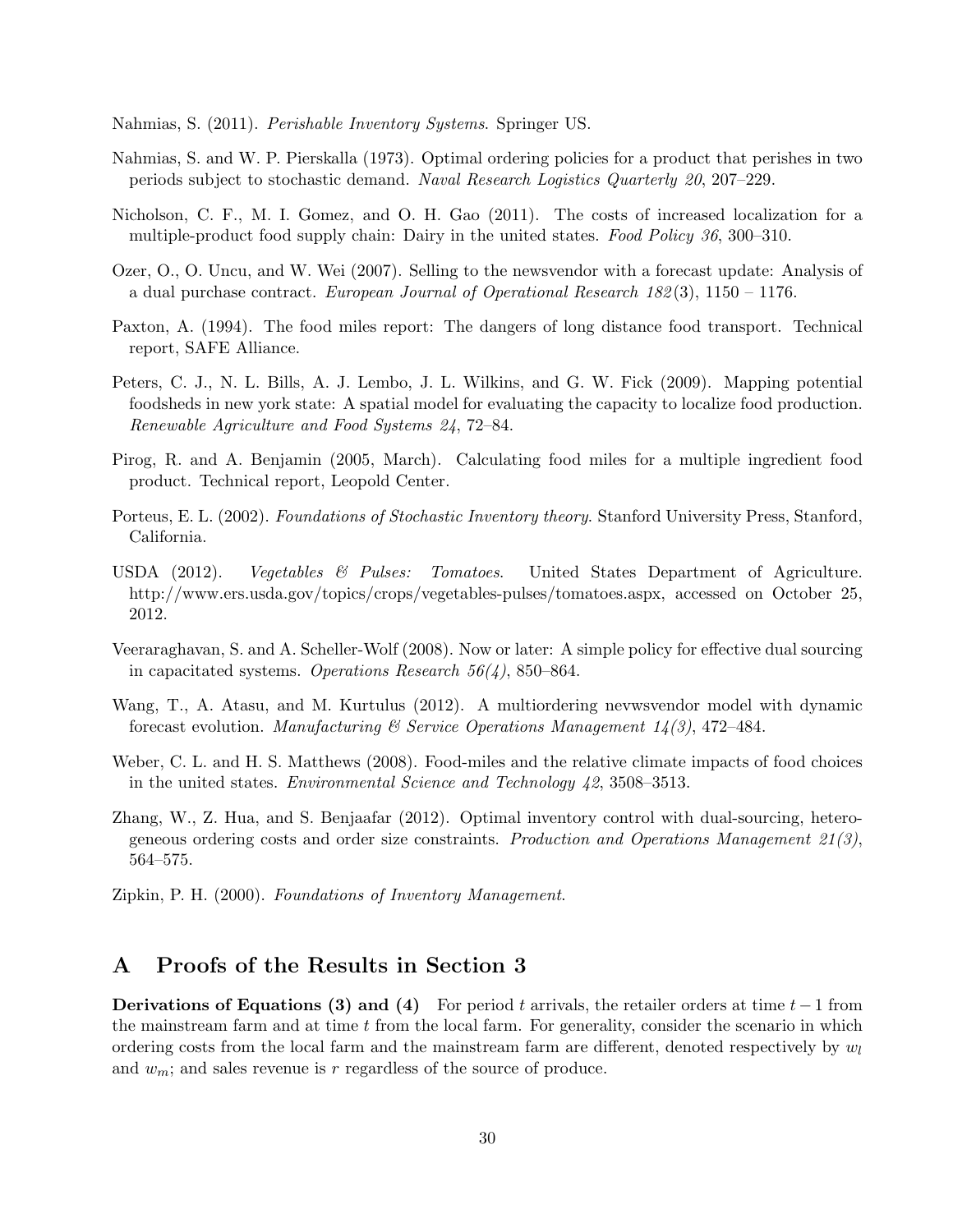First, consider the problem of ordering from the local farm at time t having committed to an amount  $y_m$  from the mainstream farm. Assuming unmet demand is lost and ignoring the constraint on local capacity the retailer's problem at time  $t$  is (cf. Porteus  $(2002)$ )

$$
\max_{y \ge y_m} \Pi(y) = r\left\{\lambda + \tilde{\epsilon}_1 - \mathbb{E}_{\epsilon_2}[(\lambda + \tilde{\epsilon}_1 + \epsilon_2 - y)^+] \right\} - w_l(y - y_m),\tag{23}
$$

where the first term represents average revenue if the inventory level at the start of the period is  $y$ and the second term is the cost of ordering  $y - y_m$  units from the local farm.

Since 
$$
y - \lambda - \tilde{\epsilon}_1 = \mathbb{E}_{\epsilon_2}[(y - \lambda - \tilde{\epsilon}_1 - \epsilon_2)^+] - \mathbb{E}_{\epsilon_2}[(\lambda + \tilde{\epsilon}_1 + \epsilon_2 - y)^+]
$$
, equation (23) can be written as  
\n
$$
\max_{\mu \in \mathbb{N}} \Pi(u) = (x - uv)(\lambda + \tilde{\epsilon}_1) - [L(u) - yv] \tag{24}
$$

$$
\max_{y \ge y_m} \Pi(y) = (r - w_l)(\lambda + \tilde{\epsilon}_1) - [L(y) - w_l y_m], \qquad (24)
$$

where  $L(y) = w_l \mathbb{E}_{\epsilon_2}[(y - \lambda - \tilde{\epsilon}_1 - \epsilon_2)^+] + (r - w_l) \mathbb{E}_{\epsilon_2}[(\lambda + \tilde{\epsilon}_1 + \epsilon_2 - y)^+]$ . An equivalent problem to that of Equation (24) is given by

$$
\min_{y \ge y_m} L(y) - w_l y_m. \tag{25}
$$

Ignoring the  $y_m$  term without loss of optimality reduces this formulation to a classical newsvendor problem with the constraint  $y \geq y_m$ . The optimal solution to the unconstrained problem is

$$
\tilde{y} = \lambda + \tilde{\epsilon}_1 + \sigma_2 z^*,\tag{26}
$$

where  $z^* = \Phi^{-1}\left(\frac{r-w_l}{r}\right)$  is the critical fractile. Moreover, setting  $w_l = w$  yields the statement in (3). The optimal solution is derived more formally in the proof of Proposition 1.

At time  $t-1$ , the retailer finds optimal order quantity  $y_m$  from mainstream farms for period t arrival. Incorporating the capacity limit of the local farm in (25), retailer's problem is given by

$$
\min_{y_m \ge 0} (w_m - w_l) y_m + \mathbb{E}_{\epsilon_s} \left[ \min_{y_m + \mu + \epsilon_s \ge y \ge y_m} w_l \mathbb{E}_{\epsilon_1, \epsilon_2} [(y - \lambda - \epsilon_1 - \epsilon_2)^+] + (r - w_l) \mathbb{E}_{\epsilon_1, \epsilon_2} [(\lambda + \epsilon_1 + \epsilon_2 - y)^+] \right]. \tag{27}
$$

Setting  $w_m = w_l = w$  yields Equation (4).

Alternative Representations of Equations (3) and (4) For the analysis in the appendix we use an alternative representation of the retailer's problem at time  $t$  rather than the one in (25). That is, the retailer solves  $\min_{y \geq y_m} w_l y + r \mathbb{E}_{\epsilon_2}[(\lambda + \tilde{\epsilon}_1 + \epsilon_2 - y)^+]$ . Note that, this follows directly from Equation (23). Similarly, the retailer's problem at time  $t - 1$  can be represented by

$$
\min_{y_m \ge 0} (w_m - w_l) y_m + \mathbb{E}_{\epsilon_s} \left[ \min_{y_m + \mu + \epsilon_s \ge y \ge y_m} w_l y + r \mathbb{E}_{\epsilon_1, \epsilon_2} [(\lambda + \epsilon_1 + \epsilon_2 - y)^+] \right]. \tag{28}
$$

**Proof of Lemma 1.** Define  $D = \lambda + \epsilon_1 + \epsilon_2$  as a normal random variable with mean  $\lambda$  and variance  $\sqrt{\sigma_1^2 + \sigma_2^2}$ . Then, the retailer's problem is given by  $\min_{y\geq 0} w \mathbb{E}_D[(y-D)^+] + (r-w) \mathbb{E}_D[(D-y)^+]$ , and the newsvendor solution is  $y = \lambda + \sqrt{\sigma_1^2 + \sigma_2^2} \Phi^{-1} \left( \frac{r-w}{r} \right)$  $\frac{-w}{r}$ .

**Proof of Proposition 1.** Define  $L(y) = w \mathbb{E}_{\epsilon_2}[(y - \lambda - \tilde{\epsilon}_1 - \epsilon_2)^+] + (r - w) \mathbb{E}_{\epsilon_2}[(\lambda + \tilde{\epsilon}_1 + \epsilon_2 - y)^+]$ , which can be written as

$$
L(y) = w \int_{-\infty}^{(y-\tilde{\epsilon}_1-\lambda)/\sigma_2} (y-\tilde{\epsilon}_1-\lambda-u\sigma_2)\phi(u)du + (r-w) \int_{(y-\tilde{\epsilon}_1-\lambda)/\sigma_2}^{\infty} (\tilde{\epsilon}_1+\lambda+u\sigma_2-y)\phi(u)du.
$$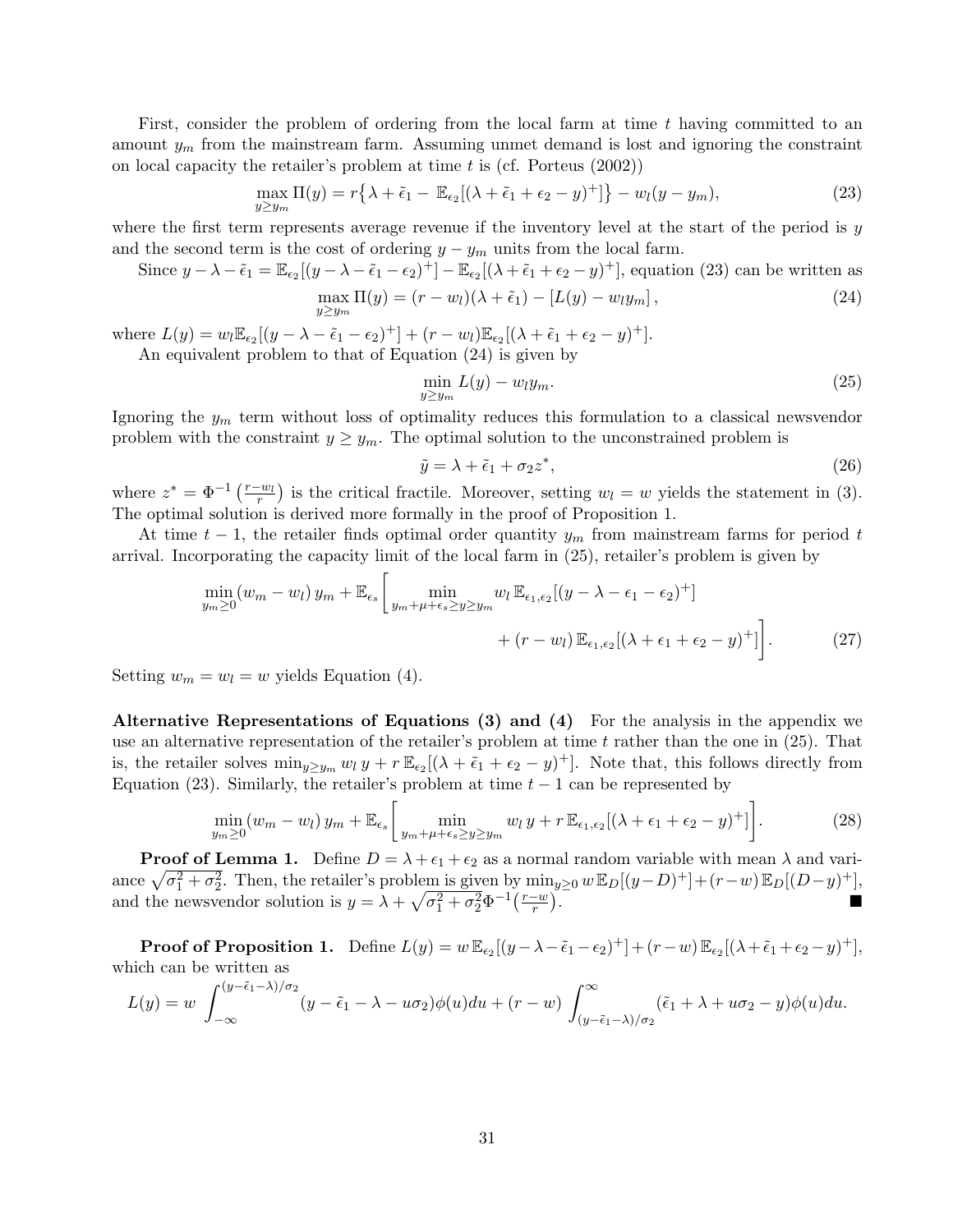Defining  $H(x) = \int_0^x u\phi(u)du$ , this can be written as

$$
L(y) = w \left[ (y - \tilde{\epsilon}_1 - \lambda) \Phi \left( \frac{y - \tilde{\epsilon}_1 - \lambda}{\sigma_2} \right) - \sigma_2 H \left( \frac{y - \tilde{\epsilon}_1 - \lambda}{\sigma_2} \right) \right]
$$
  
+ 
$$
\left( r - w \right) \left[ -\sigma_2 H \left( \frac{y - \tilde{\epsilon}_1 - \lambda}{\sigma_2} \right) - \left( y - \tilde{\epsilon}_1 - \lambda \right) + \left( y - \tilde{\epsilon}_1 - \lambda \right) \Phi \left( \frac{y - \tilde{\epsilon}_1 - \lambda}{\sigma_2} \right) \right]
$$

$$
= r \left[ (y - \tilde{\epsilon}_1 - \lambda) \Phi \left( \frac{y - \tilde{\epsilon}_1 - \lambda}{\sigma_2} \right) - \sigma_2 H \left( \frac{y - \tilde{\epsilon}_1 - \lambda}{\sigma_2} \right) \right] - \left( r - w \right) \left( y - \tilde{\epsilon}_1 - \lambda \right)
$$

The derivative of  $L(y)$  with respect to y is

$$
\frac{dL(y)}{dy} = r \Phi\left(\frac{y - \tilde{\epsilon}_1 - \lambda}{\sigma_2}\right) - r + w.
$$
\n(29)

It follows that  $d^2L(y)/dy^2 > 0$  and  $L(y)$  is convex. Then, from (29) we write FOC as

$$
r \Phi\left(\frac{y-\tilde{\epsilon}_1-\lambda}{\sigma_2}\right)-r+w=0.
$$

Solving for  $\Phi\left(\frac{y-\tilde{\epsilon}_1-\lambda}{\sigma_0}\right)$  $\frac{\tilde{\epsilon}_1 - \lambda}{\sigma_2}$ ) gives

$$
\Phi\left(\frac{y-\tilde{\epsilon}_1-\lambda}{\sigma_2}\right)=\frac{r-w}{r},
$$

which leads to optimal  $\tilde{y}$ 

$$
\tilde{y} = \tilde{\epsilon}_1 + \lambda + \sigma_2 \Phi^{-1} \left( \frac{r - w}{r} \right).
$$

Amount ordered from the local farm is simply the difference between the optimal inventory level at the start of the period and the amount already ordered from the mainstream farm. If the amount already ordered exceeds the optimal inventory level, then the retailer does not order from the local farm.

### A.1 Proofs of Proposition 2, 3 and 5.

**Auxiliary derivations.** Recall that  $\epsilon_1, \epsilon_2$  and  $\epsilon_s$  are mean-zero normally distributed random variables with standard deviations of  $\sigma_1, \sigma_2$  and  $\sigma_s$ , respectively. Define U, V and Z as standard normal random variables such that  $\epsilon_1 = U\sigma_1$ ,  $\epsilon_s = V\sigma_s$  and  $\epsilon_2 = Z\sigma_2$ . Define  $v(y_m)$  as the objective of the retailer's problem at time  $t - 1$  given in (28) as

$$
v(y_m) = (w_m - w_l) y_m + \mathbb{E}_{\epsilon_s} \left[ \min_{y_m + \mu + \epsilon_s \ge y \ge y_m} w_l y + r \mathbb{E}_{\epsilon_1, \epsilon_2} [(\lambda + \epsilon_1 + \epsilon_2 - y)^+] \right].
$$
 (30)

Through the change of variables introduced above this can be written as  $v(y_m) = (w_m - w_l) y_m +$  $\mathbb{E}_V \left[ \min_{y_m + \mu + V \sigma_s \geq y \geq y_m} w_l y + r \mathbb{E}_{U,Z} [(\lambda + U \sigma_1 + Z \sigma_2 - y)^+] \right]$ . Optimal y of the inner optimization problem is  $\max[y_m, \min(y_m + \mu + V\sigma_s, \tilde{y})]$  where  $\tilde{y}$  is given by (26) and can be written as  $\tilde{y} = \lambda + \mu$  $u\sigma_1 + z^*\sigma_2$  in the new notation. Next, we write  $v(y_m)$  for a range of u and v. i. For  $u < (u_{\infty})$  $\lambda$ )/ $\sigma_i$ , i.e.  $\tilde{u}$ 

For 
$$
u < (y_m - \sigma_2 z - \lambda)/\sigma_1
$$
, i.e.  $y < y_m$ ,  
\n
$$
v(y_m) = w_m y_m + r \int_{-\infty}^{(y_m - \sigma_2 z^* - \lambda)/\sigma_1} \int_{(y_m - u\sigma_1 - \lambda)/\sigma_2}^{\infty} (u\sigma_1 + \lambda + z\sigma_2 - y_m) \phi(z) dz \phi(u) du
$$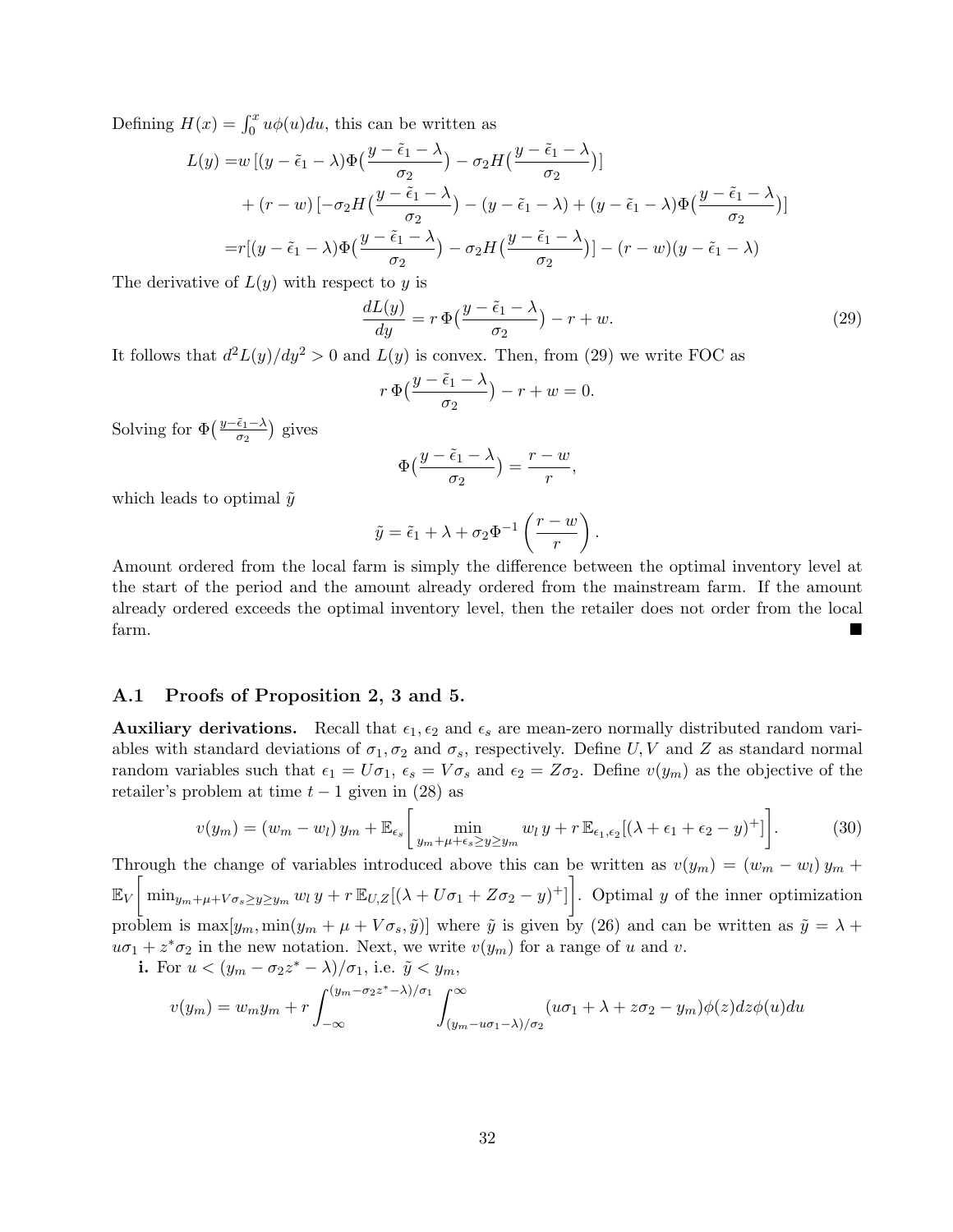ii. For  $\tilde{y} > y_m$  and  $\mu + v\sigma_s < 0$ ,

$$
v(y_m) = w_m y_m + r \int_{-\infty}^{-\mu/\sigma_s} \int_{(y_m - \sigma_2 z^* - \lambda)/\sigma_1}^{\infty} \int_{(y_m - u\sigma_1 - \lambda)/\sigma_2}^{\infty} (u\sigma_1 + \lambda + z\sigma_2 - y_m)\phi(z)dz\phi(u)du\phi(v)dv
$$
  
\niii. For  $\tilde{y} \in [y_m, y_m + \mu + v\sigma_s]$  and  $\mu + v\sigma_s > 0$ ,  
\n
$$
v(y_m) = w_m y_m + w_l \int_{-\mu/\sigma_s}^{\infty} \int_{(y_m - \sigma_2 z^* - \lambda)/\sigma_1}^{(y_m + \mu + v\sigma_s - z^* \sigma_2 - \lambda)/\sigma_1} (\lambda + u\sigma_1 + z^* \sigma_2 - y_m)\phi(u)du\phi(v)dv
$$
\n
$$
+ r \int_{-\mu/\sigma_s}^{\infty} \int_{(y_m - \sigma_2 z^* - \lambda)/\sigma_1}^{(y_m + \mu + v\sigma_s - z^* \sigma_2 - \lambda)/\sigma_1} \int_{z^*}^{\infty} (z - z^*)\sigma^2 \phi(z)dz\phi(u)du\phi(v)dv
$$
\niv. For  $\tilde{y} > y_m + \mu + v\sigma_s$  and  $\mu + v\sigma_s > 0$ ,  
\n
$$
v(y_m) = w_m y_m + w_l \int_{-\mu/\sigma_s}^{\infty} \int_{(y_m + \mu + v\sigma_s - \sigma_2 z^* - \lambda)/\sigma_1}^{\infty} (\mu + v\sigma_s)\phi(u)du\phi(v)dv
$$

$$
+r\int_{-\mu/\sigma_s}^{\infty}\int_{(y_m+\mu+v\sigma_s-\sigma_2z^*-\lambda)/\sigma_1}^{\infty}\int_{(y_m+\mu+v\sigma_s-\sigma_1u-\lambda)/\sigma_2}^{\infty}(\lambda+u\sigma_1+z^*\sigma_2-y_m-\mu-v\sigma_s)\phi(z)dz\phi(u)du\phi(v)dv
$$

Then, combining the statements for  $v(y_m)$ , which covers four parameter regimes, and collecting similar cost terms together we can write (30) as

$$
v(y_m) = w_m y_m
$$
  
\n
$$
+ w_l \left\{ \int_{-\mu/\sigma_s}^{\infty} \int_{(y_m - \sigma_2 z^* - \lambda)/\sigma_1}^{(y_m + \mu + v\sigma_s - z^* \sigma_2 - \lambda)/\sigma_1} (\lambda + u\sigma_1 + z^* \sigma_2 - y_m) \phi(u) du \phi(v) dv \right. \\ \left. + \int_{-\mu/\sigma_s}^{\infty} \int_{(y_m + \mu + v\sigma_s - \sigma_2 z^* - \lambda)/\sigma_1}^{\infty} (\mu + v\sigma_s) \phi(u) du \phi(v) dv \right. \\ \left. + r \left\{ \int_{-\infty}^{(y_m - \sigma_2 z^* - \lambda)/\sigma_1} \int_{(y_m - u\sigma_1 - \lambda)/\sigma_2}^{\infty} (u\sigma_1 + \lambda + z\sigma_2 - y_m) \phi(z) dz \phi(u) du \right. \\ \left. + \int_{-\infty}^{-\mu/\sigma_s} \int_{(y_m - \sigma_2 z^* - \lambda)/\sigma_1}^{\infty} \int_{(y_m - u\sigma_1 - \lambda)/\sigma_2}^{\infty} (u\sigma_1 + \lambda + z\sigma_2 - y_m) \phi(z) dz \phi(u) du \phi(v) dv \right. \\ \left. + \int_{-\mu/\sigma_s}^{\infty} \int_{(y_m - \sigma_2 z^* - \lambda)/\sigma_1}^{(y_m + \mu + v\sigma_s - z^* \sigma_2 - \lambda)/\sigma_1} \int_{z^*}^{\infty} (z - z^*) \sigma^2 \phi(z) dz \phi(u) du \phi(v) dv \right. \\ \left. + \int_{-\mu/\sigma_s}^{\infty} \int_{(y_m + \mu + v\sigma_s - \sigma_2 z^* - \lambda)/\sigma_1}^{\infty} \int_{(y_m + \mu + v\sigma_s - \sigma_1 u - \lambda)/\sigma_2}^{\infty} (\lambda + u\sigma_1 + z^* \sigma_2 - y_m - \mu - v\sigma_s) \phi(z) dz \phi(u) du \phi(v) dv \right\}
$$

Taking the derivative of this with respect to  $y_m$  and after several tedious but straightforward steps, which are omitted for brevity, we arrive at the following

$$
\frac{dv(y_m)}{dy_m} = (w_m - w_l) \int_{-\mu/\sigma_s}^{\infty} \int_{(y_m - \sigma_2 z^* - \lambda)/\sigma_1}^{(y_m + \mu + v\sigma_s - \sigma_2 z^* - \lambda)/\sigma_1} \phi(u) du \phi(v) dv \n+ \int_{-\infty}^{(y_m - \sigma_2 z^* - \lambda)/\sigma_1} [(w_m - r) + r \Phi(\frac{y_m - \lambda - u\sigma_1}{\sigma_2})] \phi(u) du \n+ \int_{-\infty}^{-\mu/\sigma_s} \int_{(y_m - \sigma_2 z^* - \lambda)/\sigma_1}^{\infty} [(w_m - r) + r \Phi(\frac{y_m - \lambda - u\sigma_1}{\sigma_2})] \phi(u) du \phi(v) dv \n+ \int_{-\mu/\sigma_s}^{\infty} \int_{(y_m + \mu + v\sigma_s - \sigma_2 z^* - \lambda)/\sigma_1}^{\infty} [(w_m - r) + r \Phi(\frac{y_m + \mu + v\sigma_s - \lambda - u\sigma_1}{\sigma_2})] \phi(u) du \phi(v) dv.
$$
\n(31)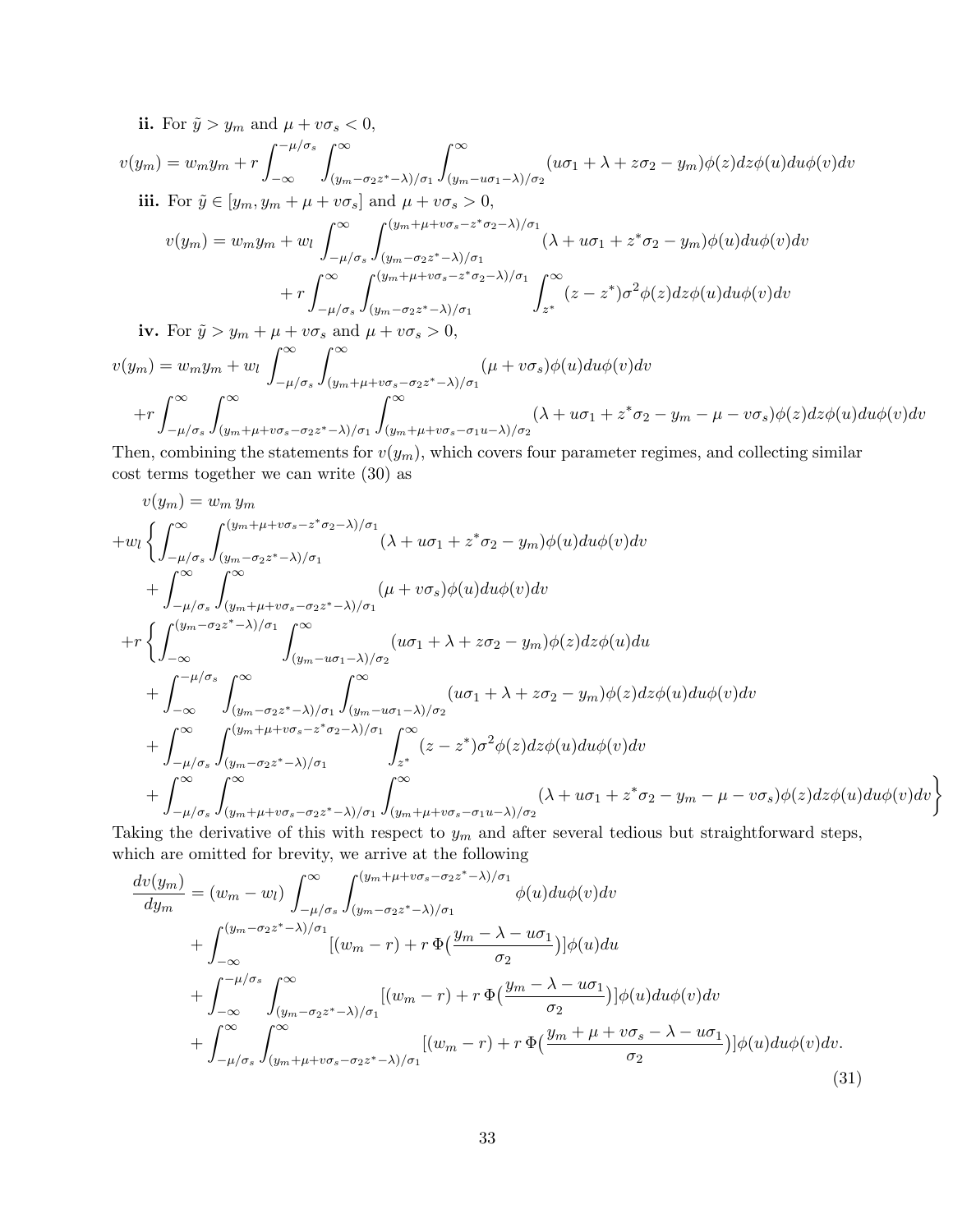Denoting optimal order quantity from the mainstream farm by  $y_m^*$ 

$$
\left. \frac{dv(y_m)}{dy_m} \right|_{y_m^*} = 0 \tag{32}
$$

yields FOC. Dividing both sides of the equation in (32) by  $w_m - r$  yields

$$
\frac{dv(y_m)}{dy_m} = \frac{w_m - w_l}{w_m - r} \int_{-\mu/\sigma_s}^{\infty} \int_{(y_m - \sigma_2 z^* - \lambda)/\sigma_1}^{(y_m + \mu + v\sigma_s - \sigma_2 z^* - \lambda)/\sigma_1} \phi(u) du \phi(v) dv \n+ \int_{-\infty}^{(y_m - \sigma_2 z^* - \lambda)/\sigma_1} [1 + \frac{r}{w_m - r} \Phi(\frac{y_m - \lambda - u\sigma_1}{\sigma_2})] \phi(u) du \n+ \int_{-\infty}^{-\mu/\sigma_s} \int_{(y_m - \sigma_2 z^* - \lambda)/\sigma_1}^{\infty} [1 + \frac{r}{w_m - r} \Phi(\frac{y_m - \lambda - u\sigma_1}{\sigma_2})] \phi(u) du \phi(v) dv \n+ \int_{-\mu/\sigma_s}^{\infty} \int_{(y_m + \mu + v\sigma_s - \sigma_2 z^* - \lambda)/\sigma_1}^{\infty} [1 + \frac{r}{w_m - r} \Phi(\frac{y_m + \mu + v\sigma_s - \lambda - u\sigma_1}{\sigma_2})] \phi(u) du \phi(v) dv = 0.
$$
\n(33)

Next, consider  $\partial^2 v(y_m)/\partial y_m^2$  when  $w_m = w_l$ . Setting  $w_m = w_l = w$ , equation (31) reduces to

$$
\frac{\partial v(y_m)}{\partial y_m} = \int_{-\infty}^{(y_m - \sigma_2 z^* - \lambda)/\sigma_1} [(w - r) + r \Phi(\frac{y_m - \lambda - u\sigma_1}{\sigma_2})] \phi(u) du \n+ \Phi(\frac{-\mu}{\sigma_s}) \frac{\partial}{\partial y_m} \int_{(y_m - \sigma_2 z^* - \lambda)/\sigma_1}^{\infty} [(w - r) + r \Phi(\frac{y_m - \lambda - u\sigma_1}{\sigma_2})] \phi(u) du \n+ \int_{-\mu/\sigma_s}^{\infty} \frac{\partial}{\partial y_m} \int_{(y_m + \mu + v\sigma_s - \sigma_2 z^* - \lambda)/\sigma_1}^{\infty} [(w - r) + r \Phi(\frac{y_m + \mu + v\sigma_s - \lambda - u\sigma_1}{\sigma_2})] \phi(u) du \phi(v) dv.
$$
\n(34)

Using Leibniz's Rule  $\partial^2 v(y_m) / \partial y_m^2$  can be written as

$$
\frac{\partial^2 v(y_m)}{\partial y_m^2} = \frac{1}{\sigma_1} \left[ (w - r) + r \Phi(z^*) \right] \phi\left(\frac{y_m - \sigma_2 z - \lambda}{\sigma_1} \right)
$$
\n
$$
+ \int_{-\infty}^{(y_m - \sigma_2 z - \lambda)/\sigma_1} \left( \frac{r}{\sigma_2} \phi\left(\frac{y_m - \lambda - u\sigma_1}{\sigma_2}\right) \right] \phi(u) du
$$
\n
$$
+ \Phi\left(\frac{-\mu}{\sigma_s}\right) \frac{-1}{\sigma_1} \left[ (w - r) + r \Phi(z^*) \right] \phi\left(\frac{y_m - \sigma_2 z - \lambda}{\sigma_1} \right)
$$
\n
$$
+ \Phi\left(\frac{-\mu}{\sigma_s}\right) \int_{(y_m - \sigma_2 z - \lambda)/\sigma_1}^{\infty} \frac{r}{\sigma_2} \frac{1}{\sigma_2} \phi\left(\frac{y_m - \lambda - u\sigma_1}{\sigma_2}\right) \phi(u) du
$$
\n
$$
+ \int_{-\mu/\sigma_s}^{\infty} \frac{-1}{\sigma_1} \left[ (w - r) + r \Phi(z^*) \right] \phi\left(\frac{y_m + \mu + v\sigma_s - \sigma_2 z - \lambda}{\sigma_1} \right) \phi(v) dv
$$
\n
$$
+ \int_{-\mu/\sigma_s}^{\infty} \int_{(y_m + \mu + v\sigma_s - \sigma_2 z - \lambda)/\sigma_1}^{\infty} \frac{r}{\sigma_2} \phi\left(\frac{y_m + \mu + v\sigma_s - \lambda - u\sigma_1}{\sigma_2} \right) \phi(u) du \phi(v) dv.
$$
\n(35)

The first, third and fifth terms on the right-hand side of (35) are zero because  $\Phi(z) = (r - w)/r$ . In addition, other terms are all positive. Thus, for  $w_m = w_l$ ,  $\partial^2 v(y_m) / \partial y_m^2 > 0$  and  $v(y_m)$  is convex.

**Proof of Proposition 2.** Setting  $w_m = w_l = w$  in (33) yields (5).

### Proof of Proposition 3.

**Part 1.** The average amount ordered from the local farm increases as the optimal order quantity from the mainstream farm  $y_m^*$  decreases. Therefore, it suffices to show that  $y_m$  decreases as  $\mu$  increases.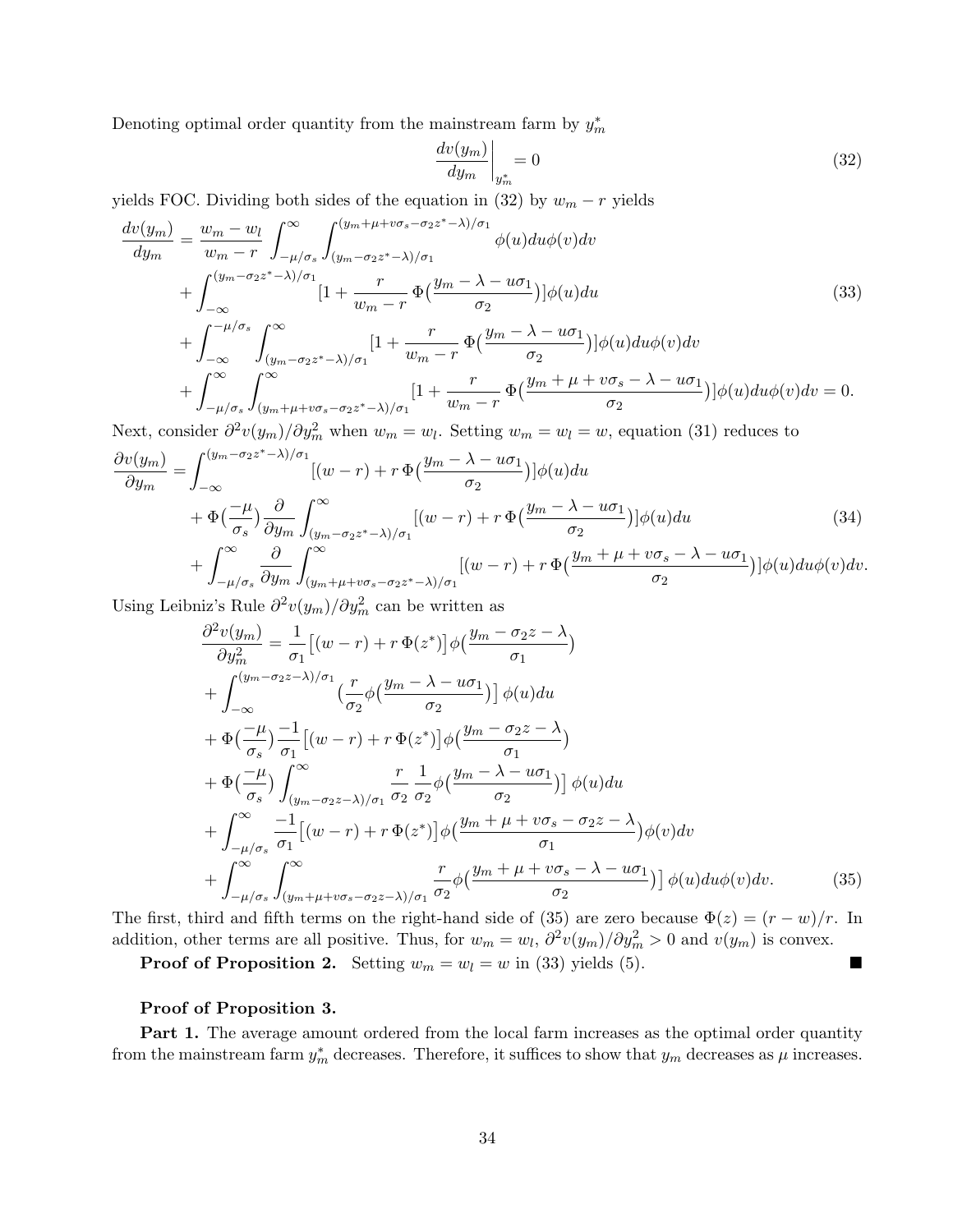We want to show that  $dy_m^*/d\mu < 0$ . Using the implicit function theorem, we can write

$$
\frac{\partial y_m^*}{\partial \mu} = -\frac{\frac{\partial^2 v(y_m)}{\partial y_m \partial \mu}}{\frac{\partial^2 v(y_m)}{\partial y_m^2}},
$$

where  $v(y_m)$  is the objective function of the retailer's problem at time  $t-1$  given by Equation (4). From (35), we know that  $\partial^2 v(y_m)/\partial y_m^2 > 0$  when  $w_m = w_l$ . It suffices to show that  $\partial^2 v(y_m)/\partial y_m \partial \mu > 0$ .

The statement for  $\partial v(y_m)/\partial y_m$  for  $w_m = w_l = w$  is given by equation (34). Taking the derivative of  $\partial v(y_m)/\partial y_m$  with respect to  $\mu$  yields

$$
\frac{\partial^2 v(y_m)}{\partial y_m \partial \mu} = -\frac{1}{\sigma_s} \phi \left( \frac{-\mu}{\sigma_s} \right) \int_{(y_m - \sigma_2 z^* - \lambda)/\sigma_1}^{\infty} \left[ (w - r) + r \Phi \left( \frac{y_m - \lambda - u \sigma_1}{\sigma_2} \right) \right] \phi(u) du
$$
  
+ 
$$
\frac{\partial}{\partial \mu} \int_{-\mu/\sigma_s}^{\infty} \int_{(y_m + \mu + v \sigma_s - \sigma_2 z^* - \lambda)/\sigma_1}^{\infty} \left[ (w - r) + r \Phi \left( \frac{y_m + \mu + v \sigma_s - \lambda - u \sigma_1}{\sigma_2} \right) \right] \phi(u) du \phi(v) dv. \tag{36}
$$

Note that the first term in (34) does not depend on  $\mu$  and thus its derivative is zero. Using the Leibniz's Rule on the second term of (36) allows us to rewrite (36) as

$$
\frac{\partial^2 v(y_m)}{\partial y_m \partial \mu} = -\frac{1}{\sigma_s} \phi\left(\frac{-\mu}{\sigma_s}\right) \int_{(y_m - \sigma_2 z^* - \lambda)/\sigma_1}^{\infty} \left[ (w - r) + r \Phi\left(\frac{y_m - \lambda - u\sigma_1}{\sigma_2}\right) \right] \phi(u) du
$$
  
+ 
$$
\frac{1}{\sigma_s} \phi\left(\frac{-\mu}{\sigma_s}\right) \int_{(y_m - \sigma_2 z^* - \lambda)/\sigma_1}^{\infty} \left[ (w - r) + r \Phi\left(\frac{y_m - \lambda - u\sigma_1}{\sigma_2}\right) \right] \phi(u) du
$$
  
+ 
$$
\int_{-\mu/\sigma_s}^{\infty} \frac{\partial}{\partial \mu} \int_{(y_m + \mu + v\sigma_s - \sigma_2 z^* - \lambda)/\sigma_1}^{\infty} \left[ (w - r) + r \Phi\left(\frac{y_m + \mu + v\sigma_s - \lambda - u\sigma_1}{\sigma_2}\right) \right] \phi(u) du \phi(v) dv. \quad (37)
$$

The first two terms in (37) cancel each other and using Leibniz's Rule on the third term gives

$$
\frac{\partial^2 v(y_m)}{\partial y_m \partial \mu} = \int_{-\mu/\sigma_s}^{\infty} -[(w-r) + r \Phi(z^*)] \phi(\frac{y_m + \mu + v \sigma_s - \sigma_2 z^* - \lambda}{\sigma_1}) \phi(v) dv \n- \int_{-\mu/\sigma_s}^{\infty} \int_{(y_m + \mu + v \sigma_s - \sigma_2 z^* - \lambda)/\sigma_1}^{\infty} \frac{r}{\sigma_2} \phi(\frac{y_m + \mu + v \sigma_s - \lambda - u \sigma_1}{\sigma_2})] \phi(u) du \phi(v) dv.
$$
\n(38)

The first term on the right-hand side of (38) is zero since  $\Phi(z^*) = (r - w)/r$  and the second one is positive. Therefore,  $\partial^2 v(y_m) / \partial y_m \partial \mu > 0$ , which completes the proof of part (i).

**Part 2.** Average amount sold by the local farm, call  $q$ , is the minimum of the retailer's order  $y_l^*$ and the available supply. That is,  $q = \min(y_l^*, (\mu + \tilde{\epsilon}_s)^+)$ . Clearly, q increases in  $\mu$  since both terms in the minimum operator increases in  $\mu$ . The fact that  $y_l^*$  increases in  $\mu$  is shown in part (i) of this proposition.

**Part 3.** Increasing the mean local supply to  $\tilde{\mu}$ , while keeping mainstream orders at  $y_m^*$ , can reduce the retailer's cost as this is a relaxation on local supply constraint. At the minimum, the retailer can preserve her original optimal ordering policy, hence realizing the same expected one period cost as before.

**Proof of Proposition 5.** Setting  $w_m = w$  and  $w_l = b$  in Equation (33) yields (5).

### A.2 Proofs of Proposition 4 and 6.

Auxiliary derivations. Again, for generality, we consider the scenario in which ordering costs from local farms and mainstream farms are different, denoted respectively by  $w_l$  and  $w_m$ . Define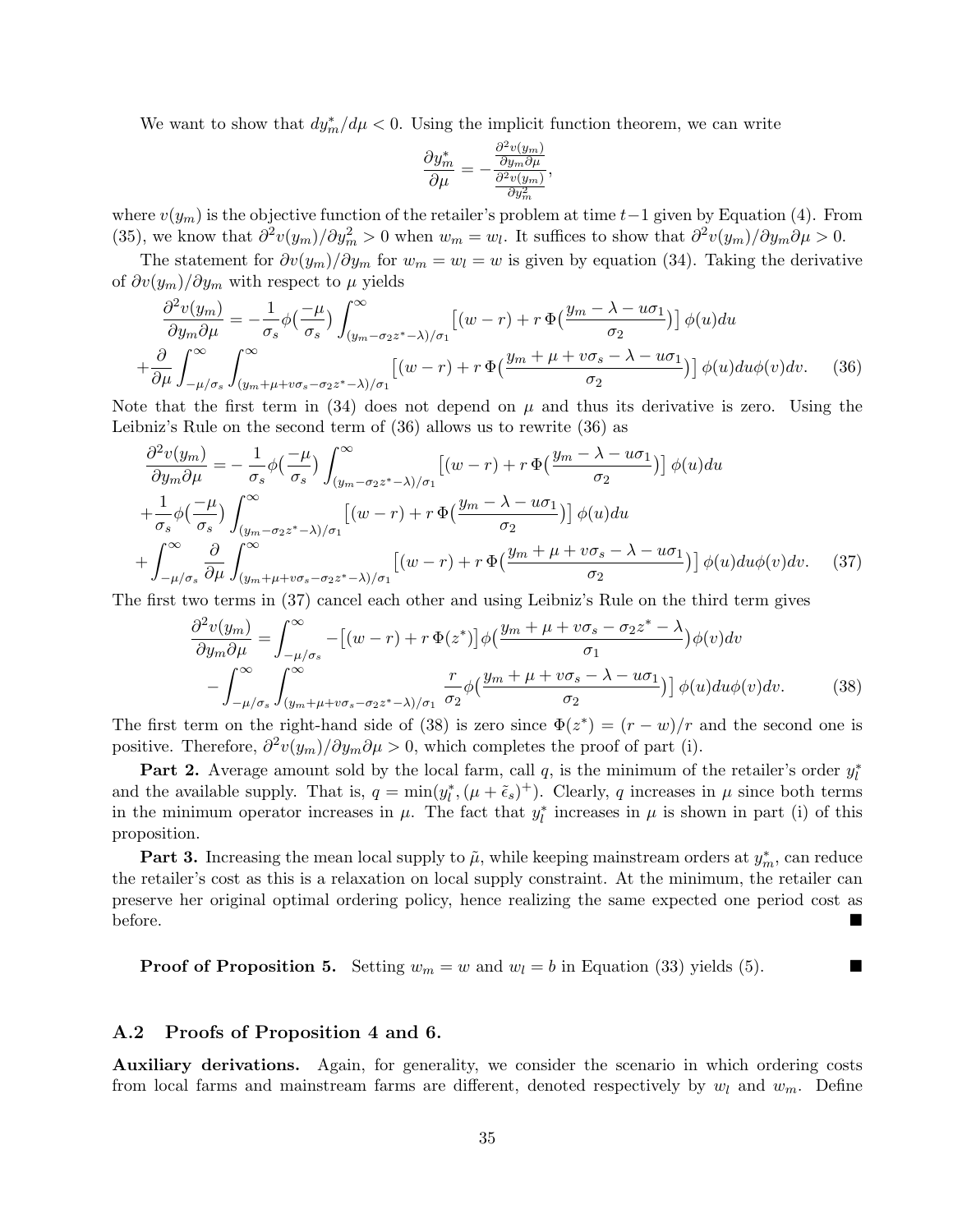$z^* = \Phi^{-1}\left(\frac{r-w_l}{r}\right)$ . Then from Proposition 1, the optimal order quantity is  $y_l^* = (\lambda + \tilde{\epsilon}_1 + \sigma_2 z^* - y_m)^+$ . Assume that i)  $\lambda + \tilde{\epsilon}_1 + \sigma_2 z^* - y_m \ge 0$  almost surely and ii)  $\mu + \tilde{\epsilon}_s \ge 0$  almost surely. Then the

amount received from the local farm can be written as  $\min(\lambda + \tilde{\epsilon}_1 + \sigma_2 z^* - y_m, \mu + \tilde{\epsilon}_s)$ . The objective function in (25) (ignoring the  $y_m$  term without loss of optimality) is given by

$$
L(z) = \sigma_2[w_l z + rI(z)],\tag{39}
$$

where  $z = \min(z^*, (y_m - \lambda + \mu + \tilde{\epsilon}_s - \tilde{\epsilon}_1)/\sigma_2)$  and  $I(z) = \phi(z) - z(1 - \Phi(z))$ . It is straightforward to show that  $I(\cdot)$  is convex decreasing.

Then the objective function in (27) can be written as

$$
v(y_m) = (w_m - w_l)y_m + \mathbb{E}_{\epsilon_1, \epsilon_s}[L(\min(z^*, (y_m - \lambda + \mu + \epsilon_s - \epsilon_1)/\sigma_2))].
$$
\n(40)

Define another random variable  $X = \epsilon_s - \epsilon_1$  which is a mean-zero normally distributed random variable with variance  $\sigma_x^2 = \sigma_1^2 + \sigma_s^2$ . Then, defining  $Z = X/\sigma_x$  as a standard normal variable (40) becomes

$$
v(y_m) = (w_m - w_l)y_m + \mathbb{E}_Z \left[ L\left(\min\left(z^*, \frac{y_m - \lambda + \mu + Z\sigma_x}{\sigma_2}\right)\right) \right],\tag{41}
$$

and the derivative of  $v(y_m)$  with respect to  $y_m$  is

$$
\frac{\partial v(y_m)}{\partial y_m} = (w_m - w_l) + \mathbb{E}_Z \left[ L' \left( \frac{y_m - \lambda + \mu + Z \sigma_x}{\sigma_2} \right) \frac{1}{\sigma_2}; \frac{y_m - \lambda + \mu + Z \sigma_x}{\sigma_2} \le z^* \right],
$$
  
= 
$$
(w_m - w_l) + \int_{-\infty}^{(\lambda - y_m - \mu + z^* \sigma_2)/\sigma_x} L' \left( \frac{y_m - \lambda + \mu + z \sigma_x}{\sigma_2} \right) \frac{1}{\sigma_2} \phi(z) dz.
$$
 (42)

From (39),

$$
L'(z) = \sigma_2[w_l + rI'(z)]
$$
  
=  $\sigma_2[w_l + r(-z\phi(z) - (1 - \Phi(z)) + z\phi(z)]$   
=  $\sigma_2[w_l + r(-1 + \Phi(z))]$  (43)

From (42) and (43), the second derivative of  $v(y_m)$  with respect to  $y_m$  can be derived as follows:

$$
\frac{\partial^2 v(y_m)}{\partial y_m^2} = \frac{\partial}{\partial y_m} \int_{-\infty}^{(\lambda - y_m - \mu + z^* \sigma_2)/\sigma_x} [w_l + r(-1 + \Phi(\frac{y_m - \lambda + \mu + z \sigma_x}{\sigma_2}))] \phi(z) dz.
$$

Then, using Leibniz Rule gives

$$
\frac{\partial^2 v(y_m)}{\partial y_m^2} = -(w_l - r + r\Phi(z^*)))\phi\left(\frac{\lambda - y_m - \mu + z^*\sigma_2}{\sigma_x}\right) + \int_{-\infty}^{(\lambda - y_m - \mu + z^*\sigma_2)/\sigma_x} \frac{r}{\sigma_2} \phi\left(\frac{y_m - \lambda + \mu + z\sigma_x}{\sigma_2}\right) \phi(z) dz.
$$

The first term is zero by the definition of  $z^*$  and the second term is always positive. Hence,

$$
\frac{\partial^2 v(y_m)}{\partial y_m^2} > 0. \tag{44}
$$

#### Proof of Proposition 4.

**Part 1.** The average amount ordered from the local farm increases as the optimal order quantity from the mainstream farm  $y_m$  decreases. Therefore, it suffices to show that  $y_m$  increases as  $\sigma_s$  increases. We want to show that  $dy_m/d\sigma_s > 0$ . Using the implicit function theorem, we can write

$$
\frac{\partial y_m}{\partial \sigma_s} = -\frac{\frac{\partial^2 v(y_m)}{\partial y_m \partial \sigma_s}}{\frac{\partial^2 v(y_m)}{\partial y_m^2}},
$$

where  $v(y_m)$  is the objective function of the retailer's problem at time  $t-1$  given by Equation (4). From (44)  $\partial^2 v(y_m)/\partial y_m^2$  is positive. Define the random variable  $X = \epsilon_s - \epsilon_1$  as before. In the remainder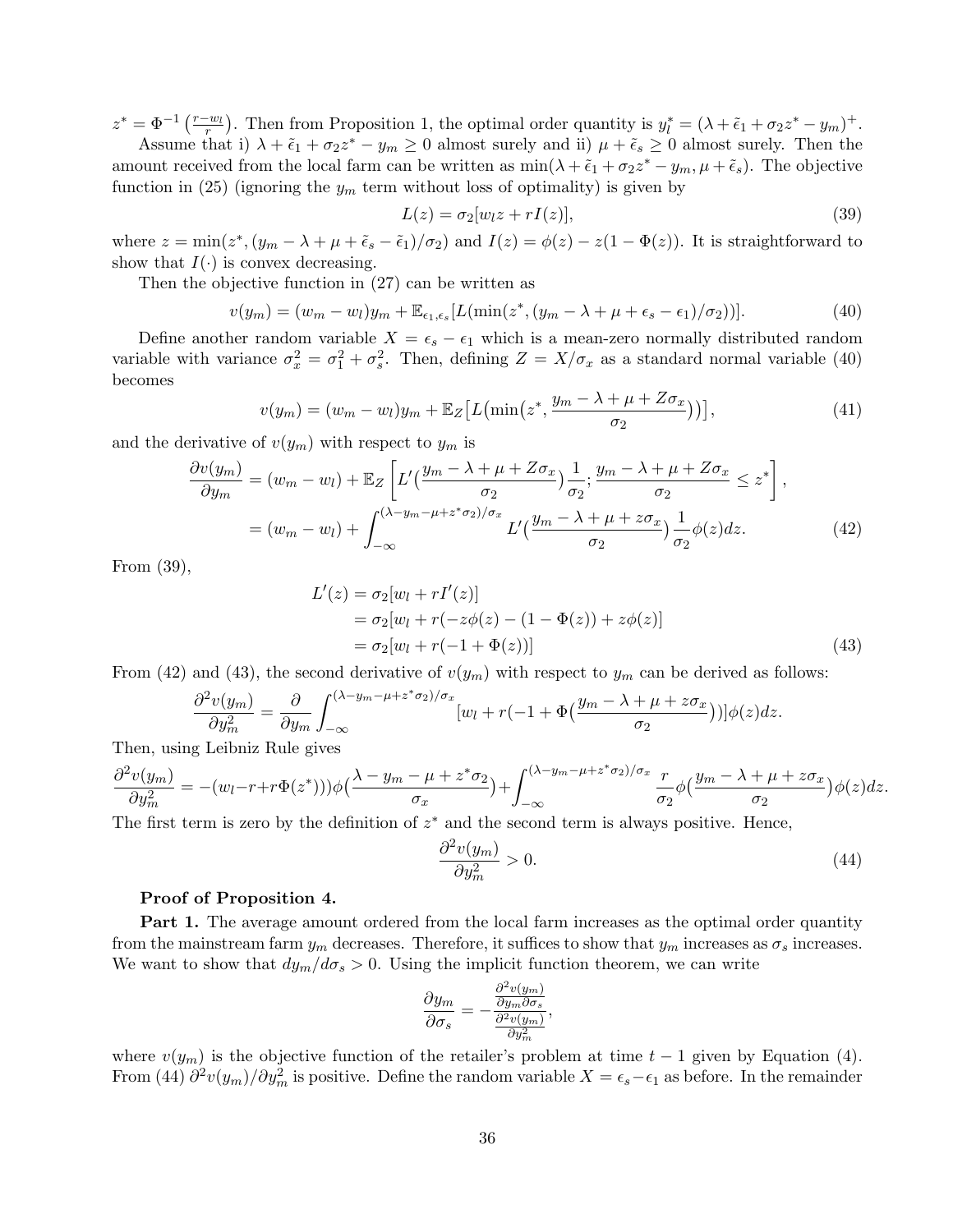of this proof we will show that  $\partial^2 v(y_m) / \partial y_m \partial \sigma_X$  is negative, which implies that  $\partial^2 v(y_m) / \partial y_m \partial \sigma_S$  is negative.

From (42) we can write

$$
\frac{\partial^2 v(y_m)}{\partial y_m \partial \sigma_X} = \frac{\partial}{\partial \sigma_X} \int_{-\infty}^{(\lambda - y_m - \mu + z^* \sigma_2)/\sigma_X} L'(\frac{y_m + \mu - \lambda + z \sigma_X}{\sigma_2}) \frac{1}{\sigma_2} \phi(z) dz
$$

Using Leibniz Rule and the fact that  $L'(z) = \sigma_2[w + r(-1 + \Phi(z))]$  yields

$$
\frac{\partial^2 v(y_m)}{\partial y_m \partial \sigma_X} = \frac{\partial \left[ \frac{\lambda - y_m - \mu + z^* \sigma_2}{\sigma_X} \right]}{\partial \sigma_X} (w - r + r \Phi(z^*))) + \int_{-\infty}^{(\lambda - y_m - \mu + z^* \sigma_2)/\sigma_X} \frac{\partial L'\left(\frac{y_m + \mu - \lambda + z \sigma_X}{\sigma_2}\right)/\sigma_2}{\partial \sigma_X} \phi(z) dz
$$
  
\n
$$
= \int_{-\infty}^{(\lambda - y_m - \mu + z^* \sigma_2)/\sigma_X} \frac{\partial \left[w - r + r \Phi\left(\frac{y_m + \mu - \lambda + z \sigma_X}{\sigma_2}\right)\right]}{\partial \sigma_X} \phi(z) dz
$$
  
\n
$$
= \int_{-\infty}^{(\lambda - y_m - \mu + z^* \sigma_2)/\sigma_X} \frac{zr}{\sigma_2} \phi\left(\frac{y_m + \mu - \lambda + z \sigma_X}{\sigma_2}\right) \phi(z) dz
$$

Note that the expected order quantity from the local farm is  $\lambda - y_m + z^* \sigma_2$ . It is reasonable to assume that  $\lambda - y_m + z^* \sigma_2 < \mu$ . Thus  $\frac{\partial^2 v(y_m)}{\partial y_m \partial \sigma_x}$  $\frac{\partial^2 v(y_m)}{\partial y_m \partial \sigma_X}$  is negative.

**Part 2.** The local farm's sales is given by  $q = \min(y_l^*, s)$ , where  $y_l^* = \lambda + z^* \sigma_2 - y_m^* + \epsilon_1$  and  $s = \mu + \epsilon_s$  are normal random variables, and  $z^* = \Phi^{-1} \left( \frac{r-w}{r} \right)$  $\frac{-w}{r}$ ). Clark (1961) derives a formula for the maximum of two random variables. Defining  $\tilde{\lambda} = \lambda + z^* \sigma_2 - y_m^*$ ,  $\sigma = \sqrt{\sigma_1^2 + \sigma_s^2}$  and  $\alpha = (\mu - \tilde{\lambda})/\sigma$ , Equation (3) of Clark (1961) yields

$$
\mathbb{E}(q) = \mu - \sigma[\alpha \Phi(\alpha) + \phi(\alpha)].
$$

Note that it suffices to show that  $\frac{\partial \mathbb{E}(q)}{\partial \sigma_s} < 0$ . Letting  $\alpha' = \frac{\partial \alpha}{\partial \sigma_s}$  and  $\sigma' = \frac{\partial \sigma}{\partial \sigma_s}$ , we have

$$
\alpha'\sigma = \frac{\partial y_m^*}{\partial \sigma_s} - \alpha \sigma'.\tag{45}
$$

Taking the derivative of  $\mathbb{E}(q)$  with respect to  $\sigma_s$  gives

$$
\frac{\partial \mathbb{E}(q)}{\partial \sigma_s} = -\sigma'[\alpha \Phi(\alpha) + \phi(\alpha)] - \sigma[\Phi(\alpha)\alpha' + \alpha \phi(\alpha)\alpha' - \alpha \phi(\alpha)\alpha'].
$$
\n(46)

Rearranging and substituting (45 gives

$$
\frac{\partial \mathbb{E}(q)}{\partial \sigma_s} = -\sigma' \phi(\alpha) - \Phi(\alpha) \frac{\partial y_m^*}{\partial \sigma_s},
$$

which is negative since  $\partial y_m^* / \partial \sigma_s > 0$ .

**Part 3.** It suffices to show that  $\partial v(y_m)/\partial \sigma_X > 0$ . Setting  $w_m = w_l = w$  in (41) yields

$$
v(y_m) = \mathbb{E}_Z \big[ L\big(\min\big(z^*, \frac{y_m - \lambda + \mu + Z\sigma_X}{\sigma_2}\big)\big) \big],
$$

and the derivative of  $v(y_m)$  with respect to  $y_m$  is

$$
\frac{\partial v(y_m)}{\partial \sigma_X} = \mathbb{E}_Z \left[ L' \left( \frac{y_m - \lambda + \mu + Z \sigma_X}{\sigma_2} \right) \frac{Z}{\sigma_2}; \frac{y_m - \lambda + \mu + Z \sigma_X}{\sigma_2} \le z^* \right],
$$
  
= 
$$
\mathbb{E}_Z \left[ L' \left( \frac{y_m - \lambda + \mu + Z \sigma_X}{\sigma_2} \right) \frac{Z}{\sigma_2}; Z \le \frac{\lambda - y_m - \mu + z^* \sigma_2}{\sigma_X} \right].
$$

Note that

$$
L'(z) = \sigma_2[w - r + r\Phi(z)] \le \sigma_2[w - r + r\Phi(z^*)] = \sigma_2[w - r + (r - w)] = 0,
$$

and Z < 0 by the assumption also used in part (i):  $\lambda - y_m + z^* \sigma_2 < \mu$ . Hence  $\partial v(y_m)/\partial \sigma_X > 0$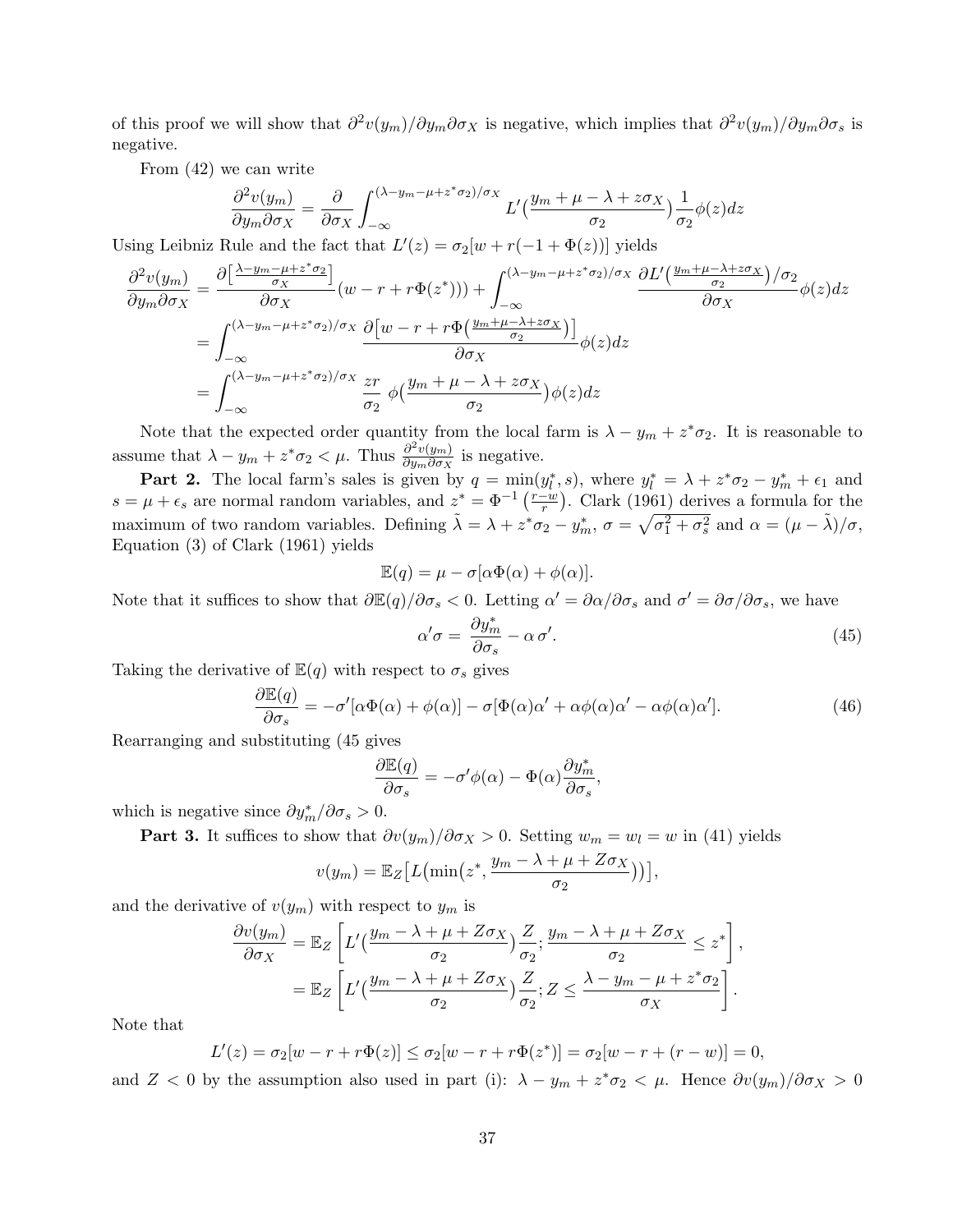because the product of two negatives is positive.

#### Proof of Proposition 6.

**Part 1.** Clearly, as b decreases the order-up-to-level  $\tilde{y} = \lambda + \tilde{\epsilon}_1 + \sigma_2 \Phi^{-1} \left( \frac{r-b}{r} \right)$  $\frac{-b}{r}$ ) increases. Also, as will be shown in part 2, the optimal order quantity from the mainstream farm  $y_m$  decreases as b decreases. Hence, the optimal order quantity from the local farm increases as b decreases.

**Part 2.** It suffices to show that  $\partial y_m/\partial b > 0$ . Using the implicit function theorem, we can write

$$
\frac{\partial y_m}{\partial b} = -\frac{\frac{\partial^2 v(y_m)}{\partial y_m \partial b}}{\frac{\partial^2 v(y_m)}{\partial y_m^2}}.
$$

We showed in (44) that  $\partial^2 v(y_m)/\partial y_m^2$  is positive. In the remainder of this proof we will show that  $\partial^2 v(y_m)/\partial y_m \partial b$  is negative. Setting  $w_m = w$  and  $w_l = b$  in the objective function as stated in (41) yields

$$
v(y_m) = (w - b)y_m + \mathbb{E}_Z \big[ L\big(\min\big(z^*, \frac{y_m - \lambda + \mu + Z\sigma_X}{\sigma_2}\big)\big) \big],
$$

and the derivative of  $v(y_m)$  with respect to  $y_m$  is

$$
\frac{\partial v(y_m)}{\partial y_m} = w - b + \mathbb{E}_Z \left[ L' \left( \frac{y_m - \lambda + \mu + Z \sigma_X}{\sigma_2} \right) \frac{1}{\sigma_2}; \frac{y_m - \lambda + \mu + Z \sigma_X}{\sigma_2} \le z^* \right],
$$
  
\n
$$
= w - b + \mathbb{E}_Z \left[ L' \left( \frac{y_m - \lambda + \mu + Z \sigma_X}{\sigma_2} \right) \frac{1}{\sigma_2}; Z \le \frac{\lambda - y_m - \mu + z^* \sigma_2}{\sigma_X} \right]
$$
  
\n
$$
= w - b + \frac{1}{\sigma_2} \int_{-\infty}^{(\lambda - y_m - \mu + z^* \sigma_2)/\sigma_X} L' \left( \frac{y_m - \lambda + \mu + z \sigma_X}{\sigma_2} \right) \phi(z) dz.
$$
 (47)

Consider the following change of variable  $\psi = \frac{y_m - \lambda + \mu + z \sigma_X}{\sigma_S}$  $\frac{+\mu+2\sigma_X}{\sigma_2}$ . Then rewrite (47) as

$$
\frac{\partial v(y_m)}{\partial y_m} = w - b + \frac{1}{\sigma_2} \int_{-\infty}^{z^*} L'(\psi) f_{\psi}(\psi) d\psi.
$$

Then

$$
\frac{\partial^2 v(y_m)}{\partial y_m \partial b} = -1 + \frac{1}{\sigma_2} \int_{-\infty}^{z^*} \frac{\partial}{\partial b} L'(\psi) f_{\psi}(\psi) d\psi.
$$
\n(48)

 $\blacksquare$ 

From (43)  $L'(\psi) = \sigma_2[b + r(-1 + \Phi(\psi))]$  and  $\frac{\partial}{\partial b}L'(\psi) = \sigma_2$ . Then Equation (48) simplifies to

$$
\frac{\partial^2 v(y_m)}{\partial y_m \partial b} = -1 + \int_{-\infty}^{z^*} f_{\psi}(\psi) d\psi,
$$

which is negative since the second term is a cdf and is always less than 1.

**Part 3.** This result is implied by part 1 since there is no change in the local farm's ability to supply the retailer as b changes.

**Part 4.** Clearly, when the ordering cost from the local farm  $w_l$  dropped to  $b < w$ , the retailer achieves a lower cost than when  $w_l = w$ , using the policy that is optimal for the latter. Using the optimal policy under backhauling would further reduce the expected one period cost.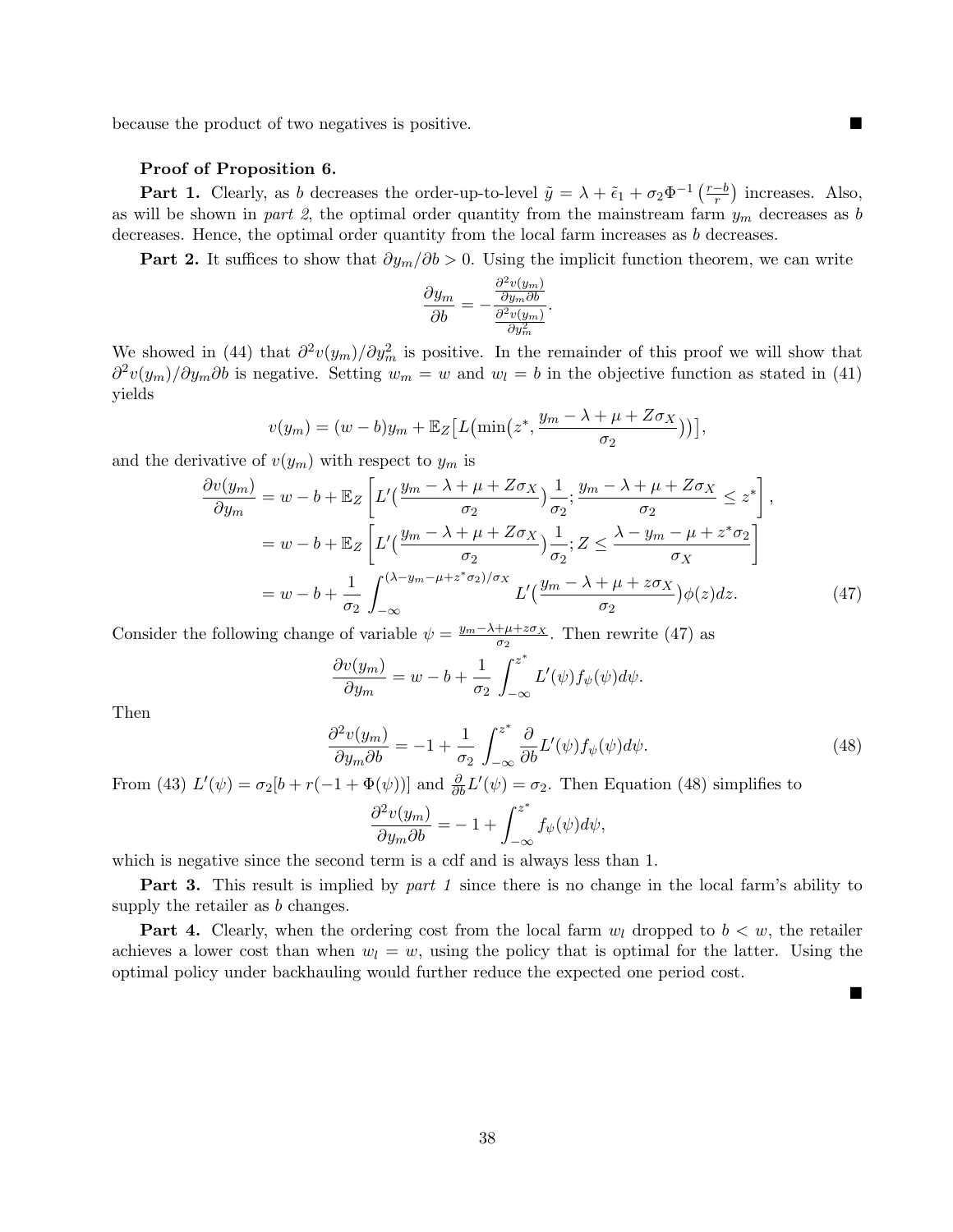### A.3 Proof of Proposition 7.

**Proof of Proposition 7.** At time t, the retailer orders the entire local supply. Thus, at time  $t - 1$ , the retailer's problem is given by

$$
\min_{y_m \geq 0} w \mathbb{E}_{\epsilon_2,\epsilon_1,\epsilon_s} [(y_m + \mu + \epsilon_s - \lambda - \epsilon_1 - \epsilon_2)^+] + (r - w) \mathbb{E}_{\epsilon_2,\epsilon_1,\epsilon_s} [(\lambda + \epsilon_1 + \epsilon_2 - y_m - \mu - \epsilon_s)^+].
$$

We define a mean-zero random variable as  $\epsilon_1+\epsilon_2-\epsilon_s$  with variance  $\sigma_1^2+\sigma_2^2+\sigma_5^2$ . Then, the newsvendor solution is  $y_m + \mu - \lambda = \sqrt{\sigma_1^2 + \sigma_2^2 + \sigma_S^2} \Phi^{-1} \left( \frac{r-w}{r} \right)$  $\frac{-w}{r}$ .

### B Proofs of the Results in Section 4

**Proof of Lemma 2.** Consider the formulation (13), and let  $0 < q_1 < q_2$ . Also let  $y_i = y(q_i)$  for  $i = 1, 2$ . By the optimality of  $y_1$  for  $q_1$  (and the feasibility of  $y_2$ ) we write<sup>5</sup>

$$
C(\mathbf{y}_1) - q_1 S(\mathbf{y}_1) < C(\mathbf{y}_2) - q_1 S(\mathbf{y}_2). \tag{49}
$$

Similarly, by the optimality of  $y_2$  for  $q_2$  (and the feasibility of  $y_1$ ), we write  $C(y_1) - q_2S(y_1) >$  $C(\mathbf{y}_2) - q_2 S(\mathbf{y}_2)$ , which is equivalent to

$$
q_2S(\mathbf{y}_1) - C(\mathbf{y}_1) < q_2S(\mathbf{y}_2) - C(\mathbf{y}_2). \tag{50}
$$

Adding (49) and (50) gives  $S(\mathbf{y}_1) < S(\mathbf{y}_2)$ ).

**Proof of Proposition 8.** Note that  $S(y(q(\rho))) = \rho$ . Therefore, it suffices to show that  $C(\mathbf{y}(q(\rho))) \leq C(\mathbf{y})$  for all y with  $S(\mathbf{y}) \geq \rho$ . Since  $\mathbf{y}(q(\rho))$  is optimal for the formulation (13) with penalty  $q(\rho)$  we conclude that  $C(\mathbf{y}(q(\rho))) - q(\rho)S(\mathbf{y}(q(\rho))) \leq C(\mathbf{y}) - q(\rho)S(\mathbf{y})$  for all y. Then by definition of  $q(\rho)$ , we write  $C(\mathbf{y}(q(\rho))) - q(\rho)\rho \leq C(\mathbf{y}) - q(\rho)S(\mathbf{y})$ , which implies  $C(\mathbf{y}(q(\rho))) \leq C(\mathbf{y}) - q(\rho)S(\mathbf{y})$ .  $C(\mathbf{y}) - q(\rho)(S(\mathbf{y}) - \rho).$ 

Note that  $S(\mathbf{y}) - \rho \ge 0$  for all y with  $S(\mathbf{y}) \ge \rho$  (feasible y for (12)). Therefore, we conclude that for all y with  $S(y) \ge \rho$ ,  $C(y(q(\rho))) \le C(y)$ . Thus, the order policy  $y(q(\rho))$  is optimal for the retailer's problem (12).

**Proof of Proposition 9.** The objective function can be written equivalently as follows:

$$
w \int_{-\infty}^{y_m+y_l-\lambda-\tilde{\epsilon}_1} (y_m+y_l-\lambda-\tilde{\epsilon}_1-\epsilon_2) f(\epsilon_2) d\epsilon_2 + (r-w) \int_{y_m+y_l-\lambda-\tilde{\epsilon}_1}^{\infty} (\lambda+\tilde{\epsilon}_1+\epsilon_2-y_m-y_l) f(\epsilon_2) d\epsilon_2
$$

$$
-q\Phi\left(\frac{y_l+y_m-\lambda-\tilde{\epsilon}_1}{\sigma_2}\right),
$$

where f is the pdf of  $\epsilon_2$ . The first order condition gives the following

$$
w \int_{-\infty}^{\infty} f(\epsilon_2) d\epsilon_2 - r \int_{y_m + y_l - \lambda - \tilde{\epsilon}_1}^{\infty} f(\epsilon_2) d\epsilon_2 - \frac{q}{\sigma_2} \phi \left( \frac{y_l + y_m - \lambda - \tilde{\epsilon}_1}{\sigma_2} \right) = 0.
$$

Rearranging terms give

$$
\frac{r-w}{r} = \Phi\left(\frac{y_l + y_m - \lambda - \tilde{\epsilon}_1}{\sigma_2}\right) - \frac{q}{\sigma_2 r} \phi\left(\frac{y_l + y_m - \lambda - \tilde{\epsilon}_1}{\sigma_2}\right).
$$

Note that the right-hand side is strictly increasing in  $y_l$ , from which the result follows after truncating  $y_l$  to ensure  $0 \le y_l \le \mu + \tilde{\epsilon}_s$ .

 ${}^{5}$ The strict inequality follows from strict convexity and the uniqueness of the optimal solution.